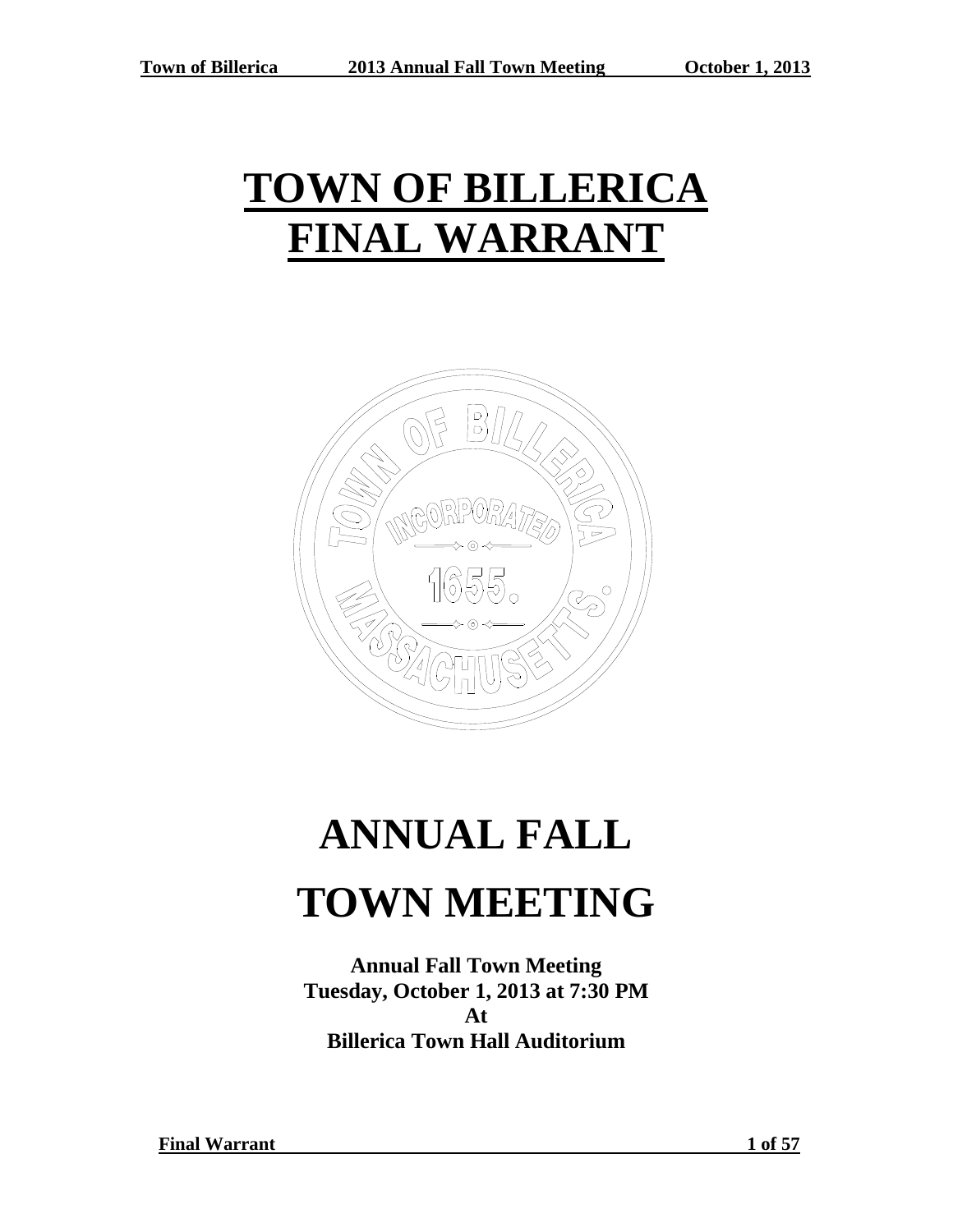## **Town of Billerica 2013 Annual Fall Town Meeting October 1, 2013**

| <b>Article</b><br><b>Number</b> | <b>Purpose</b> | Value | <b>Funding Source</b> | <b>Submitted by:</b> | <b>Finance</b><br><b>Committee</b><br>Recommendation |
|---------------------------------|----------------|-------|-----------------------|----------------------|------------------------------------------------------|
|---------------------------------|----------------|-------|-----------------------|----------------------|------------------------------------------------------|

#### *Committee Articles*

| To Appoint One Member to the<br>Bowers Fund | Board of Selectmen                 | Recommends |
|---------------------------------------------|------------------------------------|------------|
| To Hear Committee Reports                   | Town Manager;<br>authorized by BOS | Recommends |

#### *Financial Articles*

| 3  | To Fund Collective Bargaining<br>Agreement for IAFF<br>Firefighters                                             |                | Raise & Appropriate<br>/ Available Funds | Town Manager;<br>authorized by BOS | Reserves<br>Recommendation |
|----|-----------------------------------------------------------------------------------------------------------------|----------------|------------------------------------------|------------------------------------|----------------------------|
| 4  | To Fund Collective Bargaining<br>Agreement for IAFF Civilian<br>Fire Alarm Operators                            |                | Raise & Appropriate<br>/ Available Funds | Town Manager;<br>authorized by BOS | Reserves<br>Recommendation |
| 5  | To Fund Collective Bargaining<br>Agreement for SEIU Local 888<br>Administrative Unit                            |                | Raise & Appropriate<br>/ Available Funds | Town Manager;<br>authorized by BOS | Reserves<br>Recommendation |
| 6  | To Fund Collective Bargaining<br>Agreement for NEPBA Police<br>Officers - Group (A) Patrolmen                   |                | Raise & Appropriate<br>/ Available Funds | Town Manager;<br>authorized by BOS | Reserves<br>Recommendation |
| 7  | To Fund Collective Bargaining<br>Agreement for NEPBA Police<br>Officers - Group (B) Superior<br><b>Officers</b> |                | Raise & Appropriate<br>/ Available Funds | Town Manager;<br>authorized by BOS | Reserves<br>Recommendation |
| 8  | To Fund Collective Bargaining<br>Agreement for NEPBA Police<br>Civilian Dispatchers                             |                | Raise & Appropriate<br>/ Available Funds | Town Manager;<br>authorized by BOS | Reserves<br>Recommendation |
| 9  | To Fund Collective Bargaining<br>Agreement for IAEP Police<br><b>EMT's and Paramedics</b>                       |                | Raise & Appropriate<br>/ Available Funds | Town Manager;<br>authorized by BOS | Reserves<br>Recommendation |
| 10 | To Fund Collective Bargaining<br>Agreement for IUPE Clerical<br>Unit                                            |                | Raise & Appropriate<br>/ Available Funds | Town Manager;<br>authorized by BOS | Reserves<br>Recommendation |
| 11 | To Fund Collective Bargaining<br>Agreement for BMEA DPW<br>Workers                                              |                | Raise & Appropriate<br>/ Available Funds | Town Manager;<br>authorized by BOS | Reserves<br>Recommendation |
| 12 | To Fund Salary Adjustments<br>for Town Non-Union Personnel                                                      |                | Raise & Appropriate<br>/ Available Funds | Town Manager;<br>authorized by BOS | Reserves<br>Recommendation |
| 13 | To Fund Collective Bargaining<br>Agreement for School<br>Custodians                                             |                | Raise & Appropriate<br>/ Available Funds | <b>School Committee</b>            | Reserves<br>Recommendation |
| 14 | To Fund Collective Bargaining<br>Agreement for Cafeteria<br>Personnel                                           |                | Raise & Appropriate<br>/ Available Funds | <b>School Committee</b>            | Reserves<br>Recommendation |
| 15 | To Amend Various Fiscal Year<br>2014 Town and School<br><b>Operating Budget Line Items</b>                      | \$2,293,449.05 | Raise & Appropriate                      | Town Manager;<br>authorized by BOS | Reserves<br>Recommendation |
| 16 | To Fund the Debt Stabilization<br>Fund                                                                          | \$908,817.37   | Raise & Appropriate                      | Town Manager;<br>authorized by BOS | Reserves<br>Recommendation |
| 17 | To Fund Fiscal Year 2014<br><b>Town Capital Budget</b>                                                          | \$300,000      | Free Cash                                | Town Manager;<br>authorized by BOS | Reserves<br>Recommendation |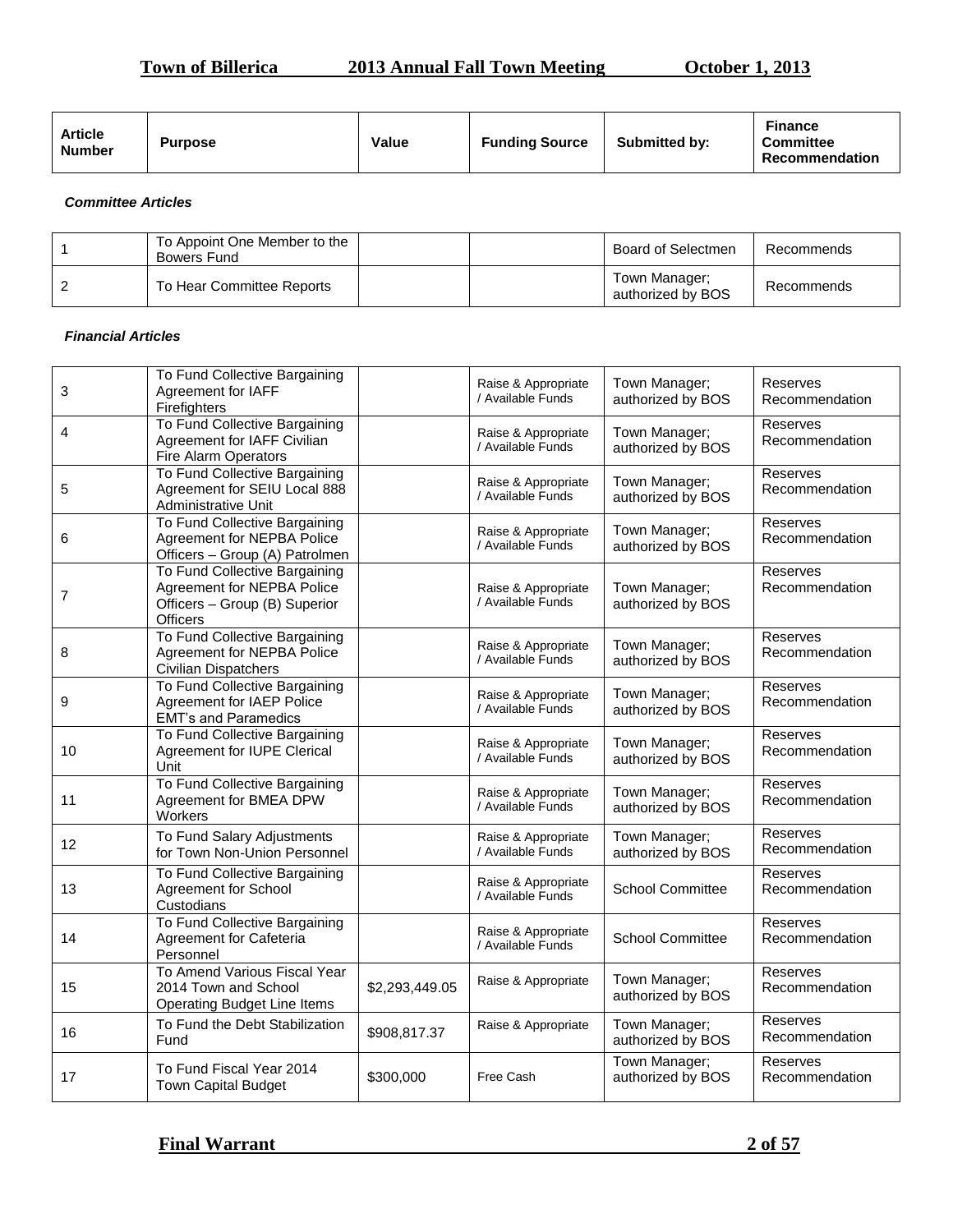| <b>Article</b><br><b>Number</b> | <b>Purpose</b>                                                                                                                                              | Value                           | <b>Funding Source</b> | Submitted by:                                                       | <b>Finance</b><br><b>Committee</b><br>Recommendation |
|---------------------------------|-------------------------------------------------------------------------------------------------------------------------------------------------------------|---------------------------------|-----------------------|---------------------------------------------------------------------|------------------------------------------------------|
| 18                              | To Fund Fiscal Year 2014<br><b>School Capital Budget</b>                                                                                                    | \$300,000                       | Free Cash             | <b>School Committee</b>                                             | Recommends                                           |
| 19                              | To Transfer Funds from<br>Overlay Surplus to Fund the<br>Fiscal Year 2015 State-<br><b>Mandated Triennial</b><br>Revaluation and Certification              | \$175,000                       | Overlay Surplus       | Board of Assessors<br>and the Town<br>Manager; authorized<br>by BOS | Reserves<br>Recommendation                           |
| 20                              | To Fund the Development of a<br>Sewer Collection System<br>Operation and Maintenance<br>Plan                                                                | \$30,000                        | Free Cash             | Town Manager;<br>authorized by BOS                                  | Recommends                                           |
| 21                              | To Fund the Completion of a<br><b>Local Industrial Pre-Treatment</b><br><b>Limits Study</b>                                                                 | \$50,000                        | Free Cash             | Town Manager;<br>authorized by BOS                                  | Recommends                                           |
| 22                              | To Purchase a New<br>Ambulance                                                                                                                              | \$200,000                       | Free Cash             | Police Department                                                   | Reserves<br>Recommendation                           |
| 23                              | To Fund the Design, Bidding<br>and Construction of<br>Enhancements to the<br><b>Wastewater Treatment Facility</b><br>to Allow for Single Shift<br>Operation | \$231,500                       | Free Cash             | Town Manager;<br>authorized by BOS                                  | Recommends                                           |
| 24                              | To Fund the Design of Sewer<br>Needs Area 2 (Formerly<br>Contract 35)                                                                                       | \$900,000                       | Borrowing             | Town Manager;<br>authorized by BOS                                  | Recommends                                           |
| 25                              | To Fund the Rehabilitation of<br>the Water Mains Program                                                                                                    | \$1,000,000                     | Free Cash             | Town Manager;<br>authorized by BOS                                  | Recommends                                           |
| 26                              | To Fund Allen Road<br>Improvements                                                                                                                          | This Article has been Withdrawn |                       |                                                                     |                                                      |
| 27                              | To Fund Yankee Doodle Bike<br>Path Designs                                                                                                                  | \$200,000                       | Free Cash             | Town Manager;<br>authorized by BOS                                  | Recommends                                           |
| 28                              | To Establish a High School<br><b>Building Committee</b>                                                                                                     |                                 |                       | Town Manager and<br>School Committee;<br>authorized by BOS          | Recommends                                           |
| 29                              | To Appropriate Funds for a<br><b>High School Feasibility Study</b>                                                                                          | \$2,000,000                     | Free Cash             | Town Manager and<br>School Committee:<br>authorized by BOS          | Recommends                                           |
| 30                              | To Fund Wastewater<br><b>Treatment Facility Critical</b><br>Needs Improvements                                                                              | \$4,966,600                     | Borrowing             | Town Manager;<br>authorized by BOS                                  | Recommends                                           |
| 31                              | To Vote Free Cash to the Debt<br><b>Stabilization Fund</b>                                                                                                  | \$753,836                       | Free Cash             | <b>School Committee</b>                                             | Recommends                                           |
| 32                              | To Vote Free Cash to the<br><b>Stabilization Fund</b>                                                                                                       | \$6,000,000                     | Free Cash             | <b>Finance Committee</b>                                            | Reserves<br>Recommendation                           |
| 33                              | To Vote Free Cash to the Land<br><b>Bank Account</b>                                                                                                        | \$6,000,000                     | Free Cash             | <b>Finance Committee</b>                                            | Reserves<br>Recommendation                           |
| 34                              | To Vote Free Cash to be<br>Applied to the Fiscal Year<br>2014 Tax Rate                                                                                      |                                 | Free Cash             | <b>Finance Committee</b>                                            | Reserves<br>Recommendation                           |
| 35                              | <b>To Rescind Previous</b><br><b>Borrowing Authorizations</b>                                                                                               |                                 |                       | Town Manager;<br>authorized by BOS                                  | Reserves<br>Recommendation                           |
| 36                              | To Appropriate the Premium Paid<br>to the Town Upon the Sale of<br>Bonds or Notes Issued for the<br>Parker School Project                                   |                                 |                       | Town Manager;<br>authorized by BOS                                  | Reserves<br>Recommendation                           |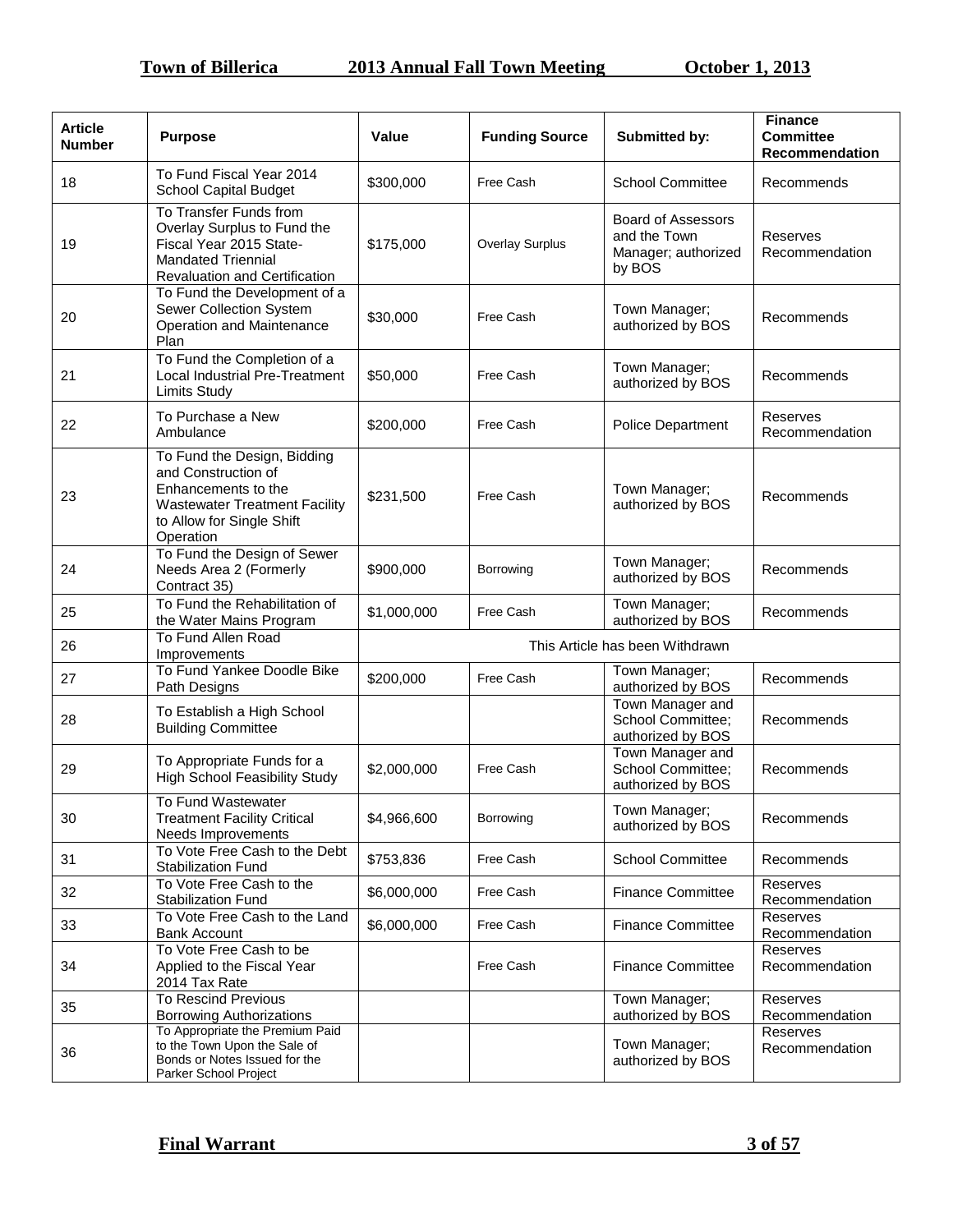| <b>October 1, 2013</b><br><b>Town of Billerica</b><br><b>2013 Annual Fall Town Meeting</b> |
|--------------------------------------------------------------------------------------------|
|--------------------------------------------------------------------------------------------|

| <b>October 1, 2013</b> |  |
|------------------------|--|
|                        |  |

Reserves

| <b>Article</b><br><b>Number</b> | <b>Purpose</b> | Value | <b>Funding Source</b> | <b>Submitted by:</b> | Finance<br><b>Committee</b><br><b>Recommendation</b> |
|---------------------------------|----------------|-------|-----------------------|----------------------|------------------------------------------------------|
|---------------------------------|----------------|-------|-----------------------|----------------------|------------------------------------------------------|

### *Local Acceptance of State Statues*

| 37 | To Accept Section 8A of<br>Chapter 108 of the Acts of<br>2012                                                            | Town Manager:<br>authorized by BOS                                  | Reserves<br>Recommendation |
|----|--------------------------------------------------------------------------------------------------------------------------|---------------------------------------------------------------------|----------------------------|
| 38 | To Accept the Provisions of<br>Chapter 126 of the Acts of<br>1988 and Chapter 73 of the<br>Acts of 1986                  | <b>Board of Assessors</b><br>and Town Manager;<br>authorized by BOS | Reserves<br>Recommendation |
| 39 | To Incorporate and Adopt the<br>Provisions of M.G.L. Chapter<br>40, Section 21D into Article<br>XXII of the Town By-Laws | Conservation<br>Commission                                          | Reserves<br>Recommendation |
| 40 | To Authorize Police<br>Department Mutual Aid<br>Programs                                                                 | <b>Police Department</b>                                            | Reserves<br>Recommendation |

#### *By-Law Change Articles*

|    |                                                                                              |                                 | Recommendation             |
|----|----------------------------------------------------------------------------------------------|---------------------------------|----------------------------|
| 41 | To Amend the General By-Law<br>to Establish a Criminal History<br><b>Check Authorization</b> | This Article has been Withdrawn |                            |
| 42 | To Amend the Zoning By-Law<br>to Establish a Medical<br>Marijuana Overlay District           | <b>Planning Board</b>           | Reserves<br>Recommendation |
| 43 | To Amend the Zoning Map to<br>Establish Medical Marijuana<br><b>Overlay Districts</b>        | <b>Planning Board</b>           | Reserves<br>Recommendation |
| 44 | To Amend the Zoning By-Laws<br>for Planned Development<br><b>District Regulations</b>        | <b>Planning Board</b>           | Reserves<br>Recommendation |
| 45 | To Amend the Zoning By-Laws<br>with Respect to Recycling<br>Centers                          | <b>Planning Board</b>           | Reserves<br>Recommendation |

#### *Miscellaneous*

| 46 | To Change Purpose of Micozzi<br>Beach from Conservation to<br>Parks, Playgrounds and<br>Recreation | Town Manager;<br>authorized by BOS | Reserves<br>Recommendation |
|----|----------------------------------------------------------------------------------------------------|------------------------------------|----------------------------|
| 47 | Micozzi Beach Grant<br>Application Authorization                                                   | This Article has been Withdrawn    |                            |
| 48 | Harnden Road Land Transfer<br>Authorization                                                        | Town Manager;<br>authorized by BOS | Reserves<br>Recommendation |
| 49 | To Transfer the Sum of<br>\$500,000 from Free Cash to<br>the Sidewalk Department                   | <b>Petitioner Article</b>          | Does Not<br>Recommend      |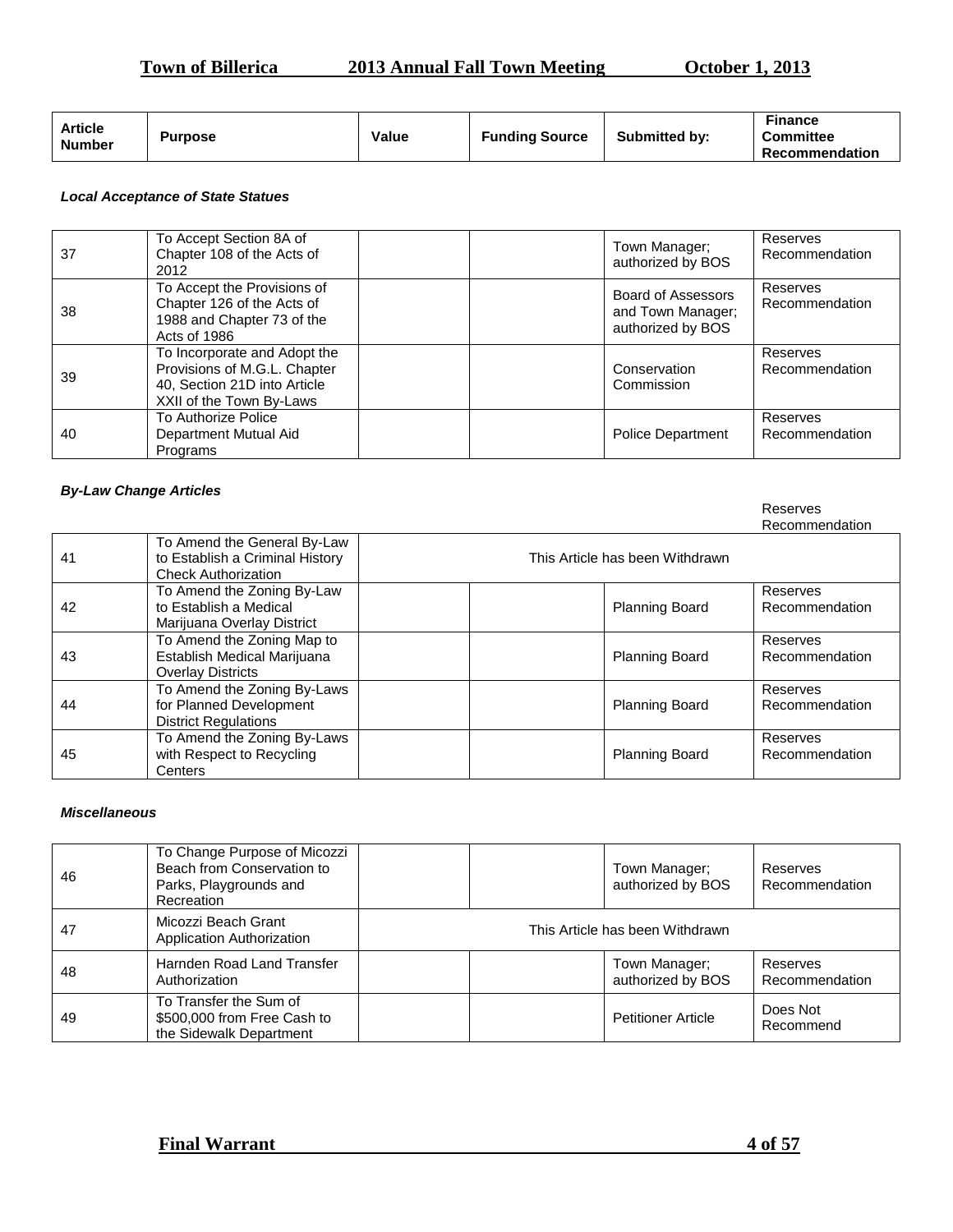# **FINAL WARRANT OCTOBER 1, 2013 ANNUAL FALL TOWN MEETING**

Middlesex, ss. To Any Constable in the Town of Billerica

Greetings,

You are hereby authorized and requested to notify and warn the inhabitants of said Town of Billerica qualified by law to vote in Elections and Town Affairs, to meet at the Maurice A. Buck Memorial Auditorium, Town Hall, 365 Boston Road, Billerica, MA on Tuesday, October 1, 2013 at 7:30 PM and subsequent Thursdays and Tuesdays until all of the business in the Warrant shall have been acted upon, then and there to vote on the following articles:

# **ARTICLE 1 - TO APPOINT ONE MEMBER TO THE BOWERS FUND**

To see if the Town will vote to appoint one (1) member to the Bowers Fund for a term of five (5) years; or act in relation thereto.

Submitted by the Board of Selectmen

# *Finance Committee recommends approval.*

Article 1 Explanation: The Bowers Fund was established in the late 1800's when the Bower sisters left their entire estate to the Town of Billerica, approximately \$11,000, with the express intent of assisting the poor of Billerica. The current expendable balance in the fund is \$18,471 and the principal balance is \$129,419. Town Meeting appoints members to the Bowers Fund. Committee member Eleanor Shea's term is expiring and she is requesting that she be reappointed.

\_\_\_\_\_\_\_\_\_\_\_\_\_\_\_\_\_\_\_\_\_\_\_\_\_\_\_\_\_\_\_\_\_\_\_\_\_\_\_\_\_\_\_\_\_\_\_\_\_\_\_\_\_\_\_\_\_\_\_\_\_\_\_\_\_\_\_\_\_\_\_\_

# **ARTICLE 2 - TO HEAR REPORTS OF TOWN DEPARTMENTS, COMMITTEES & OFFICERS**

To see if the Town will vote to hear and act upon the reports of Town Departments, Committees and Officers; or act in relation thereto.

Submitted by the Town Manager; authorized by the Board of Selectmen

# *Finance Committee recommends approval.*

Article 2 Explanation: This article provides an opportunity to hear and act upon reports of Town Meeting Committees.

#### **Final Warrant 5 of 57**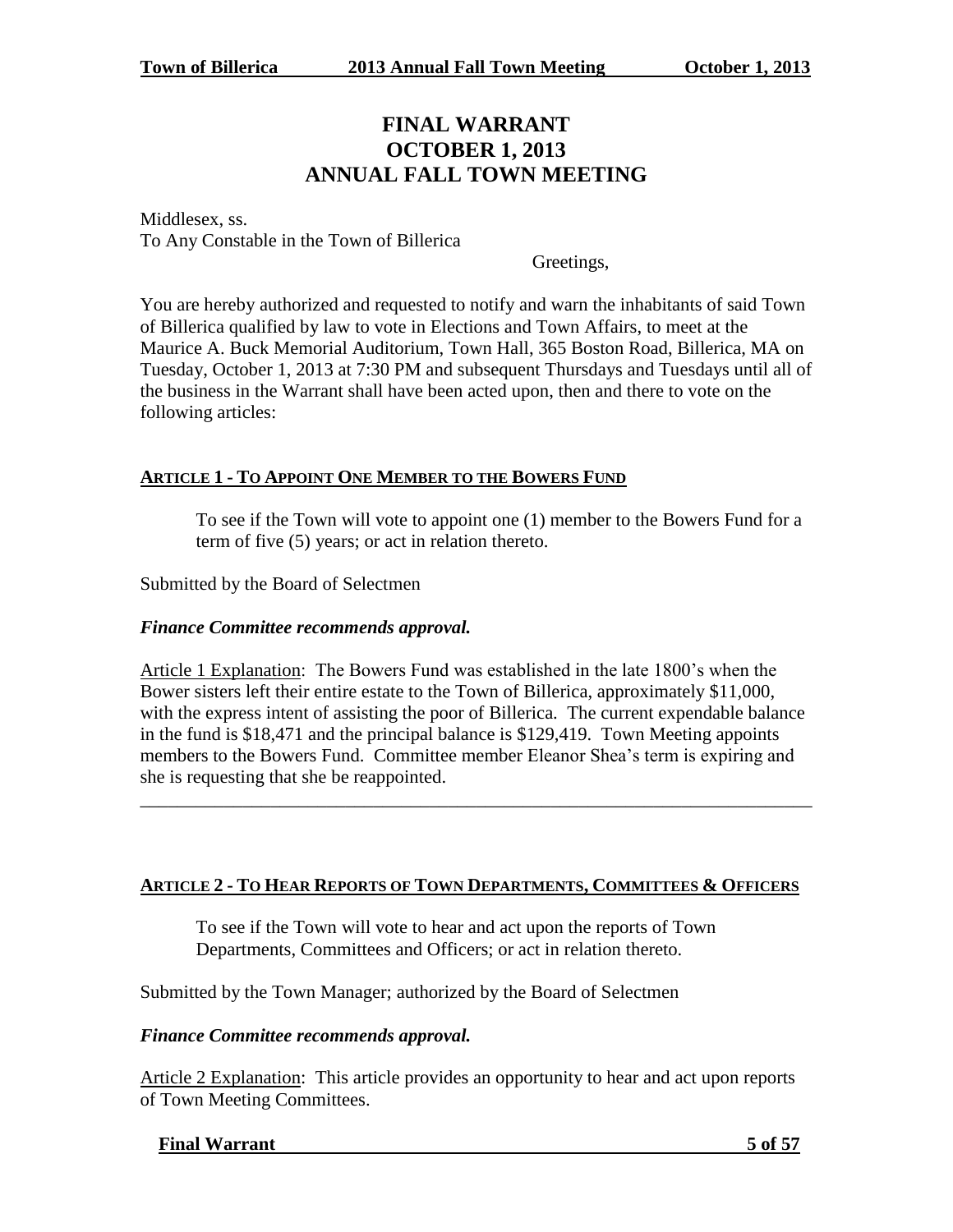#### **ARTICLE 3 - TO FUND COLLECTIVE BARGAINING AGREEMENT - IAFF FIREFIGHTERS**

To see if the Town of Billerica will vote to raise and appropriate or transfer from available funds a sum of money to fund the Collective Bargaining Agreement between the Town and IAFF Firefighters (International Association of Firefighters); or act in relation thereto.

Submitted by the Town Manager; authorized by the Board of Selectmen

#### *Finance Committee has not yet made final recommendation.*

Article 3 Explanation: At the time of printing, there was no Collective Bargaining Agreement.

# **ARTICLE 4 - TO FUND COLLECTIVE BARGAINING AGREEMENT - IAFF CIVILIAN FIRE ALARM OPERATORS**

\_\_\_\_\_\_\_\_\_\_\_\_\_\_\_\_\_\_\_\_\_\_\_\_\_\_\_\_\_\_\_\_\_\_\_\_\_\_\_\_\_\_\_\_\_\_\_\_\_\_\_\_\_\_\_\_\_\_\_\_\_\_\_\_\_\_\_\_\_\_\_\_

To see if the Town of Billerica will vote to raise and appropriate or transfer from available funds a sum of money to fund the Collective Bargaining Agreement between the Town and IAFF Civilian Fire Alarm Operators (International Association of Firefighters); or act in relation thereto.

Submitted by the Town Manager; authorized by the Board of Selectmen

#### *Finance Committee has not yet made final recommendation.*

Article 4 Explanation: At the time of printing, there was no Collective Bargaining Agreement.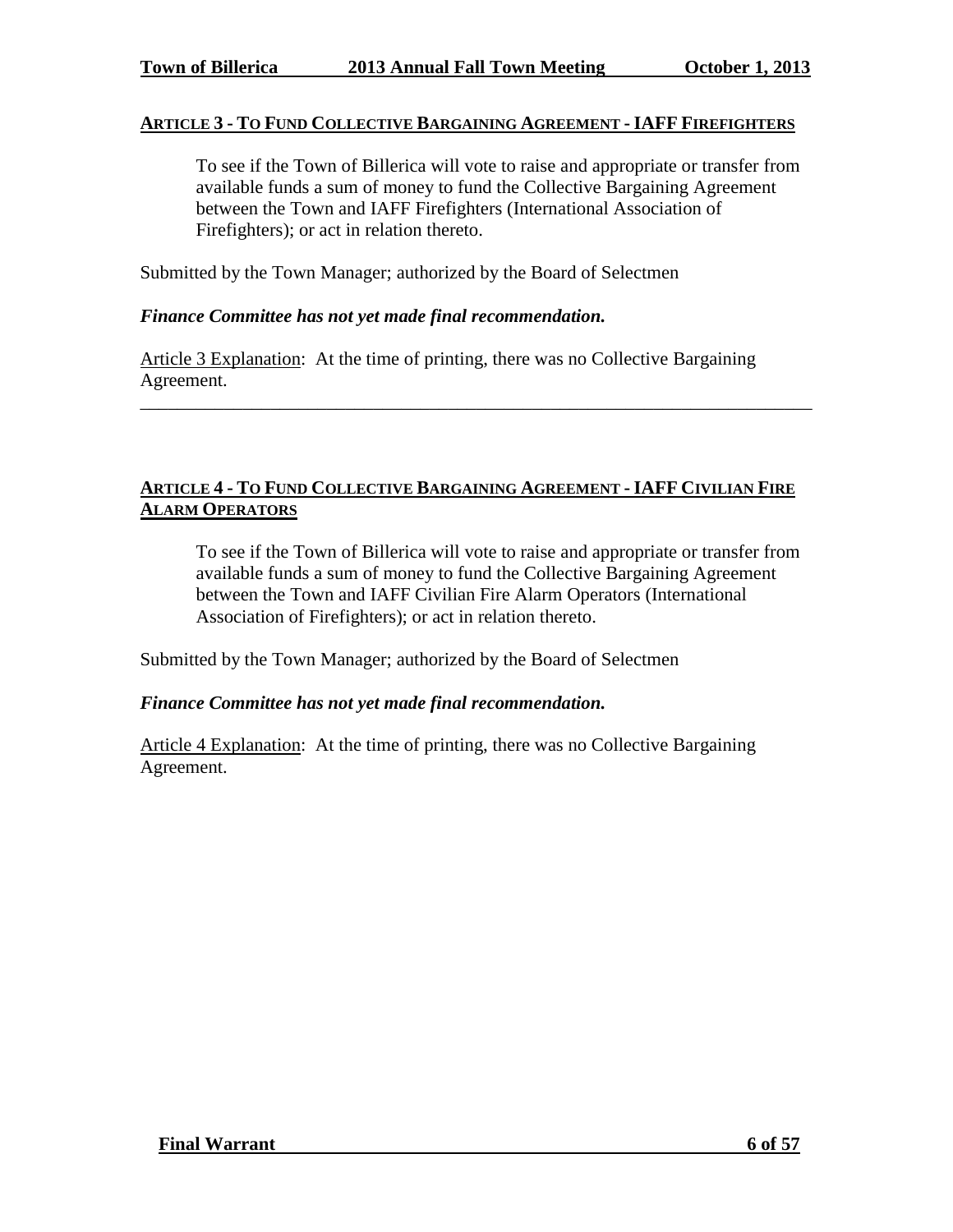# **ARTICLE 5 - TO FUND COLLECTIVE BARGAINING AGREEMENT - SEIU LOCAL 888 ADMINISTRATIVE UNIT**

To see if the Town of Billerica will vote to raise and appropriate or transfer from available funds a sum of money to fund the Collective Bargaining Agreement between the Town and SEIU Local 888 Administrative Unit (Service Employees International Union); or act in relation thereto.

Submitted by the Town Manager; authorized by the Board of Selectmen

## *Finance Committee has not yet made final recommendation.*

Article 5 Explanation: At the time of printing, there was no Collective Bargaining Agreement.

\_\_\_\_\_\_\_\_\_\_\_\_\_\_\_\_\_\_\_\_\_\_\_\_\_\_\_\_\_\_\_\_\_\_\_\_\_\_\_\_\_\_\_\_\_\_\_\_\_\_\_\_\_\_\_\_\_\_\_\_\_\_\_\_\_\_\_\_\_\_\_\_

## **ARTICLE 6 - TO FUND COLLECTIVE BARGAINING AGREEMENT - NEPBA POLICE OFFICERS - GROUP (A) PATROLMEN**

To see if the Town of Billerica will vote to raise and appropriate or transfer from available funds a sum of money to fund the Collective Bargaining Agreement between the Town and the NEPBA (New England Police Benevolent Association, Inc.) Group (A) Patrolmen; or act in relation thereto.

Submitted by the Town Manager; authorized by the Board of Selectmen

#### *Finance Committee has not yet made final recommendation.*

Article 6 Explanation: At the time of printing, there was no Collective Bargaining Agreement.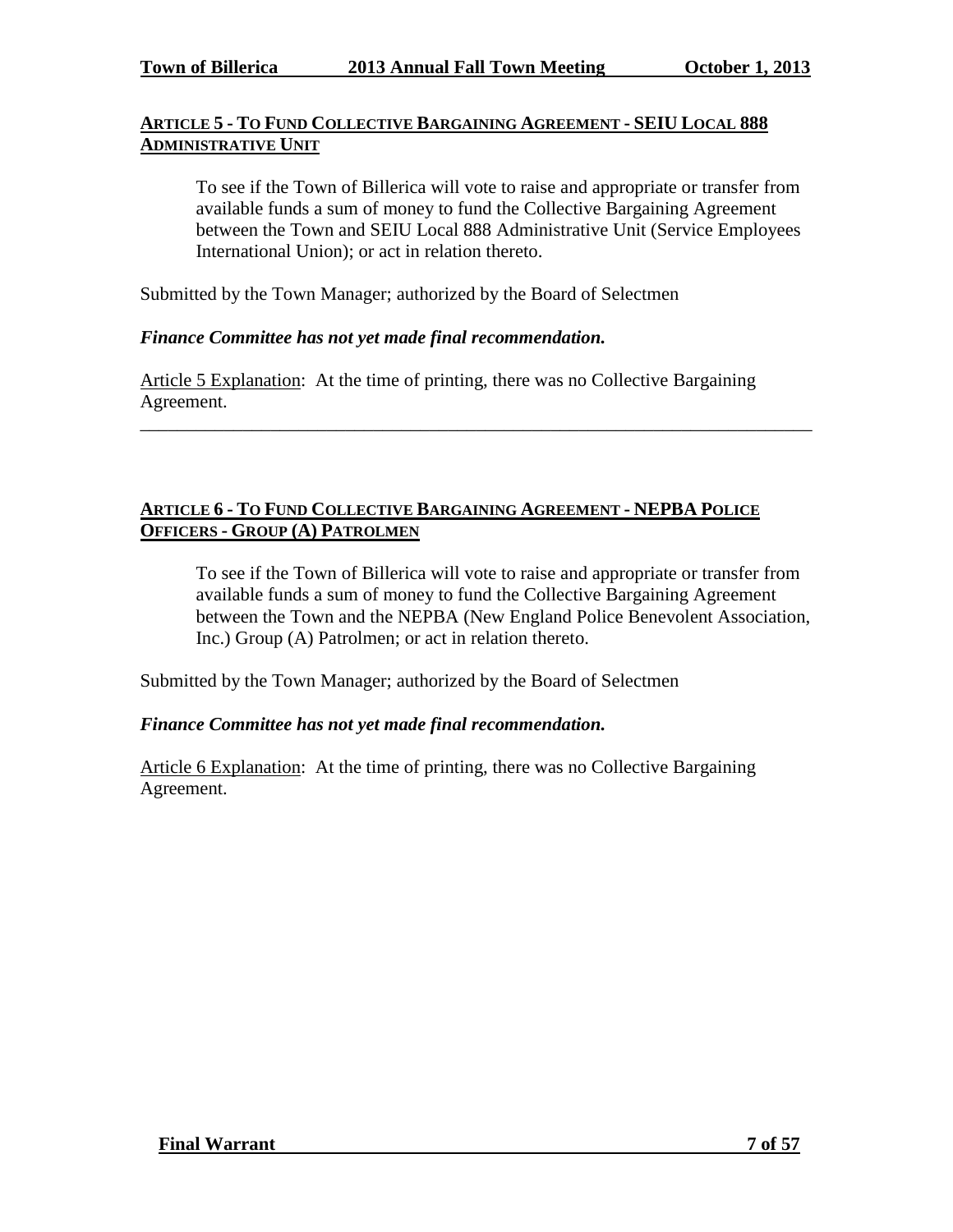## **ARTICLE 7 - TO FUND COLLECTIVE BARGAINING AGREEMENT - NEPBA POLICE OFFICERS - GROUP (B) SUPERIOR OFFICERS**

To see if the Town of Billerica will vote to raise and appropriate or transfer from available funds a sum of money to fund the Collective Bargaining Agreement between the Town and NEPBA (New England Police Benevolent Association, Inc.) Group (B) Superior Officers; or act in relation thereto.

Submitted by the Town Manager; authorized by the Board of Selectmen

#### *Finance Committee has not yet made final recommendation.*

Article 7 Explanation: At the time of printing, there was no Collective Bargaining Agreement.

\_\_\_\_\_\_\_\_\_\_\_\_\_\_\_\_\_\_\_\_\_\_\_\_\_\_\_\_\_\_\_\_\_\_\_\_\_\_\_\_\_\_\_\_\_\_\_\_\_\_\_\_\_\_\_\_\_\_\_\_\_\_\_\_\_\_\_\_\_\_\_\_

## **ARTICLE 8 - TO FUND COLLECTIVE BARGAINING AGREEMENT - NEPBA POLICE CIVILIAN DISPATCHERS**

To see if the Town of Billerica will vote to raise and appropriate or transfer from available funds a sum of money to fund the Collective Bargaining Agreement between the Town and NEPBA Police Civilian Dispatchers (New England Police Benevolent Association, Inc.); or act in relation thereto.

Submitted by the Town Manager; authorized by the Board of Selectmen

#### *Finance Committee has not yet made final recommendation.*

Article 8 Explanation: At the time of printing, there was no Collective Bargaining Agreement.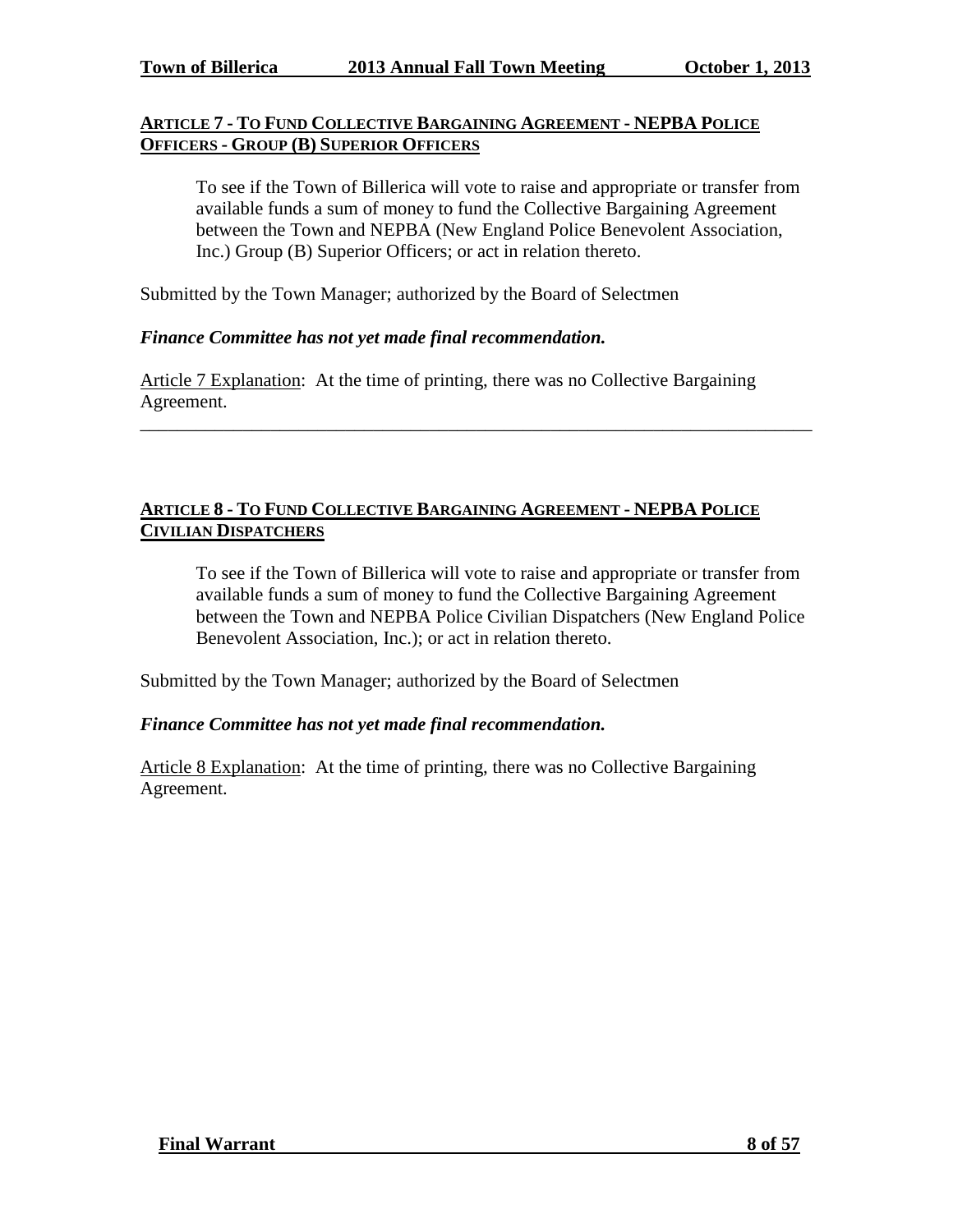# **ARTICLE 9 - TO FUND COLLECTIVE BARGAINING AGREEMENT - IAEP POLICE EMT'S & PARAMEDICS**

To see if the Town of Billerica will vote to raise and appropriate or transfer from available funds a sum of money to fund the Collective Bargaining Agreement between the Town and IAEP Police EMT's & Paramedics (International Association of EMT's & Paramedics); or act in relation thereto.

Submitted by the Town Manager; authorized by the Board of Selectmen

# *Finance Committee has not yet made final recommendation.*

Article 9 Explanation: At the time of printing, there was no Collective Bargaining Agreement.

\_\_\_\_\_\_\_\_\_\_\_\_\_\_\_\_\_\_\_\_\_\_\_\_\_\_\_\_\_\_\_\_\_\_\_\_\_\_\_\_\_\_\_\_\_\_\_\_\_\_\_\_\_\_\_\_\_\_\_\_\_\_\_\_\_\_\_\_\_\_\_\_

## **ARTICLE 10 - TO FUND COLLECTIVE BARGAINING AGREEMENT - IUPE CLERICAL UNIT**

To see if the Town of Billerica will vote to raise and appropriate or transfer from available funds a sum of money to fund the Collective Bargaining Agreement between the Town and IUPE Clerical Unit (Independent Union of Public Employees); or act in relation thereto.

Submitted by the Town Manager; authorized by the Board of Selectmen

# *Finance Committee has not yet made final recommendation.*

Article 10 Explanation: At the time of printing, there was no Collective Bargaining Agreement.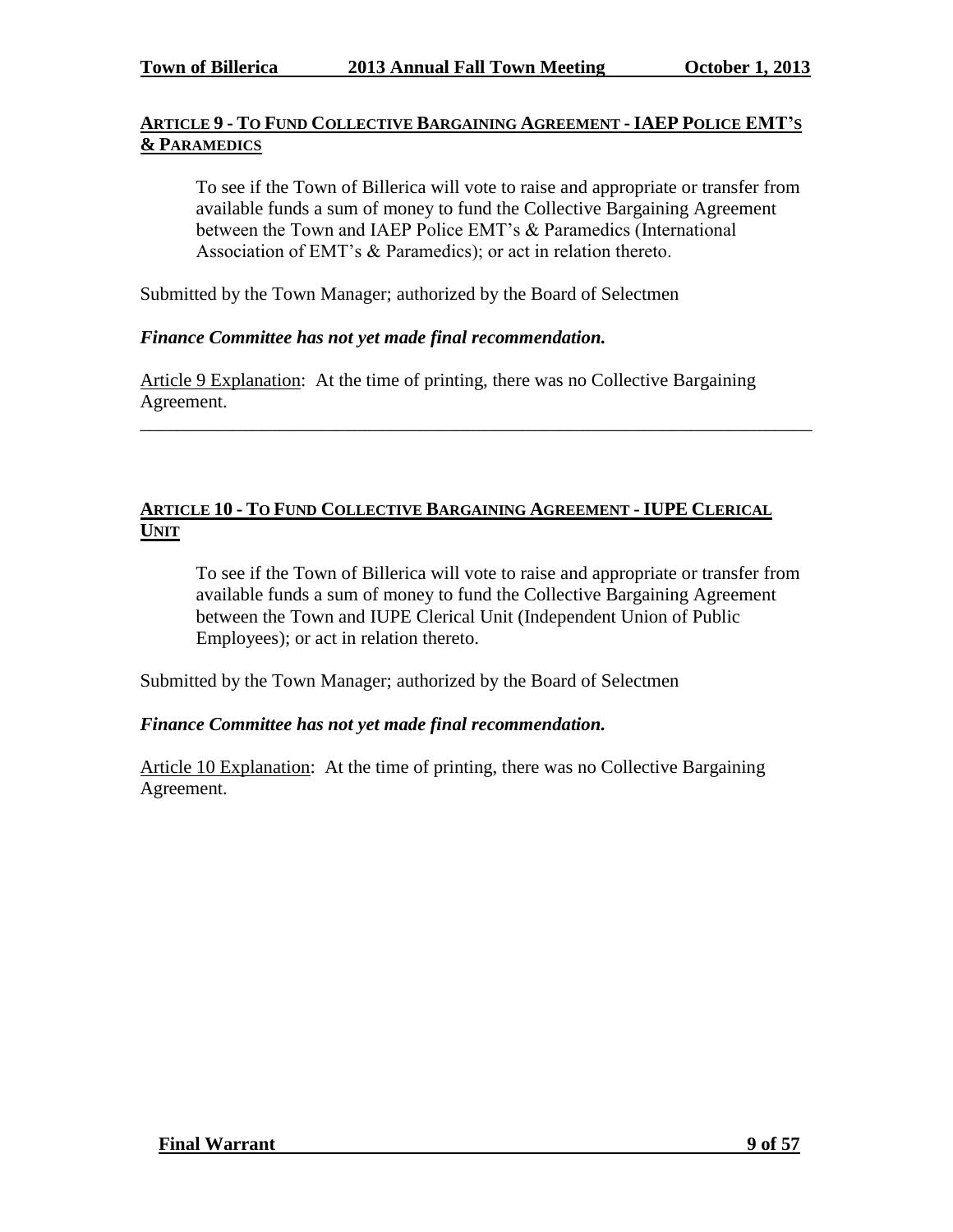# **ARTICLE 11 - TO FUND COLLECTIVE BARGAINING AGREEMENT - BMEA DPW WORKERS**

To see if the Town of Billerica will vote to raise and appropriate or transfer from available funds a sum of money to fund the Collective Bargaining Agreement between the Town and BMEA DPW Workers (Billerica Municipal Employees Association); or act in relation thereto.

Submitted by the Town Manager; authorized by the Board of Selectmen

# *Finance Committee has not yet made final recommendation.*

Article 11 Explanation: At the time of printing, there was no Collective Bargaining Agreement.

\_\_\_\_\_\_\_\_\_\_\_\_\_\_\_\_\_\_\_\_\_\_\_\_\_\_\_\_\_\_\_\_\_\_\_\_\_\_\_\_\_\_\_\_\_\_\_\_\_\_\_\_\_\_\_\_\_\_\_\_\_\_\_\_\_\_\_\_\_\_\_\_

# **ARTICLE 12 - TO FUND SALARY ADJUSTMENTS FOR TOWN NON-UNION PERSONNEL**

To see if the Town of Billerica will vote to raise and appropriate or transfer from available funds a sum of money to fund salary adjustments for Town Non-Union Personnel; or act in relation thereto.

Submitted by the Town Manager; authorized by the Board of Selectmen

# *Finance Committee has not yet made final recommendation.*

Article 12 Explanation: At the time of printing, there was no Collective Bargaining Agreement.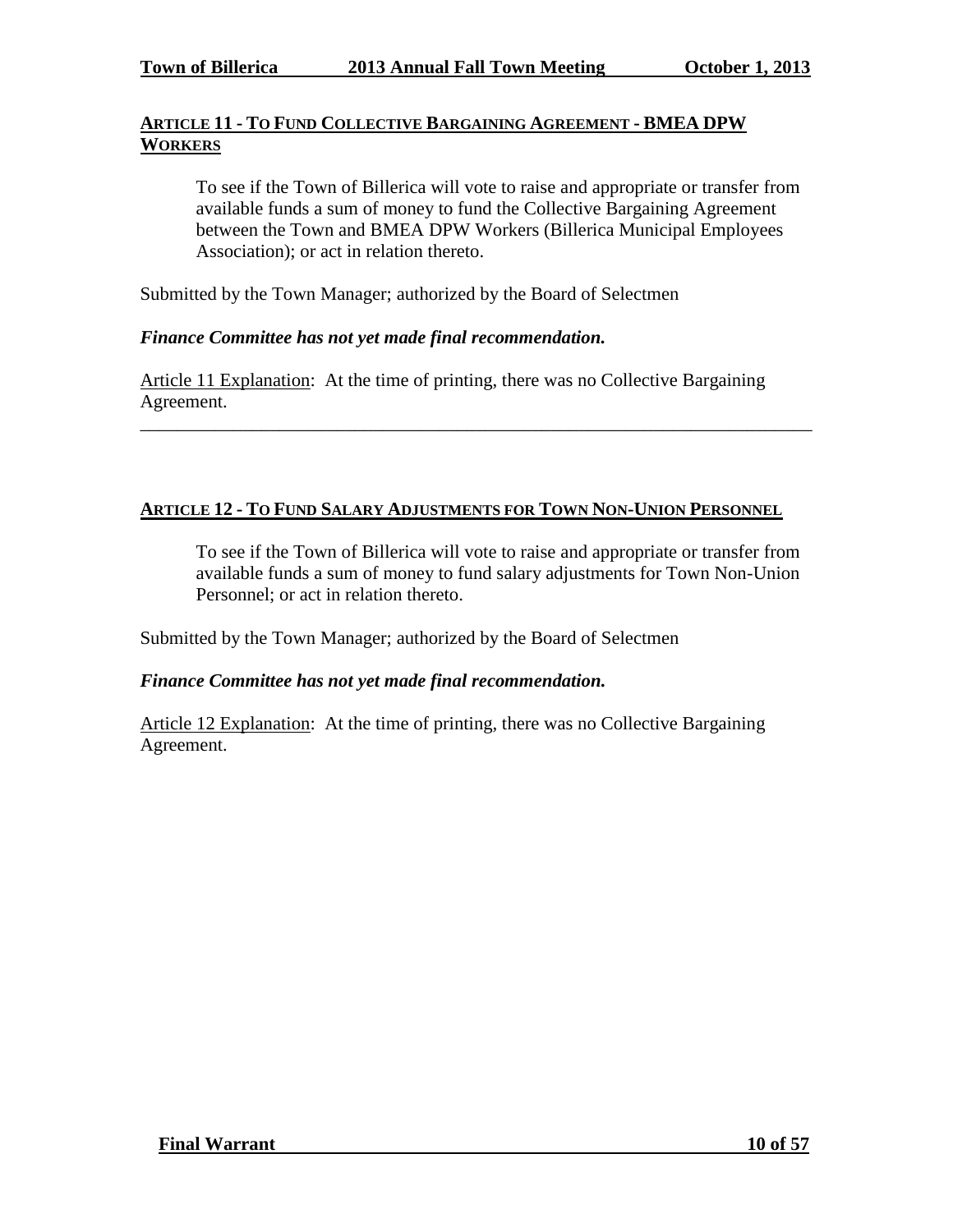# **ARTICLE 13 - TO FUND COLLECTIVE BARGAINING AGREEMENT – SCHOOL CUSTODIANS**

To see if the Town will vote to raise and appropriate or transfer from available funds a sum to fund the Collective Bargaining Agreement between the Town of Billerica School Committee and the American Federation of State, County and Municipal Employees, AFL-CIO, Council 93, Local 2747, Custodial Employees; or act in relation thereto.

Submitted by the Billerica School Committee

## *Finance Committee has not yet made final recommendation.*

Article 13 Explanation: At the time of printing, there was no Collective Bargaining Agreement.

\_\_\_\_\_\_\_\_\_\_\_\_\_\_\_\_\_\_\_\_\_\_\_\_\_\_\_\_\_\_\_\_\_\_\_\_\_\_\_\_\_\_\_\_\_\_\_\_\_\_\_\_\_\_\_\_\_\_\_\_\_\_\_\_\_\_\_\_\_\_\_\_

# **ARTICLE 14 - TO FUND COLLECTIVE BARGAINING AGREEMENT – CAFETERIA PERSONNEL**

To see if the Town will vote to raise and appropriate or transfer from available funds a sum to fund the Collective Bargaining Agreement between the Town of Billerica School Committee and the American Federation of State, County and Municipal Employees, AFL-CIO, Council 93, Local 2747, Cafeteria Employees; or act in relation thereto.

Submitted by the Billerica School Committee

#### *Finance Committee has not yet made final recommendation.*

Article 14 Explanation: At the time of printing, there was no Collective Bargaining Agreement.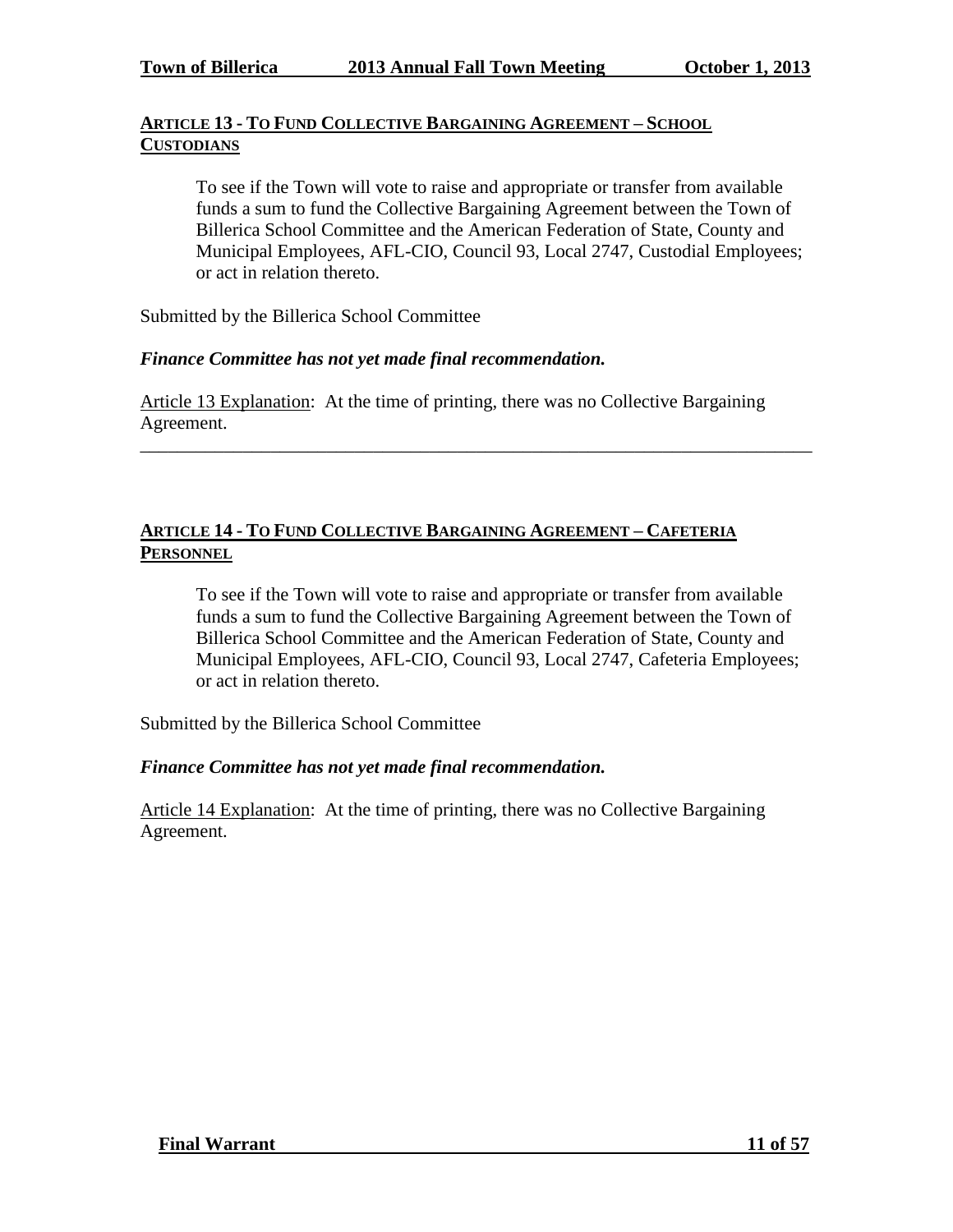### **ARTICLE 15 - TO AMEND VARIOUS FISCAL YEAR 2014 TOWN AND SCHOOL OPERATING BUDGET LINE ITEMS**

To see if the Town will vote to raise and appropriate the sum of \$2,293,449.05 to amend the Fiscal Year 2014 Town and School Operating Budget as listed below:

710 Retirement of Debt

| 71070-7150 | <b>Town Principal</b>   | 177,000.00      |
|------------|-------------------------|-----------------|
| 71070-7550 | <b>Town Interest</b>    | 101,885.69<br>S |
| 71070-7160 | <b>School Principal</b> | 40,000.00<br>S. |
| 71070-7560 | School Interest         | 26,056.94<br>S. |
| 71070-7170 | <b>Exempt Principal</b> | \$1,500,000.00  |
| 71070-7570 | <b>Exempt Interest</b>  | 448,506.42      |
| Total      |                         | \$2,293,449.05  |

Or act in relation thereto.

Submitted by the Town Manager; authorized by the Board of Selectmen

## *Finance Committee has not yet made final recommendation.*

Article 15 Explanation: This article is submitted to amend the budget to reflect increases to debt service as a result of a bond sale in May 2013. The bond sale included the Parker School debt exclusion, two fire trucks, renovations to the Hallenborg Rink and sewer projects as authorized by Town Meeting.

\_\_\_\_\_\_\_\_\_\_\_\_\_\_\_\_\_\_\_\_\_\_\_\_\_\_\_\_\_\_\_\_\_\_\_\_\_\_\_\_\_\_\_\_\_\_\_\_\_\_\_\_\_\_\_\_\_\_\_\_\_\_\_\_\_\_\_\_\_\_\_\_

# **ARTICLE 16 - TO FUND THE DEBT STABILIZATION FUND**

To see if the Town will vote to raise and appropriate the sum of \$908,817.37 to the Debt Stabilization Fund; or act in relation thereto.

Submitted by the Town Manager; authorized by the Board of Selectmen

# *Finance Committee has not yet made final recommendation.*

Article 16 Explanation: This appropriation will increase the Debt Stabilization balance to \$4,387,350. These funds will be used to stabilize the tax rate by maintaining annual level debt service appropriations.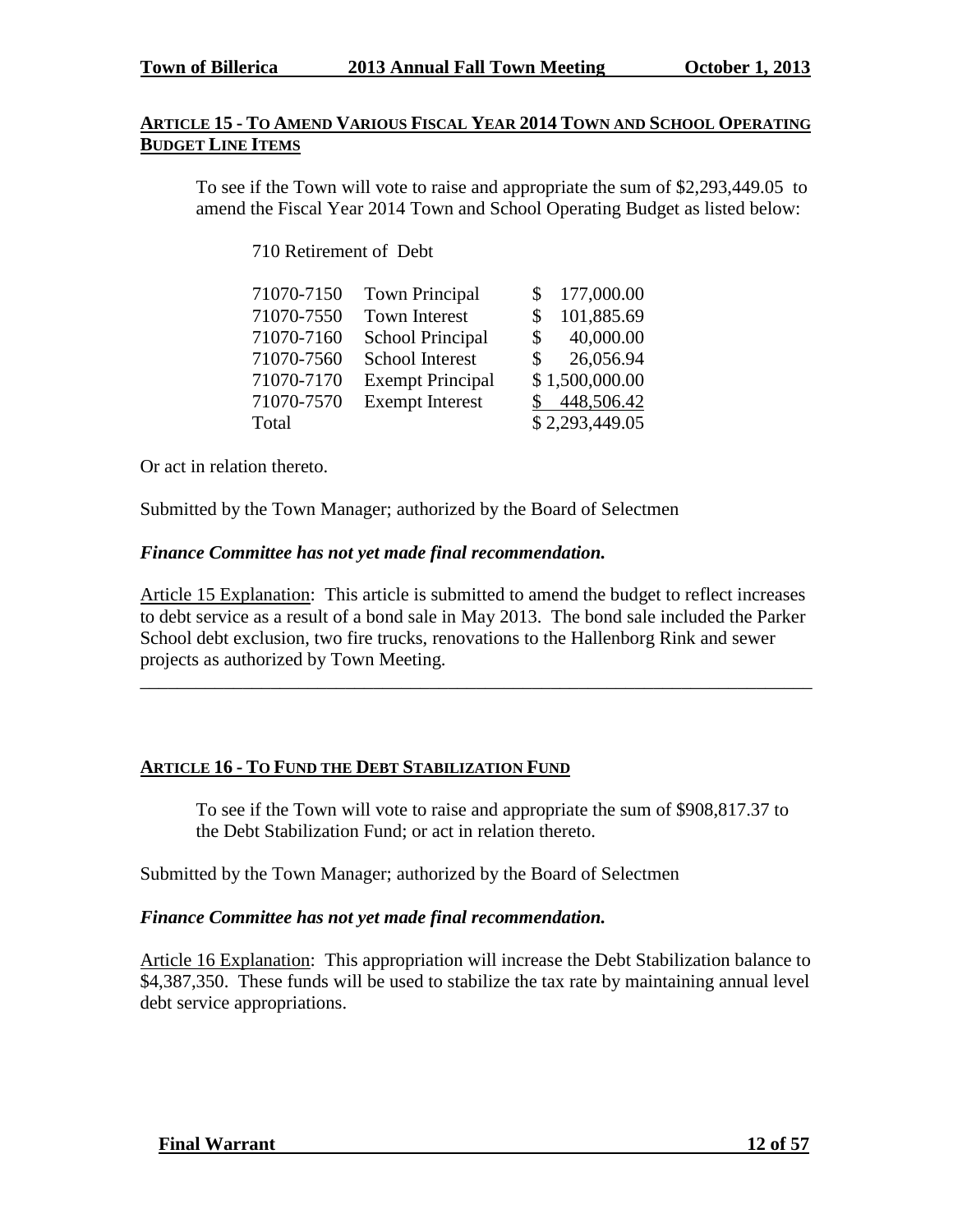## **ARTICLE 17 - TO FUND FISCAL YEAR 2014 TOWN CAPITAL BUDGET**

To see if the Town will vote to transfer and appropriate form Free Cash the sum of \$300,000 to fund the following items on the Town Capital Plan:

| Front End Loader Replacement for H42, Cat Loader      | \$145,000 |
|-------------------------------------------------------|-----------|
| 5 Ton Dump Truck W/sander & Plow, Replacement for H26 |           |
| 1994                                                  | 155,000   |
| Total                                                 | \$300,000 |

Or act in relation thereto.

Submitted by the Town Manager; authorized by the Board of Selectmen

## *Finance Committee has not yet made final recommendation.*

Article 17 Explanation: This article proposes to fund the replacement of two heavy equipment vehicles in the Department of Public Works. The First vehicle is a 1994 5-Ton Dump Truck (H26) with 75,789 Miles. The second vehicle is a 1989 Trojan Front End Loader (H42) with 7,819 hours on it.

\_\_\_\_\_\_\_\_\_\_\_\_\_\_\_\_\_\_\_\_\_\_\_\_\_\_\_\_\_\_\_\_\_\_\_\_\_\_\_\_\_\_\_\_\_\_\_\_\_\_\_\_\_\_\_\_\_\_\_\_\_\_\_\_\_\_\_\_\_\_\_

# **ARTICLE 18 - TO FUND FISCAL YEAR 2014 SCHOOL CAPITAL BUDGET**

To see if the Town will vote to transfer and appropriate the sum of \$300,000 from Free Cash to fund the Fiscal Year 2014 School Capital Budget; or act in relation thereto.

Submitted by the Billerica School Committee

# *Finance Committee recommends approval.*

Article 18 Explanation: This article seeks to use \$300,000 of Free Cash to fund Capital Projects for the Billerica Public Schools. In particular, this article is designed to address the issue of corroding columns at the Hajjar School. The corrosion is being caused by an acid produced within the columns involving a chemical reaction between the concrete and infiltrated water. The column project will cost between \$500,000 and \$700,000 and seeks to use funding from this article in conjunction with the balance of Article 22 from the October 2012 Town Meeting.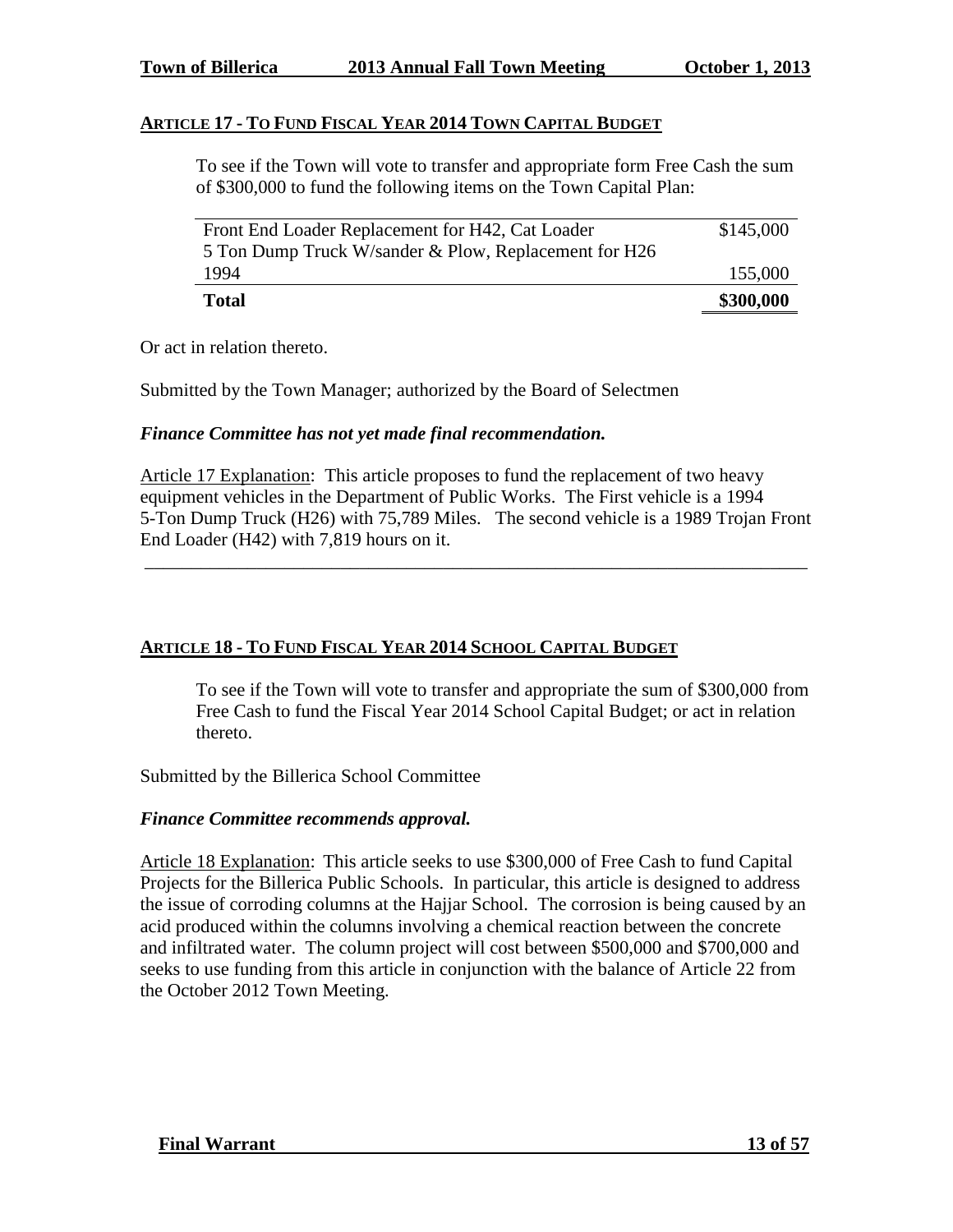#### **ARTICLE 19 - TO TRANSFER FUNDS FROM OVERLAY SURPLUS TO FUND THE FISCAL YEAR 2015 STATE-MANDATED TRIENNIAL REVALUATION AND CERTIFICATION**

To see if the Town will vote to transfer the amount of \$175,000 from Overlay Surplus to fund the Fiscal Year 2015 State-Mandated Triennial Revaluation and Certification of all real estate and personal property located within the Town of Billerica; or act in relation thereto.

Submitted by the Board of Assessors and the Town Manager, authorized by the Board of Selectmen

#### *Finance Committee has not yet made final recommendation.*

Article 19 Explanation: This article will fund a consulting contract to assist and insure that the Town complies with all requirements for state Department of Revenue (DOR) Triennial Assessment Certification and with recommendations from the Town's last Triennial Certification. Specifications will include listing of personal property accounts, listing of selected classes of real estate properties and compliance with all DOR statistical and assessment performance reports and spreadsheets.

\_\_\_\_\_\_\_\_\_\_\_\_\_\_\_\_\_\_\_\_\_\_\_\_\_\_\_\_\_\_\_\_\_\_\_\_\_\_\_\_\_\_\_\_\_\_\_\_\_\_\_\_\_\_\_\_\_\_\_\_\_\_\_\_\_\_\_\_\_\_\_\_

## **ARTICLE 20 - TO FUND THE DEVELOPMENT OF A SEWER COLLECTION SYSTEM OPERATION AND MAINTENANCE PLAN**

To see if the Town will vote to transfer and appropriate from Free Cash the sum of \$30,000 for the development of an O&M Plan to comply with provisions of the Town's re-issued NPDES permit; or act in relation thereto.

Submitted by the Town Manager; authorized by the Board of Selectmen

#### *Finance Committee recommends approval.*

Article 20 Explanation: Required by EPA & MassDEP - Renewal of Town's NPDES Permit. While most Treatment Plants have a formal O&M Plan for the facility, most collection systems do not (including Billerica). The O&M Plan will include:

- 1. Written plan for administration, staffing, operation and maintenance of the sewers and pump stations.
- 2. An assessment of the condition of the collection system infrastructure.
- 3. Prevention plan for sewer backups and infiltration/inflow.
- 4. An emergency response plan for sewer overflows.

Funding (\$30,000) will be used to develop the O&M Plan and submit to EPA and MassDEP as required by the new permit.

#### **Final Warrant 14 of 57**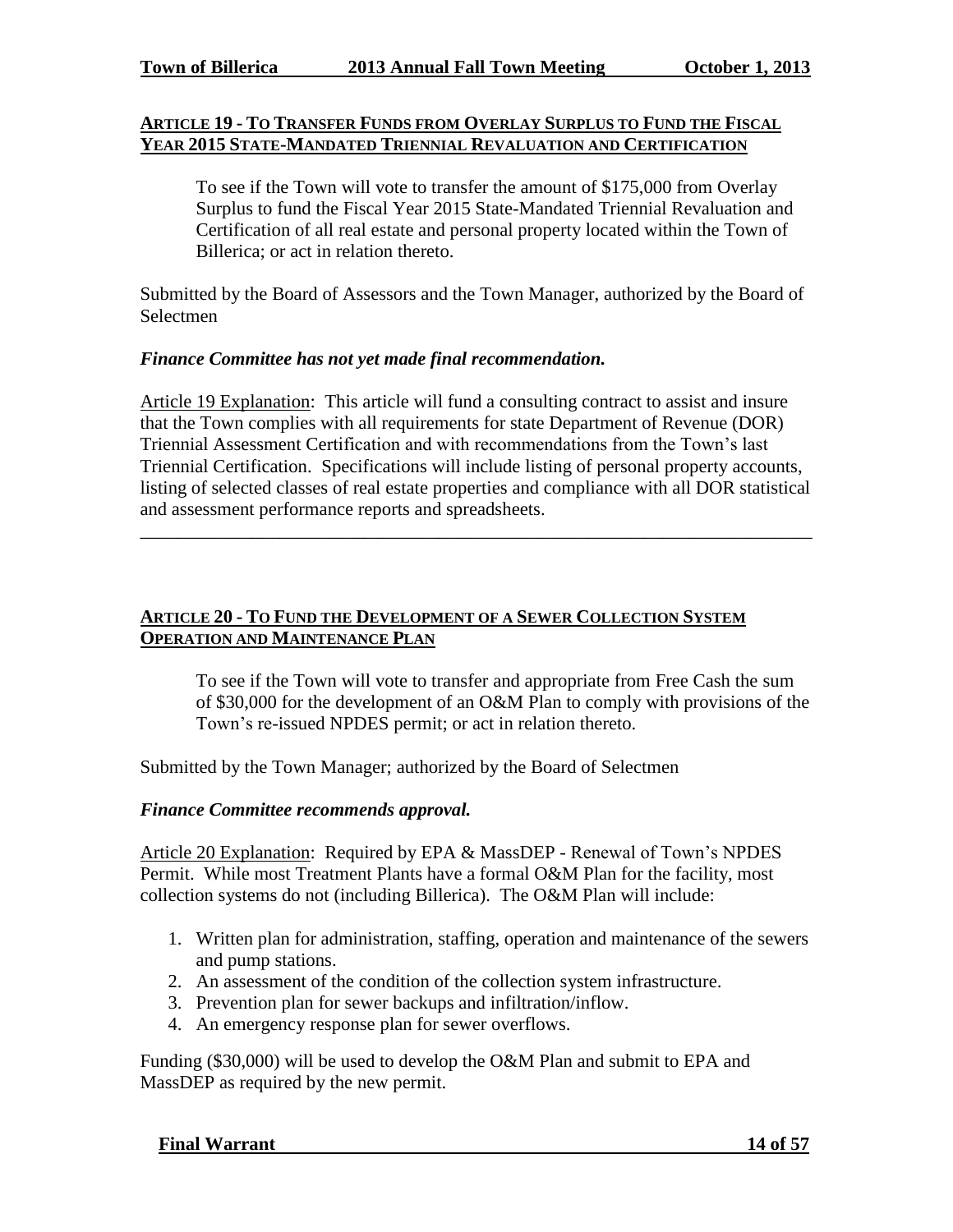# **ARTICLE 21 - TO FUND THE COMPLETION OF A LOCAL INDUSTRIAL PRE-TREATMENT LIMITS STUDY**

To see if the Town will vote to transfer and appropriate from Free Cash the sum of \$50,000 for the completion of a Local Limits Technical Evaluation and revision of the Town's Local Industrial Pre-Treatment Limits to comply with provisions of the Town's re-issued NPDES permit; or act in relation thereto.

Submitted by the Town Manager; authorized by the Board of Selectmen

# *Finance Committee recommends approval.*

Article 21 Explanation: Required by EPA & MassDEP - Renewal of Town's NPDES Permit. The limits are used to set Appropriate Local Limits for Industrial Users to Protects the Town's WWTF from discharge of high strength wastewater from industries. The Previous Local Limits Analysis was conducted in 1994 (20 years ago). Since then the Town's WWTF permit limits have become more stringent. The Analysis will identify:

- Additional local industries whose wastewater discharge should be regulated.
- Updated discharge limits for regulated industries based on the Town's new permit limits.
- Additional wastewater parameters that should be regulated such as aluminum, copper or phosphorus.

Funding (\$50,000) will be used for sampling of Town's WWTF influent, effluent and other points through the WWTF and collection system for a full battery of constituents as well as compiling the analysis and submitting reports to EPA and MassDEP.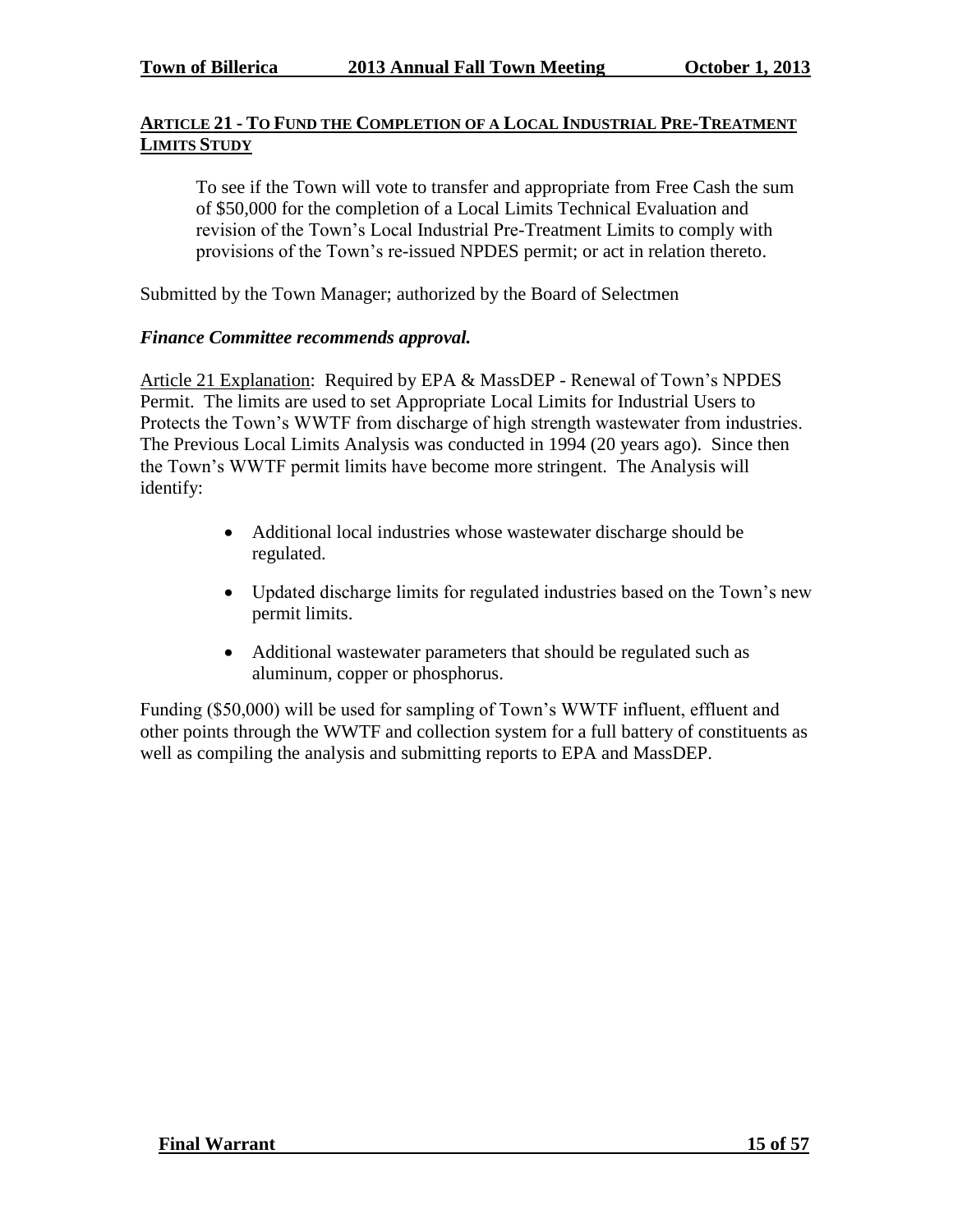#### **ARTICLE 22 - TO PURCHASE A NEW AMBULANCE**

To see if the Town will vote to transfer and appropriate from Free Cash the sum of \$200,000 to purchase a new ambulance and related equipment; or an act in relation thereto.

Submitted by the Billerica Police Department

#### *Finance Committee has not yet made final recommendation.*

Article 22 Explanation: This article asks Town Meeting to fund the purchase of a new ambulance for Billerica EMS. The service staffs one vehicle 24 hours a day, 7 days per week. A second vehicle is staffed 12 hours a day, 7 days a week. The service maintains two main vehicles and one back-up vehicle. The new ambulance is proposed to enter service as the 24 hour, 7 day a week service vehicle. The back-up vehicle is a Horton with 139,172 miles.

\_\_\_\_\_\_\_\_\_\_\_\_\_\_\_\_\_\_\_\_\_\_\_\_\_\_\_\_\_\_\_\_\_\_\_\_\_\_\_\_\_\_\_\_\_\_\_\_\_\_\_\_\_\_\_\_\_\_\_\_\_\_\_\_\_\_\_\_\_\_\_\_

# **ARTICLE 23 - TO FUND THE DESIGN, BIDDING AND CONSTRUCTION OF ENHANCEMENTS TO THE WASTEWATER TREATMENT FACILITY TO ALLOW FOR SINGLE SHIFT OPERATION**

To see if the Town will vote to transfer and appropriate from Free Cash the sum of \$231,500 for the Design, Bidding and Construction of enhancements to the Wastewater Treatment Facility to allow for single shift operation; or act in relation thereto. Enhancements will include installation of a main gate with key pad access, repairs to the perimeter fencing, installation of security cameras, replacement of non-functional door locks and hardware, installation of intrusion alarms, and SCADA system enhancements to allow for remote operation; or act in relation thereto.

Submitted by the Town Manager; authorized by the Board of Selectmen

#### *Finance Committee recommends approval.*

Article 23 Explanation: The Wastewater Treatment Facility is currently staffed 24 hours per day, 7 days per week, 365 days per year. The Town has made the following significant investments in the wastewater infrastructure instrumentation, controls, remote monitoring, alarming and SCADA capabilities over the past 5 years:

- WWTF SCADA system installed as part of the Tertiary Project.
- Licensed Radio system installed eliminating the need for phone lines for alarms.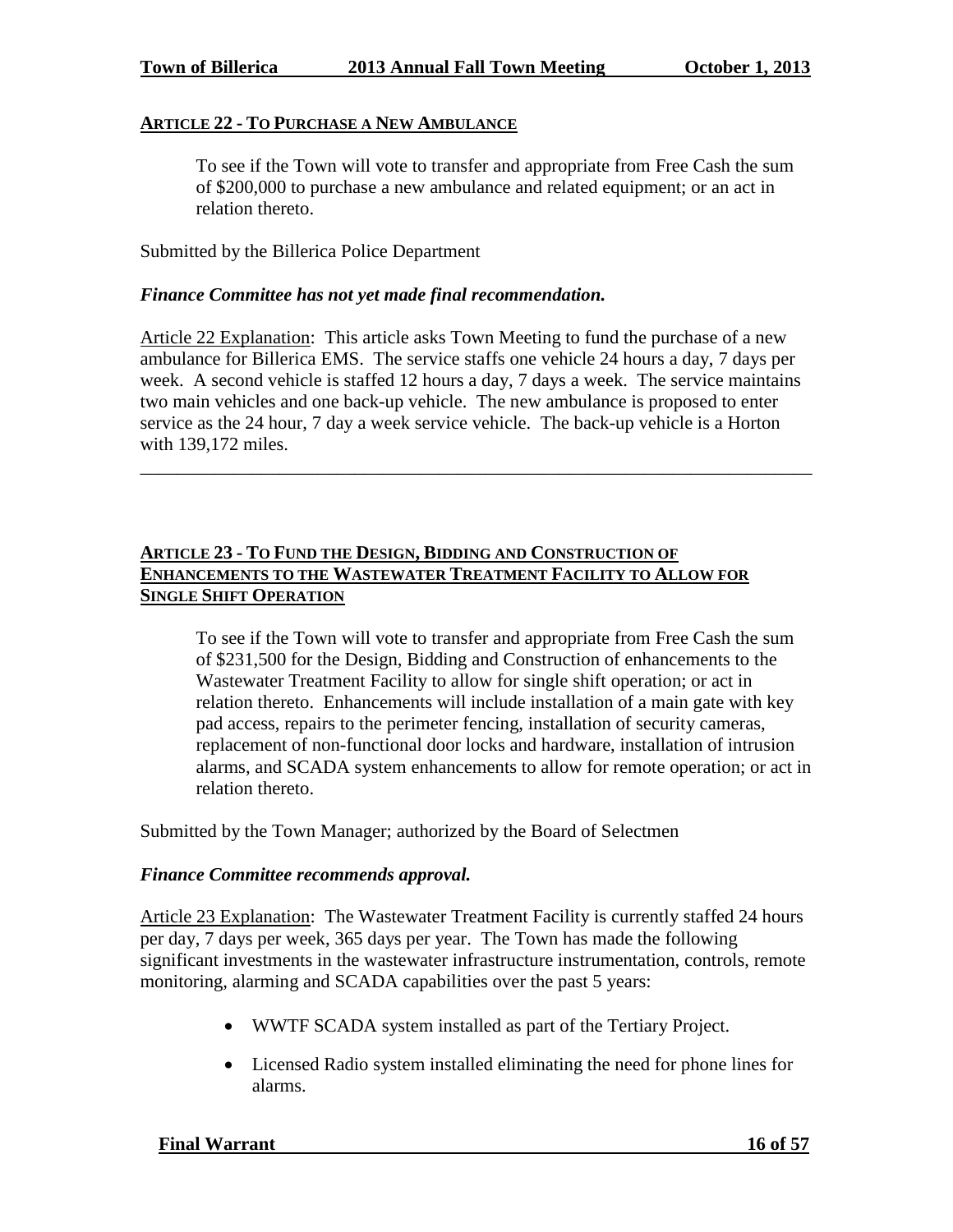All Pump Stations connected to SCADA as part of recently completed upgrades.

With completion of a few remaining tasks, the wastewater system will no longer need to be staffed 24 /7 allowing the second and third shift operators to be brought onto the first shift to complete many more preventative maintenance tasks.

The Funding (\$231,500) will be used for the design, bidding and construction of the capital upgrades required to be in place prior to moving to one shift operation. Required upgrades include improvements to the security system, remote operation capabilities and alarms. Specifically the upgrades include:

- Installation of a main gate with key pad access.
- Repair / replacement of the portions of perimeter fence currently in disrepair.
- Installation of security camera with recording capabilities.
- Replacement of non-functioning exterior doors, hardware and locks.
- Installation of intrusion alarms on all exterior doors.
- Installation of a "Man-Down" system for employees answering alarms on the off shift.
- Purchase of three lap top computers for on-call operators.
- Installation of a back-up alarm system and connection of the primary clarifiers into SCADA.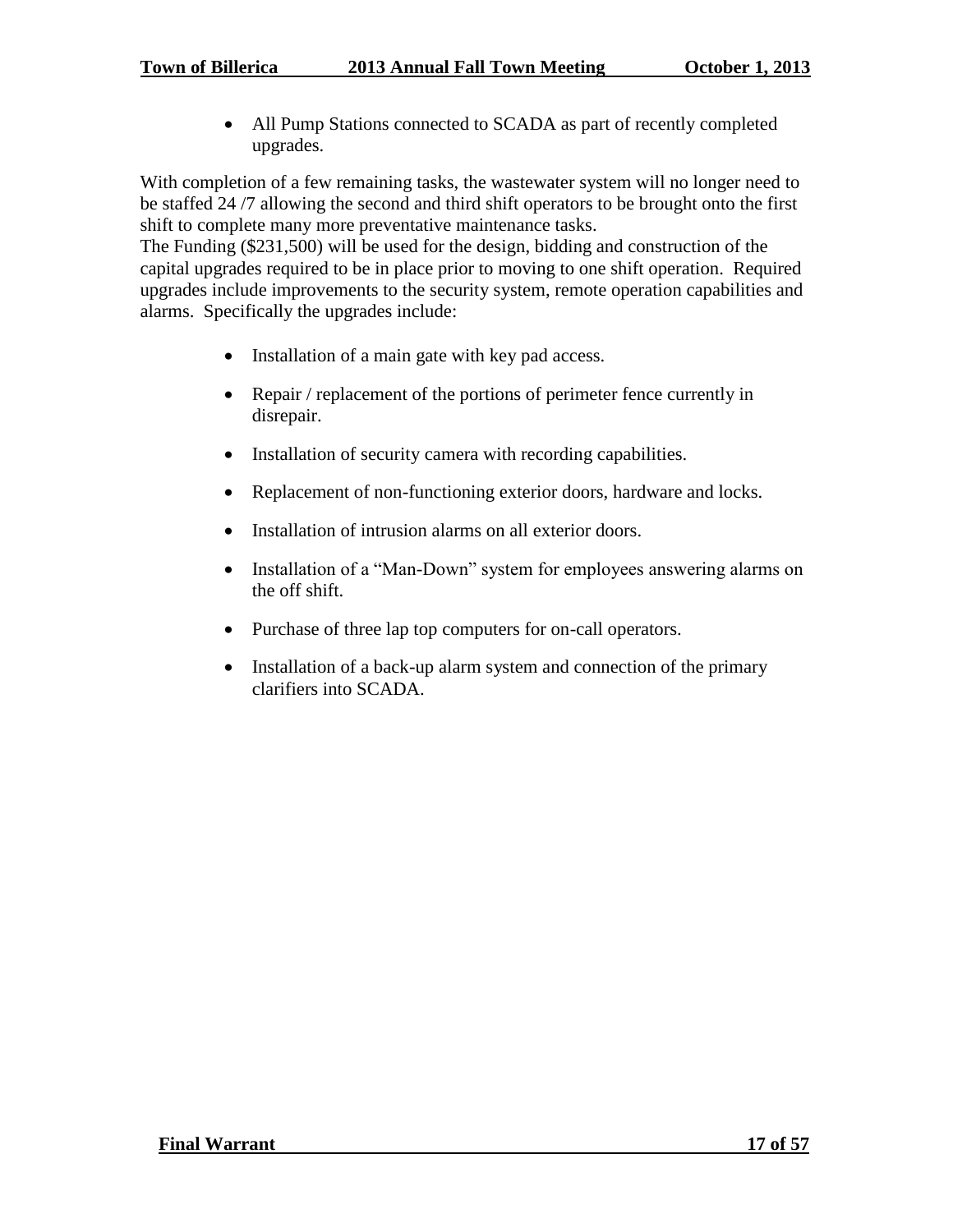## **ARTICLE 24 - TO FUND THE DESIGN OF SEWER NEEDS AREA 2 & 8**

To see if the Town will vote to authorize the Treasurer, with approval of the Board of Selectmen, to borrow under M.G.L. Chapter 44, Section 7(1), or any other relevant statute, the sum of \$900,000, to be spent under the direction of the DPW Director, for the Design of Sewer Need Area 2 & 8; or act in relation thereto.

Submitted by the Town Manager; authorized by the Board of Selectmen

## *Finance Committee recommends approval.*

Article 24 Explanation:

| <b>Road</b>          | <b>From</b>          | To                   |  |  |  |  |  |  |  |  |
|----------------------|----------------------|----------------------|--|--|--|--|--|--|--|--|
|                      |                      |                      |  |  |  |  |  |  |  |  |
| <b>ACRE RD-02</b>    | <b>MERIDIEN WAY</b>  | <b>TOWER FARM RD</b> |  |  |  |  |  |  |  |  |
| <b>AGAWAM CIR</b>    | <b>ALLEN RD</b>      | <b>CUL DE SAC</b>    |  |  |  |  |  |  |  |  |
| <b>ALDIE LN</b>      | <b>ALLEN RD</b>      | <b>DEAD END</b>      |  |  |  |  |  |  |  |  |
| <b>ALLEN RD-01</b>   | <b>ANDOVER RD</b>    | <b>AGAWAM CIR</b>    |  |  |  |  |  |  |  |  |
| <b>ALLEN RD-02</b>   | <b>AGAWAM CIR</b>    | <b>ALLEN RD EXT</b>  |  |  |  |  |  |  |  |  |
| <b>ALLEN RD-04</b>   | <b>ARAKELIAN DR</b>  | <b>HEIDI LN</b>      |  |  |  |  |  |  |  |  |
| <b>ALLEN RD-05</b>   | <b>HEIDI LN</b>      | <b>ALDIE LN</b>      |  |  |  |  |  |  |  |  |
| <b>ALLEN RD-06</b>   | <b>ALDIE LN</b>      | <b>TOWER FARM RD</b> |  |  |  |  |  |  |  |  |
| <b>ALLEN RD-07</b>   | <b>TOWER FARM RD</b> | <b>ICHABOD LN</b>    |  |  |  |  |  |  |  |  |
| <b>ALLEN RD-08</b>   | <b>ICHABOD LN</b>    | <b>SHANE LN</b>      |  |  |  |  |  |  |  |  |
| <b>ALLENHURST RD</b> | <b>ANDOVER RD</b>    | <b>DEAD END</b>      |  |  |  |  |  |  |  |  |
| <b>ALTON ST</b>      | <b>BALDWIN RD</b>    | <b>CUL DE SAC</b>    |  |  |  |  |  |  |  |  |
| <b>ANDOVER RD-08</b> | <b>ALLEN RD EXT</b>  | <b>ALLEN RD</b>      |  |  |  |  |  |  |  |  |
| <b>ANDOVER RD-09</b> | <b>ALLEN RD</b>      | <b>MOHAWK DR</b>     |  |  |  |  |  |  |  |  |

# **Design of Sewer Needs Area 2 & 8**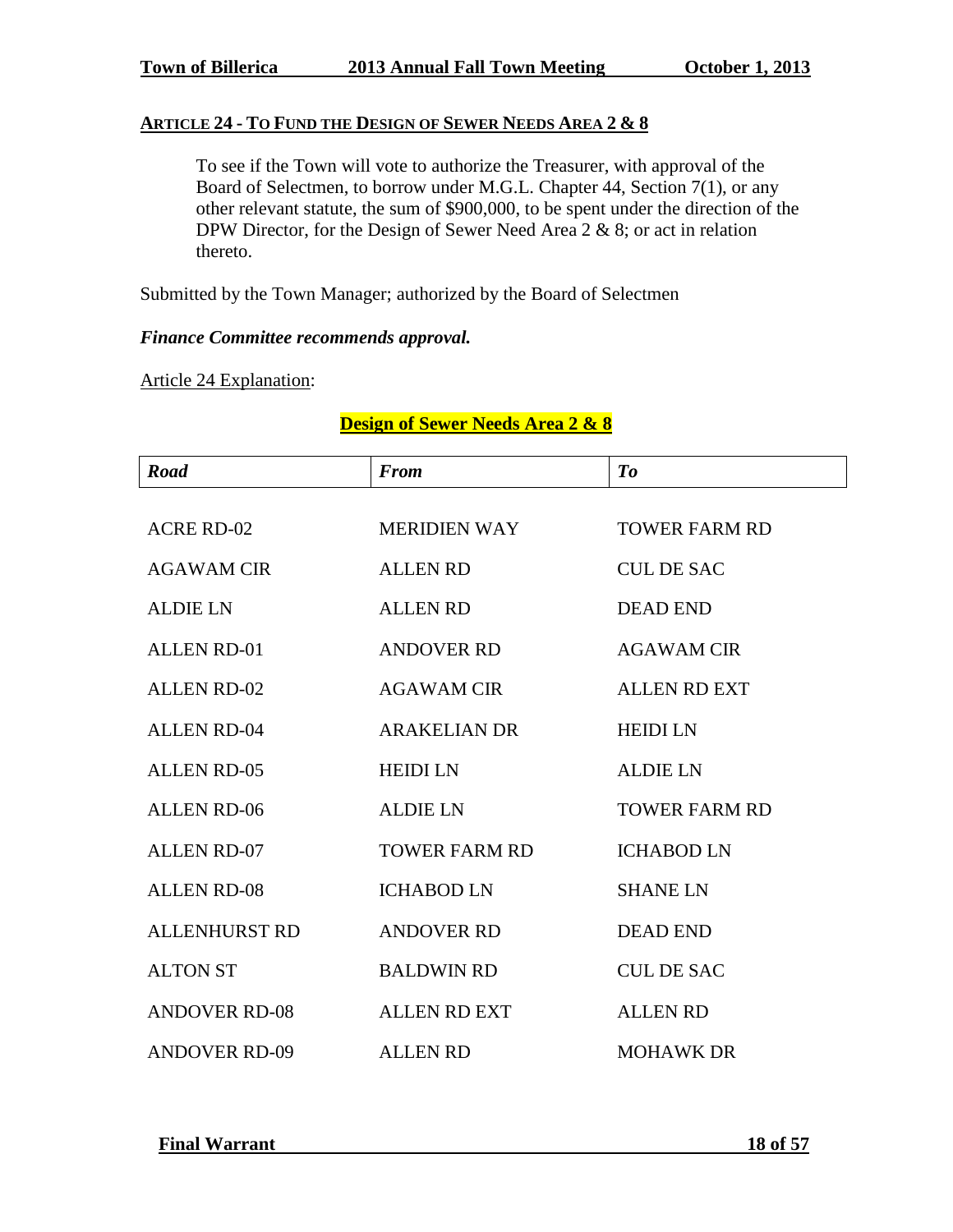|                       | Town of Billerica 2013 Annual Fall Town Meeting | <b>October 1, 2013</b>    |  |  |  |  |  |  |  |  |
|-----------------------|-------------------------------------------------|---------------------------|--|--|--|--|--|--|--|--|
| <b>ANDOVER RD-10</b>  | <b>MOHAWK DR</b>                                | <b>SANBERG RD</b>         |  |  |  |  |  |  |  |  |
| <b>ANDOVER RD-11</b>  | <b>SANBERG RD</b>                               | <b>DRESDEN LN</b>         |  |  |  |  |  |  |  |  |
| <b>ANDOVER RD-12</b>  | <b>DRESDEN LN</b>                               | <b>KENRICK AVE</b>        |  |  |  |  |  |  |  |  |
| <b>ANDOVER RD-13</b>  | <b>KENRICK AVE</b>                              | <b>ALLENHURST RD</b>      |  |  |  |  |  |  |  |  |
| <b>ANDOVER RD-14</b>  | <b>ALLENHURST RD</b>                            | <b>GOVERNOR CARVER RD</b> |  |  |  |  |  |  |  |  |
| <b>BOYNTON LN</b>     | <b>ANDOVER RD</b>                               | <b>DEAD END</b>           |  |  |  |  |  |  |  |  |
| <b>BROOKDALE CIR</b>  | <b>BALDWIN RD</b>                               | <b>CUL DE SAC</b>         |  |  |  |  |  |  |  |  |
| <b>CELTIC AVE-02</b>  | <b>ROBERTS RD</b>                               | <b>DEAD END</b>           |  |  |  |  |  |  |  |  |
| <b>CHERYL LN</b>      | <b>HEIDI LN</b>                                 | <b>CUL DE SAC</b>         |  |  |  |  |  |  |  |  |
| <b>CIDER MILL WY</b>  | <b>ANDOVER RD</b>                               | <b>DEAD END</b>           |  |  |  |  |  |  |  |  |
| <b>DRESDEN LN</b>     | <b>ANDOVER RD</b>                               | <b>DEAD END</b>           |  |  |  |  |  |  |  |  |
| HEIDI LN-01           | <b>ALLEN RD</b>                                 | <b>MILLER'S FARM RD</b>   |  |  |  |  |  |  |  |  |
| HEIDI LN-02           | <b>MILLER'S FARM RD</b>                         | <b>CHERYL LN</b>          |  |  |  |  |  |  |  |  |
| <b>HEIDI LN-03</b>    | <b>CHERYL LN</b>                                | <b>DEAD END</b>           |  |  |  |  |  |  |  |  |
| <b>ICHABOD LN-01</b>  | <b>ALLEN RD</b>                                 | <b>CHAMPA RD</b>          |  |  |  |  |  |  |  |  |
| JOBE LN-01            | <b>SHANE LN</b>                                 | <b>WOODCREST CIR</b>      |  |  |  |  |  |  |  |  |
| JOBE LN-02            | <b>WOODCREST CIR</b>                            | <b>CUL DE SAC</b>         |  |  |  |  |  |  |  |  |
| <b>KENRICK AVE-01</b> | <b>ANDOVER RD</b>                               | <b>TERCENTENNIAL DR</b>   |  |  |  |  |  |  |  |  |
| <b>MARLYN RD-01</b>   | <b>POND ST</b>                                  | <b>ROBERTS RD</b>         |  |  |  |  |  |  |  |  |
| <b>MARLYN RD-02</b>   | <b>ROBERTS RD</b>                               | <b>CUL DE SAC</b>         |  |  |  |  |  |  |  |  |
| <b>MOHAWK DR</b>      | <b>ANDOVER RD</b>                               | <b>ARAKELIAN DR</b>       |  |  |  |  |  |  |  |  |
| NICKERSON DR          | <b>BALDWIN RD</b>                               | <b>CUL DE SAC</b>         |  |  |  |  |  |  |  |  |
| <b>PONDOVER RD-01</b> | <b>POND ST</b>                                  | <b>ROSA CIR</b>           |  |  |  |  |  |  |  |  |
| <b>PONDOVER RD-02</b> | <b>ROSA CIR</b>                                 | <b>ANDOVER RD</b>         |  |  |  |  |  |  |  |  |
| <b>ROBERTS RD-01</b>  | <b>MARLYN RD</b>                                | <b>CELTIC AVE</b>         |  |  |  |  |  |  |  |  |

**Final Warrant** 19 of 57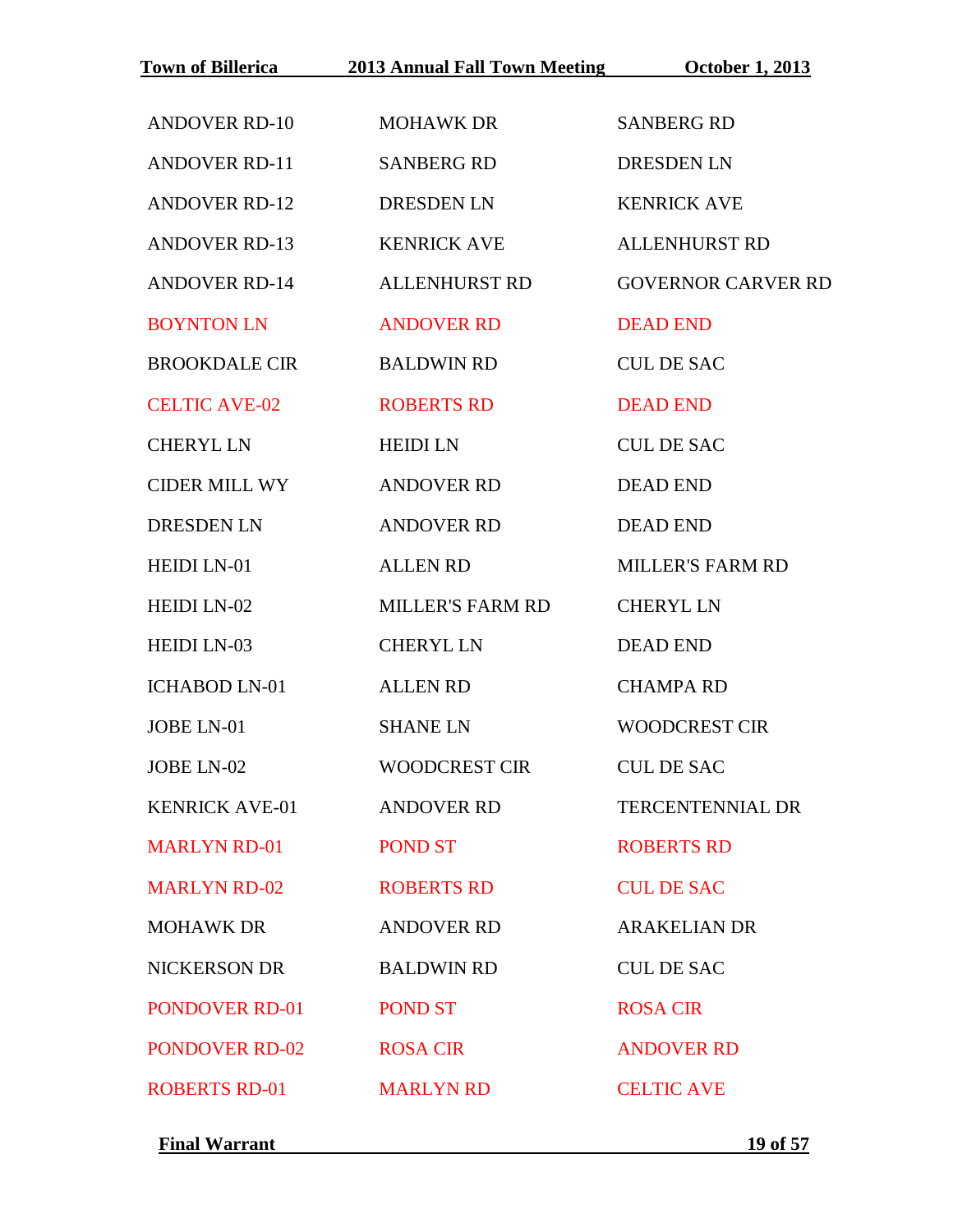## **ARTICLE 25 - TO FUND THE REHABILITATION OF THE WATER MAINS PROGRAM**

To see if the Town will vote to transfer and appropriate from Free Cash the sum of \$1,000,000 for the installation of water mains; or act in relation thereto.

Submitted by the Town Manager; authorized by the Board of Selectmen

#### *Finance Committee recommends approval.*

Article 25 Explanation: The Town is focusing on areas that have frequent water breaks, Town Meeting voted to replace Dyer Street Water Main last year, and we anticipate the replacement of Rio Vista Street which is on high priority on the water main breaks list.

| Location       | <b>Size</b> | Length |    | Est. \$/LF | <b>Total</b>   |
|----------------|-------------|--------|----|------------|----------------|
| Rio Vista St.  | 12"         | 3,500  | LF | \$304.80   | \$1,066,800.00 |
| Liberty Dr.    | 8"          | 1,800  | LF | \$262.80   | \$473,040.00   |
| Walton St.     | 10"         | 1,230  | LF | \$286.80   | \$352,764.00   |
| Savoy St.      | 8"          | 1,715  | LF | \$262.80   | \$450,702.00   |
| Rexham St.     | 8"          | 1,194  | LF | \$262.80   | \$313,783.20   |
| Pelham St.     | 8"          | 1,230  | LF | \$262.80   | \$323,244.00   |
| Veteran's Cir. | 6"          | 303    | LF | \$238.80   | \$72,356.40    |
| Christina Ave. | 8"          | 1,974  | LF | \$262.80   | \$518,767.20   |
| William Rd.    | 8"          | 1,997  | LF | \$262.80   | \$524,811.60   |
| Montbatten     |             |        |    |            |                |
| Rd.            | 8"          | 2,070  | LF | \$262.80   | \$543,996.00   |
| Lupine Ln.     | 8"          | 1,238  | LF | \$262.80   | \$325,346.40   |
| Ossamequin     |             |        |    |            |                |
| Rd.            | 8"          | 1,018  | LF | \$262.80   | \$267,530.40   |
| Handle Rd.     | 8"          | 2,453  | LF | \$262.80   | \$644,648.40   |
| Beaver Pl.     | 8"          | 594    | LF | \$262.80   | \$156,103.20   |
|                |             |        |    |            |                |

\_\_\_\_\_\_\_\_\_\_\_\_\_\_\_\_\_\_\_\_\_\_\_\_\_\_\_\_\_\_\_\_\_\_\_\_\_\_\_\_\_\_\_\_\_\_\_\_\_\_\_\_\_\_\_\_\_\_\_\_\_\_\_\_\_\_\_\_\_\_\_\_

#### **ARTICLE 26 - THIS ARTICLE HAS BEEN WITHDRAWN**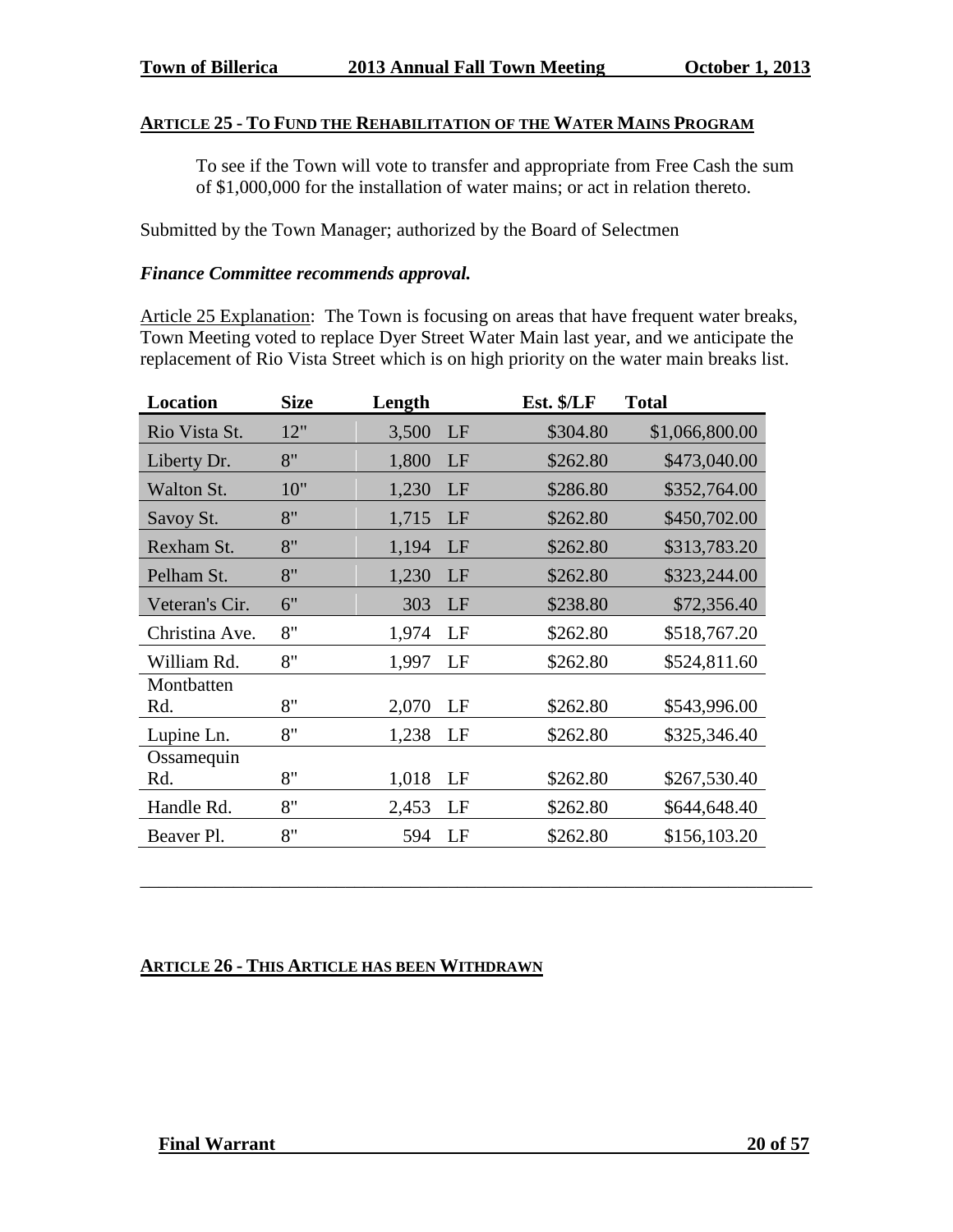# **ARTICLE 27 - TO FUND YANKEE DOODLE BIKE PATH DESIGN**

To see if the Town will vote to transfer and appropriate the sum of \$200,000 from Free Cash to fund design, survey and legal costs associated with the construction of the Yankee Doodle Bike Path; or act in relation thereto.

Submitted by the Town Manager; authorized by the Board of Selectmen

## *Finance Committee recommends approval.*

Article 27 Explanation: The Board of Selectmen proposed to fund engineering and legal costs associated with the design of the Yankee Doodle Bike Path. Two hundred thousand dollars (\$200,000) is enough to fund the full design of the first leg of the bike path from Middlesex Turnpike to Concord Road which is approximately one mile. Alternatively, the funds can be used towards 25% design of the whole project. This will provide a more accurate cost of the whole project including construction and takings.

\_\_\_\_\_\_\_\_\_\_\_\_\_\_\_\_\_\_\_\_\_\_\_\_\_\_\_\_\_\_\_\_\_\_\_\_\_\_\_\_\_\_\_\_\_\_\_\_\_\_\_\_\_\_\_\_\_\_\_\_\_\_\_\_\_\_\_\_\_\_\_\_

## **ARTICLE 28 - TO ESTABLISH A HIGH SCHOOL BUILDING COMMITTEE**

To see if the Town will vote to form a High School Building Committee composed of the following thirteen (13) members: a member of the Board of Selectmen or their designee, the Superintendent of Schools, the Assistant Superintendent of Business, the Town Manager, the Director of School Building Maintenance, the Billerica Memorial High School Principal, a member of the School Committee, a member of the Planning Board, a member of the Finance Committee or their designee, the Building Commissioner, a member knowledgeable in the educational mission and function of facility appointed by the School Committee, a member with architectural, engineering and/or construction experience appointed by the Board of Selectmen and a member from the community appointed by the Town Moderator. Vacancies on this committee shall be filled by the proper appointing authority; or act in relation thereto.

Submitted by the Town Manager and Billerica School Committee; authorized by the Board of Selectmen

# *Finance Committee recommends approval.*

Article 28 Explanation: This article seeks to establish a thirteen-member High School Building Committee, comprised of the members listed in the article. This committee will be charged with investigating educational and physical plant concerns at the High School. In addition, the Committee will be responsible for overseeing, if approved, a High School Feasibility Study as well as any associated construction projects. This committee will be subject to the Open Meeting Law.

#### **Final Warrant 21 of 57**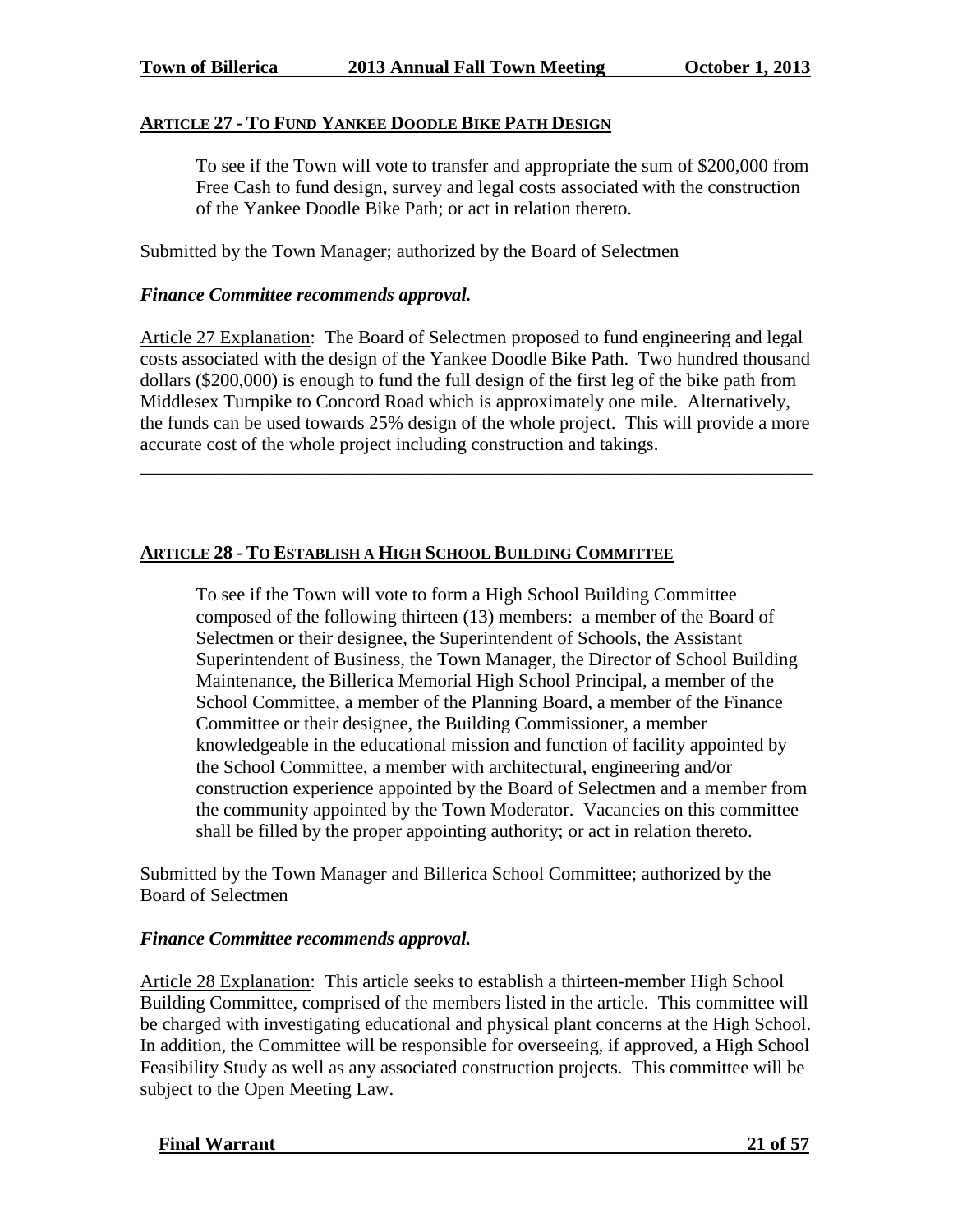#### **ARTICLE 29 - TO APPROPRIATE FUNDS FOR A HIGH SCHOOL FEASIBILITY STUDY**

To see if the Town will vote to transfer and appropriate the sum of \$2,000,000 from Free Cash to be expended under the direction of the High School Building Committee for the purpose of conducting a feasibility study which shall include, but not be limited to, engaging an architect and a project manager, obtaining soil borings, topographical studies, land surveys, wetlands surveys, preliminary site development plans, schematic designs, architectural and engineering designs, cost estimates, bid documents, and construction and site alternatives for the renovation or replacement of the Billerica Memorial High School located at 35 River Street, Billerica, Massachusetts, for which feasibility study the MSBA has not invited the Town of Billerica school district into the "Eligibility Period" for this project at this time but the Town may be eligible for a grant from the Massachusetts School Building Authority. The MSBA's grant program is a non-entitlement, discretionary program based on need, as determined by the MSBA, and any costs the Town incurs in connection with the feasibility study in excess of any grant approved by and received from the MSBA shall be the sole responsibility of the Town; or act in relation thereto.

Submitted by the Town Manager and Billerica School Committee; authorized by the Board of Selectmen

#### *Finance Committee recommends approval.*

Article 29 Explanation: This article seeks to use \$2,000,000 of Free Cash to fund a Feasibility Study for Billerica Memorial High School, contingent upon approval from the Massachusetts School Building Authority (MSBA). A study of this type is a required step in the MSBA process for school construction for any renovation, renovation / addition or new construction project. For more information about the MSBA process, please visit http://www.massschoolbuildings.org, where the Feasibility Study and Schematic Design process is explained in great detail in Modules 3 and 4 under "Building with Us".

If approved, these funds will be used to contract with an Owner's Project Manager (OPM) and a designer (architect) consistent with the guidelines established by the MSBA. The study will be conducted under the oversight of the High School Building Committee, and will lead to the identification of a preferred project, along with that project's scope, budget and schematic design. A preferred project would then be required to be approved by Town Meeting and the voters of Billerica prior to any construction.

Furthermore, if approved by the MSBA, funds expended during the Feasibility Study and Schematic Design phases are eligible for reimbursement by the MSBA. For the recent Parker School Project, this reimbursement rate was 55.69%. Any unexpended balance in the warrant article, along with any MSBA reimbursement, will be used to help mitigate the impact of a debt exclusion for future construction.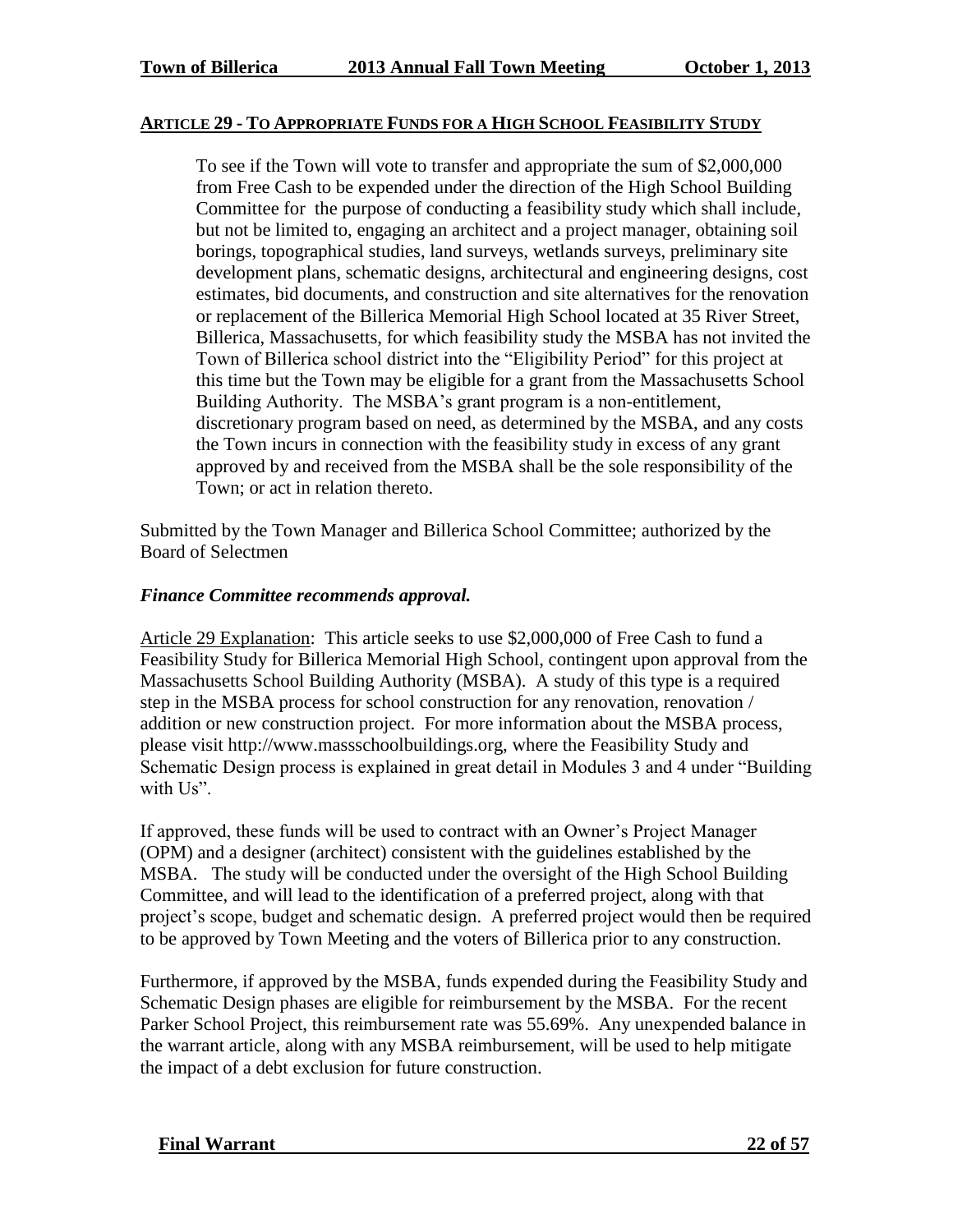## **ARTICLE 30 - TO FUND WASTEWATER TREATMENT FACILITY CRITICAL NEEDS IMPROVEMENTS**

To see if the Town will vote to raise and appropriate, borrow and/or transfer from available funds from the Massachusetts Water Pollution Abatement Trust the sum of \$4,966,600 for high priority Wastewater Treatment Facility improvements in the Town as detailed in the Comprehensive Wastewater Management Plan (CWMP); or act in relation thereto, including the adoption of the following vote:

Voted: that \$4,966,600 is appropriated for the purpose of financing the construction of Wastewater Treatment Facility including without limitation all costs thereof as defined in Section 1 of Chapter 29C of the General Laws, as most recently amended by St. 1998, c.78; that to meet this appropriation the Treasurer with the approval of the Selectmen is authorized to borrow \$4,966,600 and issue bonds or notes therefore under Chapter 44 of the General Laws and/or Chapter 29C of the General Laws, as most recently amended by St. 1998, c.78; that such bonds or notes shall be general obligations of the Town unless the Treasurer with the approval of the Selectmen determines that they should be issued as limited obligations and may be secured by local system revenues as defined in Section 1 of Chapter 29C, as most recently amended by St. 1998, c.78; that the Treasurer with the approval of the Selectmen is authorized to borrow all or a portion of such amount from the Massachusetts Water Pollution Abatement Trust established pursuant to Chapter 29C, as most recently amended by St. 1998, c.78; and in connection therewith to enter into a loan agreement and/or security agreement with the Trust and otherwise to contract with the Trust and the Department of Environmental Protection with respect to such loan and for any federal or state aid available for the project or for the financing thereof; that the Board of Selectmen is authorized to enter into a project regulatory agreement with the Department of Environmental Protection, to expend all funds available for the project and to take any other action necessary to carry out the project.

Article Explanation:

| <b>Preliminary Treatment</b>              |           |
|-------------------------------------------|-----------|
| Architectural and Structural              | \$100,000 |
| Electrical                                | \$10,000  |
| <b>HVAC</b> and Plumbing                  | \$130,000 |
| <b>Isolation Gates</b>                    | \$140,000 |
|                                           |           |
| <b>Primary Treatment</b>                  |           |
| <b>Architectural and Structural</b>       | \$85,000  |
| Electrical                                | \$10,000  |
| Primary Settling Tank Drives & Mechanisms | \$880,000 |
| <b>Primary Sludge Pumps</b>               | \$510,000 |
| Primary Scum Pump                         | \$90,000  |
| Scum Grinder, Concentrator & Pump         | \$170,000 |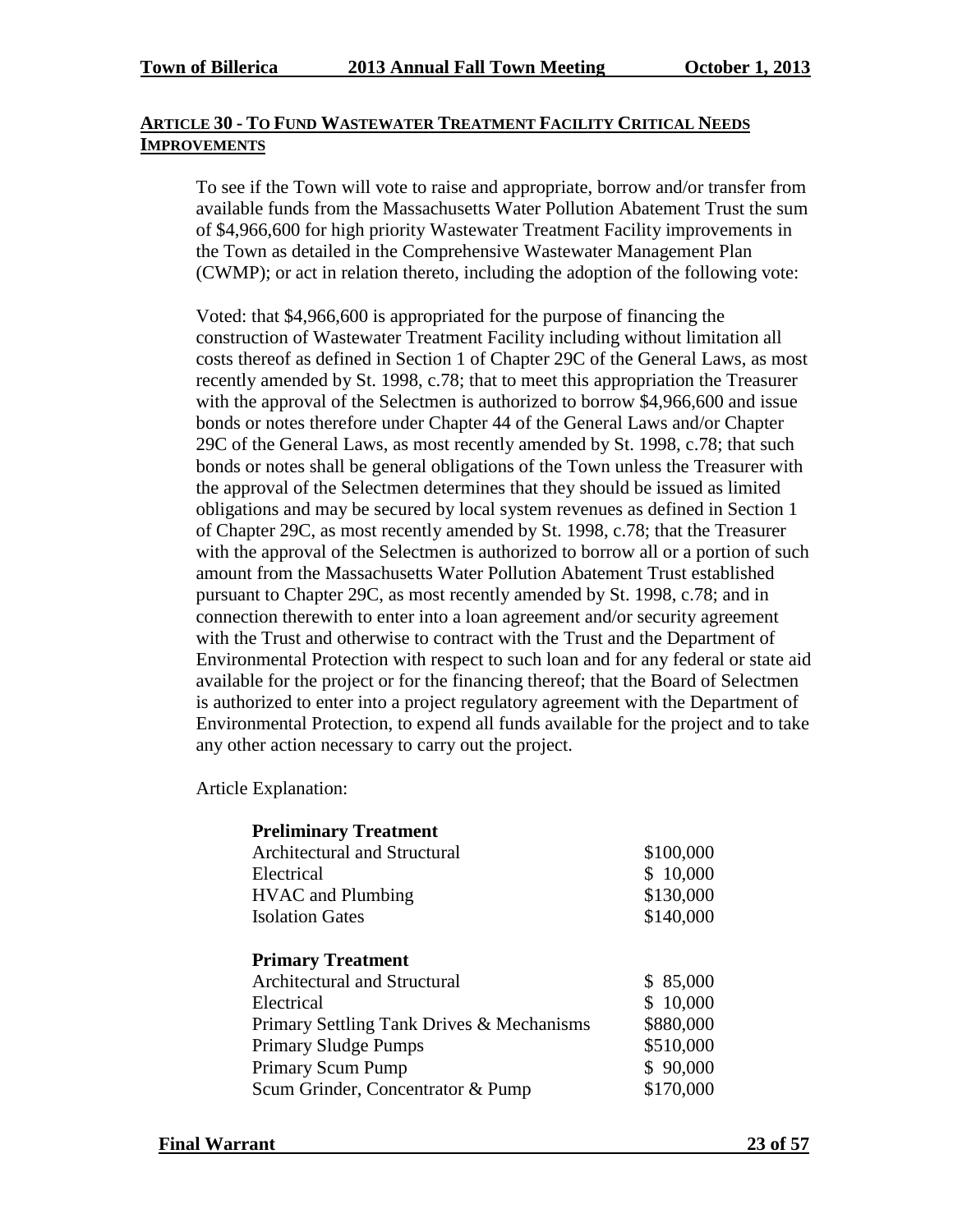**Town of Billerica 2013 Annual Fall Town Meeting October 1, 2013**

| <b>Primary Sump Pump</b>                           | 5,000       |
|----------------------------------------------------|-------------|
| <b>Secondary Treatment/Administration Building</b> |             |
| Aeration Tank Repairs gates, valves &              |             |
| <b>Diffusers</b>                                   | \$1,006,600 |
| <b>Third Blower</b>                                | 530,000     |
| <b>Disinfection &amp; Post-aeration</b>            |             |
| Diffusers, Piping, Valves & Gates                  | \$350,000   |
| <b>Sludge Processing</b>                           |             |
| <b>Inclined Screw Conveyor</b>                     | \$200,000   |
| <b>Second Rotary Sludge Press</b>                  | \$750,000   |
|                                                    | \$4,966,600 |

Or act in relation thereto.

Submitted by the Town Manager; authorized by the Board of Selectmen

#### *Finance Committee recommends approval.*

Article 30 Explanation: The Town had previously funded two major upgrades to the WWTF; the Tertiary System Upgrade for phosphorus removal and the Phase 1 Expansion to allow for sewering additional needs areas:

- The Phase 1 expansion currently under construction will allow the Town to sewer approximately half of the remaining sewer needs areas.
- The remaining equipment at the WWTF is approaching 25 years old and is well past its useful life, in many cases equipment is no longer functional.
- This article will fund rehabilitation of the remaining mechanical and process systems in order to maintain proper operation of the WWTF.

Specifically the upgrades include:

- 1. Rehabilitation of the Preliminary Treatment Building including roof, doors, windows, masonry, isolation gates, HVAC, plumbing and electrical.
- 2. Replacement of the primary settling tank mechanisms, primary sludge pumps, primary scum pumps, scum grinders, and scum concentrator.
- 3. Rehabilitation of the aeration tanks and post-aeration tanks including concrete repair, isolation gates, valves, piping and diffusers.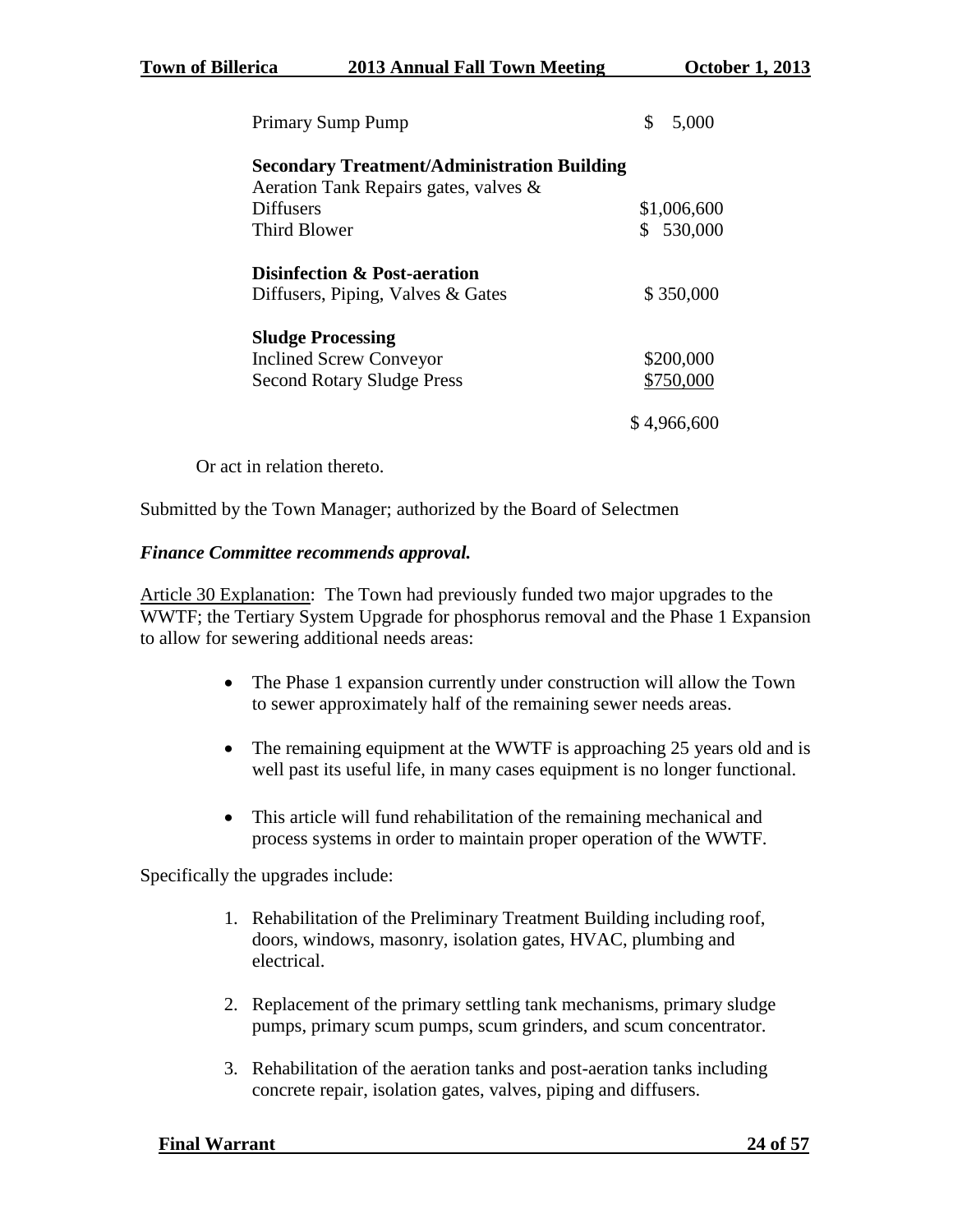- 4. Installation of a third air blower for process air.
- 5. Replacement of the inclined sludge conveyor.
- 6. Installation of a second sludge dewatering press.

Funds (\$4,966,600) will be used for design, bidding and construction of the critical needs as identified in the Town's CWMP Capital Improvement Plan.

\_\_\_\_\_\_\_\_\_\_\_\_\_\_\_\_\_\_\_\_\_\_\_\_\_\_\_\_\_\_\_\_\_\_\_\_\_\_\_\_\_\_\_\_\_\_\_\_\_\_\_\_\_\_\_\_\_\_\_\_\_\_\_\_\_\_\_\_\_\_\_\_

## **ARTICLE 31 - TO VOTE FREE CASH TO THE DEBT STABILIZATION FUND**

To see if the Town will vote to transfer and appropriate the sum of \$753,836 from Free Cash to the Debt Stabilization Fund; or act in relation thereto.

Submitted by the Billerica School Committee

#### *Finance Committee recommends approval.*

Article 31 Explanation: This article seeks to use \$753,836 of Free Cash to transfer into Debt Stabilization, earmarked to help mitigate the impact of future debt for school construction. If approved, this transfer will be added to the \$1,000,000 allocated for school debt stabilization during the Fall 2012 Town Meeting.

\_\_\_\_\_\_\_\_\_\_\_\_\_\_\_\_\_\_\_\_\_\_\_\_\_\_\_\_\_\_\_\_\_\_\_\_\_\_\_\_\_\_\_\_\_\_\_\_\_\_\_\_\_\_\_\_\_\_\_\_\_\_\_\_\_\_\_\_\_\_\_\_

# **ARTICLE 32 - TO VOTE FREE CASH TO THE STABILIZATION FUND**

To see if the Town will vote to raise and appropriate or transfer from available funds the sum of \$6,000,000 to the Stabilization Fund; or act in relation thereto.

Submitted by the Finance Committee

#### *Finance Committee has not yet made final recommendation.*

Article 32 Explanation: The purpose of this fund is to set money aside to be used at a later time for unforeseen or unanticipated circumstances. The current balance of the Town Stabilization Fund is \$4,134,236. Department of Revenue Certified Free Cash as of July 1, 2013 is \$6,065,336.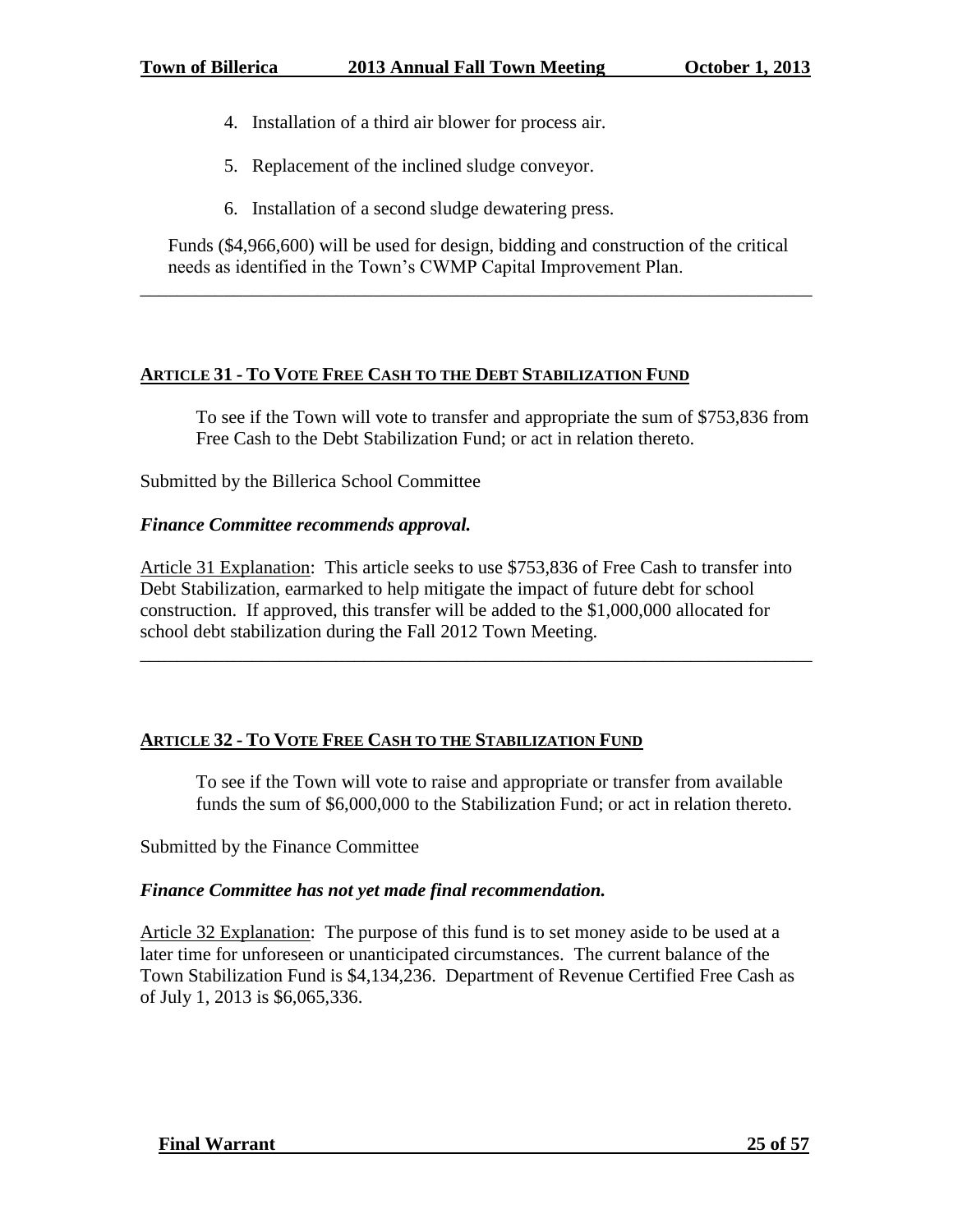#### **ARTICLE 33 - TO VOTE FREE CASH TO THE LAND BANK ACCOUNT**

To see if the Town will vote to raise and appropriate or transfer from available funds the sum of \$6,000,000 to the Land Bank Account; or act in relation thereto.

Submitted by the Finance Committee

#### *Finance Committee has not yet made final recommendation.*

Article 33 Explanation: The Land Bank account was established by special legislation. The text of that legislation can be found in Appendix C. The current balance of the Town Land Fund is \$478,683. Department of Revenue Certified Free Cash as of July 1, 2013 is \$6,065,336.

\_\_\_\_\_\_\_\_\_\_\_\_\_\_\_\_\_\_\_\_\_\_\_\_\_\_\_\_\_\_\_\_\_\_\_\_\_\_\_\_\_\_\_\_\_\_\_\_\_\_\_\_\_\_\_\_\_\_\_\_\_\_\_\_\_\_\_\_\_\_\_\_

## **ARTICLE 34 - TO VOTE FROM FREE CASH A SUM OF MONEY TO BE APPLIED OR EXPENDED FOR THE PURPOSE OF REDUCING THE FISCAL YEAR 2014 TAX LEVY**

To see if the Town will vote to transfer from Free Cash a sum of money to be applied or expended for the purpose of reducing the Fiscal Year 2014 tax levy; or act in relation thereto.

Submitted by the Finance Committee

#### *Finance Committee has not yet made final recommendation.*

Article 34 Explanation: Department of Revenue Certified Free Cash as of July 1, 2013 is \$6,065,336.

\_\_\_\_\_\_\_\_\_\_\_\_\_\_\_\_\_\_\_\_\_\_\_\_\_\_\_\_\_\_\_\_\_\_\_\_\_\_\_\_\_\_\_\_\_\_\_\_\_\_\_\_\_\_\_\_\_\_\_\_\_\_\_\_\_\_\_\_\_\_\_\_

#### **ARTICLE 35 - TO RESCIND PREVIOUS BORROWING AUTHORIZATIONS**

To see if the Town will vote to rescind borrowing authorizations previously approved at Town Meeting; or act in relation thereto.

Submitted by the Town Manager; authorized by the Board of Selectmen

#### *Finance Committee has not yet made final recommendation.*

Article 35 Explanation: This article proposes to rescind unnecessary authorizations for projects that have been completed and are closed out.

 **Final Warrant 26 of 57**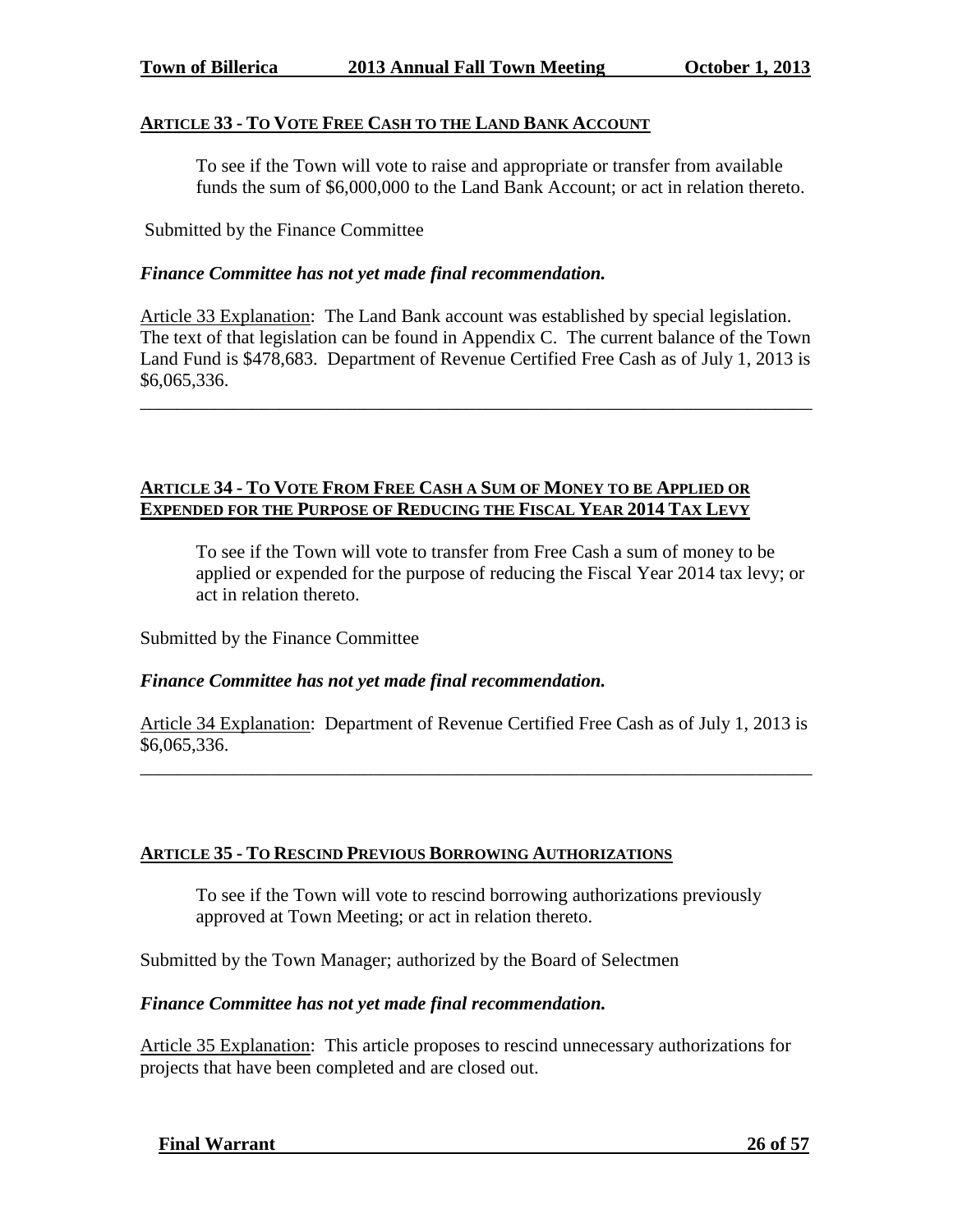### **ARTICLE 36 - TO APPROPRIATE THE PREMIUM PAID TO THE TOWN UPON THE SALE OF BONDS OR NOTES ISSUED FOR THE PARKER SCHOOL PROJECT**

To see if the Town will vote to appropriate the premium paid to the Town upon the sale of bonds or notes issued for the Parker School Project, which are the subject of a Proposition  $2 \frac{1}{2}$  debt exclusion, to pay costs of the project being financed by such bonds or notes and to reduce the amount authorized to be borrowed for such project, but not yet issued by the Town, by the same amount; or act in relation thereto.

Submitted by the Town Manager; authorized by the Board of Selectmen

#### *Finance Committee has not yet made final recommendation.*

Article 36 Explanation: This article is required by the Department of Revenue. The premium for the Parker School debt authorization was used to reduce the debt.

\_\_\_\_\_\_\_\_\_\_\_\_\_\_\_\_\_\_\_\_\_\_\_\_\_\_\_\_\_\_\_\_\_\_\_\_\_\_\_\_\_\_\_\_\_\_\_\_\_\_\_\_\_\_\_\_\_\_\_\_\_\_\_\_\_\_\_\_\_\_\_\_

#### **ARTICLE 37 - TO ACCEPT THE PROVISIONS OF M.G.L. CHAPTER 59, SECTION 5N**

To see if the Town will vote to accept the provisions of M.G.L. Chapter 59, Section 5N, as adopted by Section 8A of Chapter 108 of the Acts of 2012, which would authorize the Town to establish a program to allow Veterans, qualified as such under Clause 43 of Section 7 of M.G.L. Chapter 4, to obtain real property tax reductions in exchange for volunteer services rendered to the Town; or act in relation thereto.

Submitted by the Town Manager; authorized by the Board of Selectmen

#### *Finance Committee has not yet made final recommendation.*

Article 37 Explanation: The Town has historically adopted this local option law to allow the Board of Assessors to offer an additional 60% increase on to existing property tax exemption amounts for Disabled Veterans, the Blind, and financially qualified Elderly and Widowed property owners.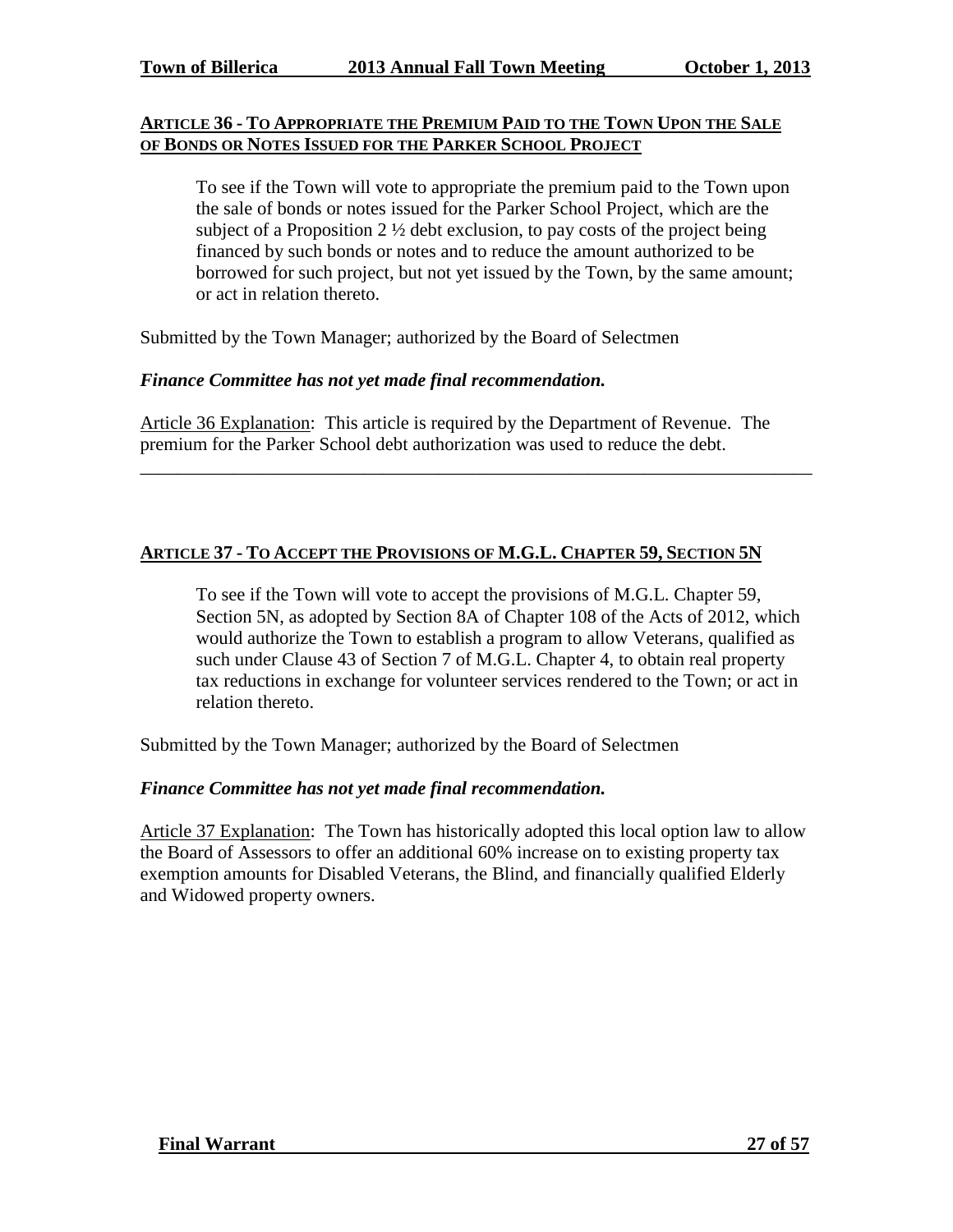## **ARTICLE 38– TO ACCEPT THE PROVISIONS OF CHAPTER 126 OF THE ACTS OF 1988 AND CHAPTER 73 OF THE ACTS OF 1986**

To see if the Town will vote to accept the provisions of Chapter 126 of the Acts of 1988 and Chapter 73 of the Acts of 1986 in order to offer optional additional real estate tax exemptions to persons who qualify for current property tax exemptions under Clauses 17D, 22, 22A, 22B, 22C, 22D, 22E, 37A and 41C of Section 5 of M.G.L. Chapter 59 in the amount of a uniform 60% increase for all persons qualified; or act in relation thereto.

Submitted by the Board of Assessors and the Town Manager, authorized by the Board of Selectmen

#### *Finance Committee has not yet made final recommendation.*

Article 38 Explanation: This article authorizes the Board of Assessors to offer property tax exemptions as authorized by State Law.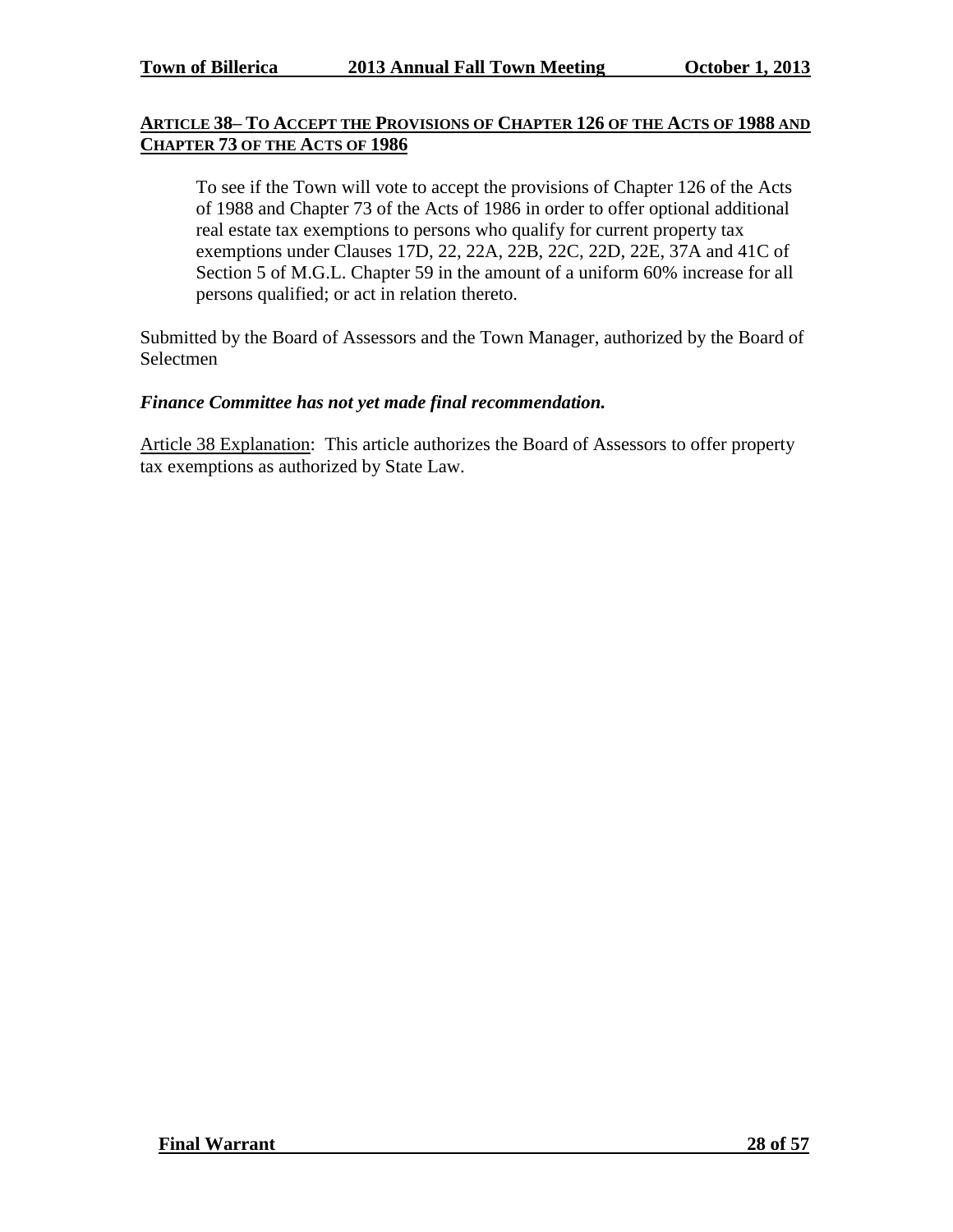## **ARTICLE 39-TO AMEND GENERAL BY-LAW, ARTICLE XXII, BILLERICA WETLANDS PROTECTION BY-LAW, SECTION 2.2 ENFORCEMENT, TO INCLUDE AND INCORPORATE AND ADOPT THE PROVISIONS OF M.G.L. CHAPTER 40, SECTION 21D**

To see if the Town will to vote to amend Article XXII, Section 2.2 to create a new Section 2.2.F as follows:

Section 2.2 Enforcement:

F. In accordance with the provisions of M.G.L. Chapter 40, Section 21D, the Conservation Commission may use the non-criminal method of disposition to enforce this By-Law, associated regulations and By-Law permit requirements. The enforcement agents shall be the Conservation Commission, its agents or its designees.

Or act in relation thereto.

Submitted by the Conservation Commission

#### *Finance Committee has not yet made final recommendation.*

Article 39 Explanation: This adoption of M.G.L. Chapter 40, Section 21D into the Wetlands Protection By-Law would allow the Conservation Commission to issue noncriminal disposition tickets in addressing violations of the By-Law. Non-criminal disposition is a practical tool commonly used by municipal boards charged with administering and enforcement local By-Laws. In essence, it provides local boards the ability to levy limited monitory penalties for violations of By-Laws or permits issued under By-Laws as a deterrent for illegal behavior and incentive for ensuring prompt and full correction of violations.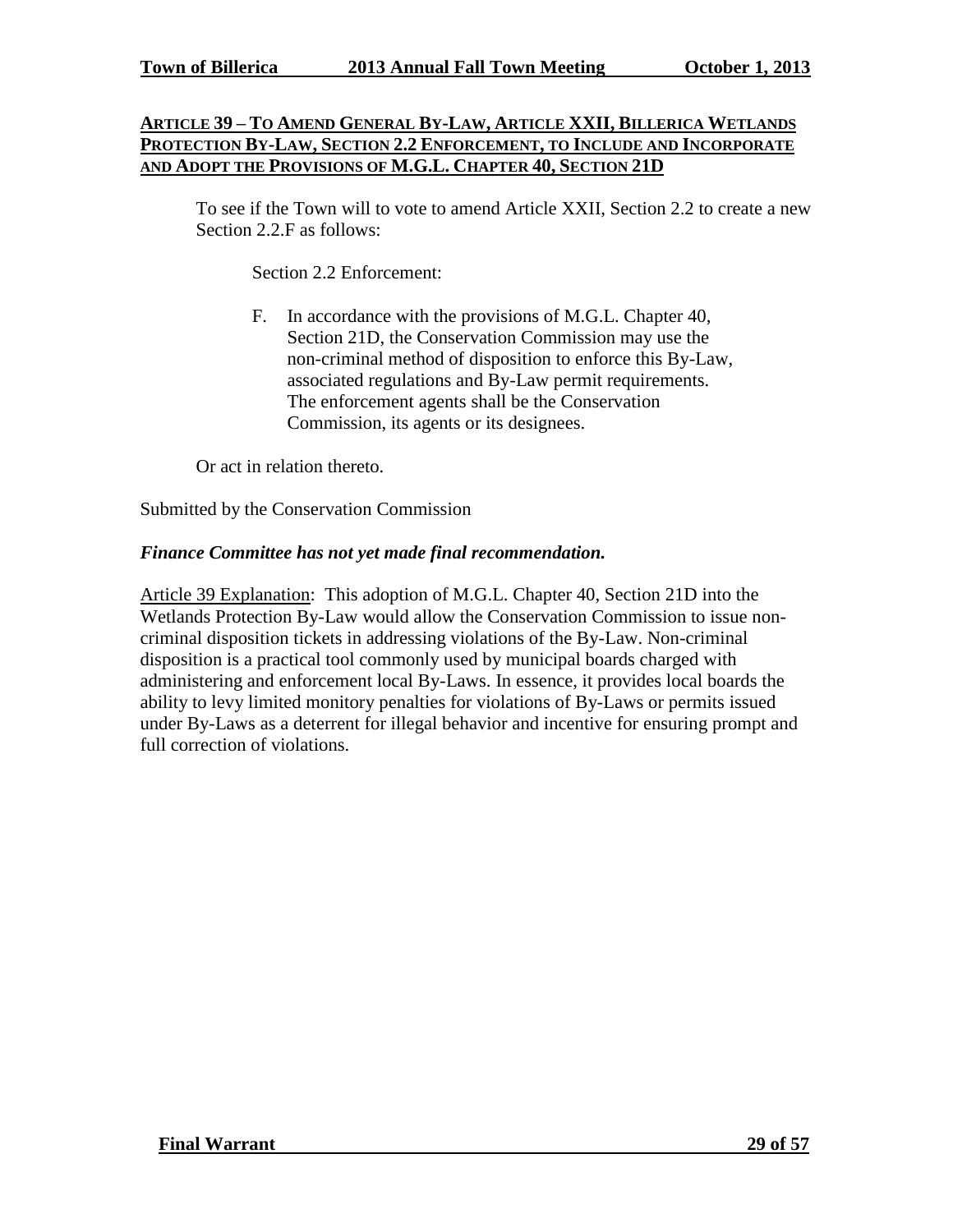## **ARTICLE 40 - TO AUTHORIZE POLICE DEPARTMENT MUTUAL AID PROGRAMS**

To see if the Town will vote to accept the provisions of M.G.L. Chapter 40, Subsection 8G, which will authorize the Town to enter into agreements with other cities and towns for the purpose of providing Police Department Mutual Aid Programs; or act in relation thereto.

Submitted by the Billerica Police Department

#### *Finance Committee has not yet made final recommendation.*

Article 40 Explanation: This article asks Town Meeting to accept a local option statute, M.G.L. Chapter 40, Section 8G, which allows the Town to enter into formal written Mutual Aid Agreements with other communities to share services during times of emergency or other law enforcement needs. This article was believed to be accepted by Town Meeting in 1973, but the language was unclear. Town Counsel recommends a re-acceptance to correct the existing language.

\_\_\_\_\_\_\_\_\_\_\_\_\_\_\_\_\_\_\_\_\_\_\_\_\_\_\_\_\_\_\_\_\_\_\_\_\_\_\_\_\_\_\_\_\_\_\_\_\_\_\_\_\_\_\_\_\_\_\_\_\_\_\_\_\_\_\_\_\_\_\_\_

# **ARTICLE 41 - THIS ARTICLE HAS BEEN WITHDRAWN**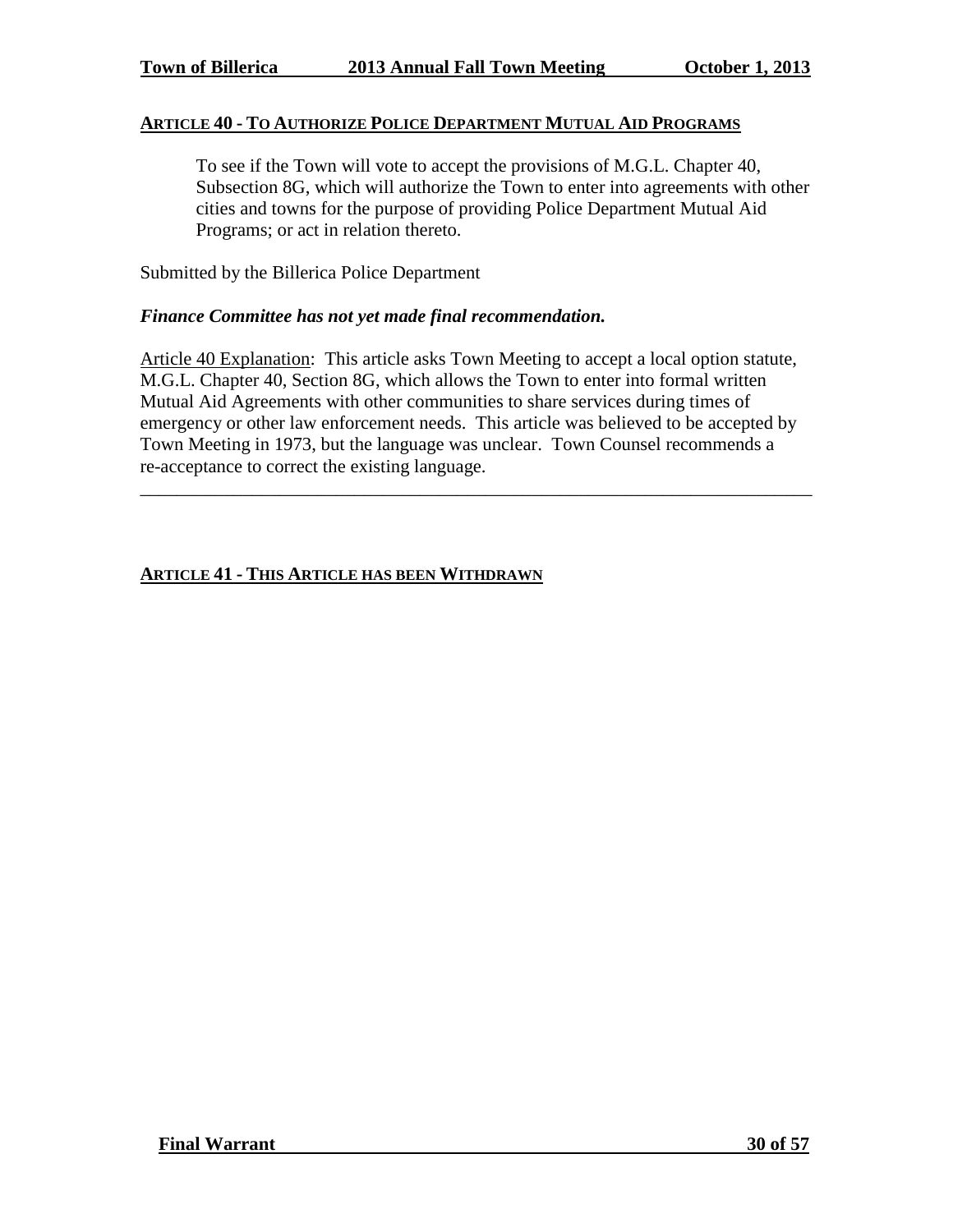## **ARTICLE 42 - TO AMEND THE ZONING BY-LAWS TO ESTABLISH A MEDICAL MARIJUANA OVERLAY DISTRICT**

To see if the Town will vote to amend the Zoning By-Laws, to create a new Section 3.A.3.h and to create a new Section 5.E.8 "Medical Marijuana Overlay District", as follows:

## SECTION 3 – ESTABLISHMENT OF DISTRICTS

3. Overlay Districts:

# **h. Medical Marijuana Overlay District**

#### SECTION 5 – REGULATION OF USES, BUILDINGS, AND STRUCTURES

E. Uses, Buildings, and Structures Permitted in the Overlay Zoning Districts.

- 8. Medical Marijuana Overlay District
	- 1. Establishment: The Medical Marijuana Overlay District ("MMOD") is established as an overlay district. The boundaries of the MMOD are shown on the Zoning Map on file with the Town Clerk. Within the MMOD, all requirements of the underlying district(s) remain in effect, except where these regulations provide an alternative to such requirements. Land within the MDOD may be used either for (1) a Registered Marijuana Dispensary ("RMD"), in which case the requirements set forth in this section shall apply; or (2) a use allowed in the underlying district, in which case the requirements of the underlying district shall apply. If the provisions of the MMOD are silent on a zoning regulation, the requirements of the underlying district shall apply. If the provisions of the MMOD conflict with the requirements of the underlying district, the requirements of the MMOD shall control.
	- 2. Purpose: To provide for the placement of RMDs, in accordance with the Humanitarian Medical Use of Marijuana Act, G.L. c.94C, App. §1-1, et seq., in locations suitable for lawful medical marijuana facilities and to minimize adverse impacts of RMDs on adjacent properties, residential neighborhoods, historic districts, schools, playgrounds and other locations where minors congregate by regulating the siting, design, placement, security, and removal of RMDs.
	- 3. Definitions: where not expressly defined in the Zoning By-Laws, terms used in the MMOD By-Law shall be interpreted as defined in the Humanitarian Medical Use of Marijuana Act, G.L. c.94C, App. §1-1, et seq. and the Department of Public Health Regulations promulgated thereunder, 105 CMR 725.001, et seq., and otherwise by their plain language.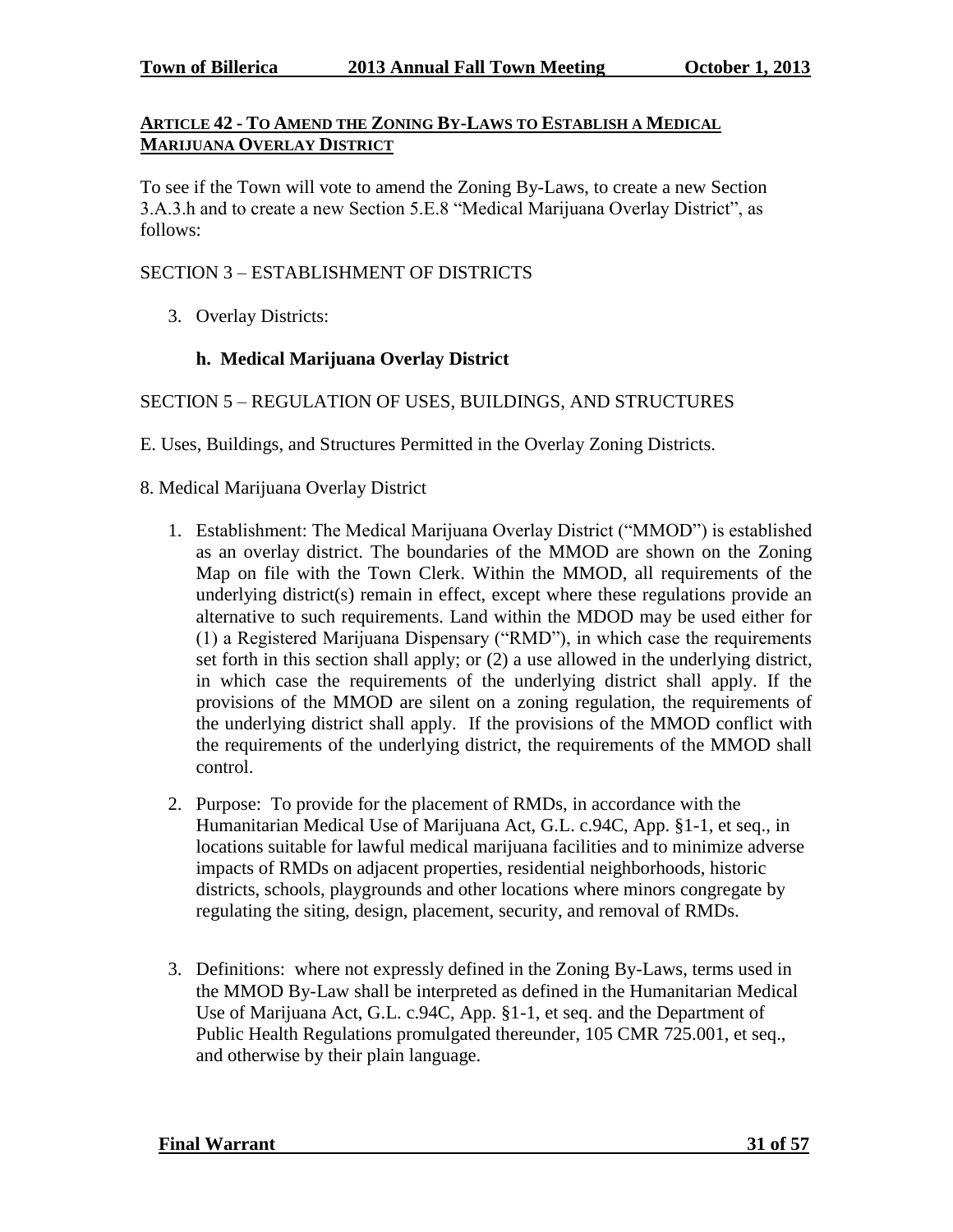- a. Registered Marijuana Dispensary: also known as a Medical Marijuana Treatment Center, means a not-for-profit entity registered under 105 CMR 725.100, that acquires, cultivates, possesses, processes (including development of related products such as edible marijuana-infused products ("MIPs"), tinctures, aerosols, oils, or ointments), transfers, transports, sells, distributes, dispenses, or administers marijuana, products containing marijuana, related supplies, or educational materials to registered qualifying patients or their personal caregivers. Unless otherwise specified, RMD refers to the site(s) of dispensing, cultivation, and preparation of marijuana.
- 4. Location
	- a. RMDs may be permitted in the MMOD pursuant to a Special Permit granted by the Planning Board.
	- b. RMDs may not be located within 1,000 feet of the following:
		- (1) School, including a public or private elementary, vocational, or secondary school or a public or private college, junior college, or university;
		- (2) Child Care Facility;
		- (3) Library;
		- (4) Playground;
		- (5) Public Park;
		- (6) Youth center;
		- (7) Public swimming pool;
		- (8) Video arcade facility; or
		- (9) Similar facility in which minors commonly congregate.
	- c. The distance under this section is measured in a straight line from the nearest point of the property line of the protected uses identified in Section 4.b. to the nearest point of the property line of the proposed RMD.
	- d. The distance requirement may be reduced by twenty-five percent or less, but only if:
		- (1) The applicant demonstrates that the RMD would otherwise be effectively prohibited within the municipality;
		- (2) The applicant demonstrates that the RMD will employ adequate security measures to prevent diversion of medical marijuana to minors who are not qualifying patients pursuant to 105 CMR 725.004.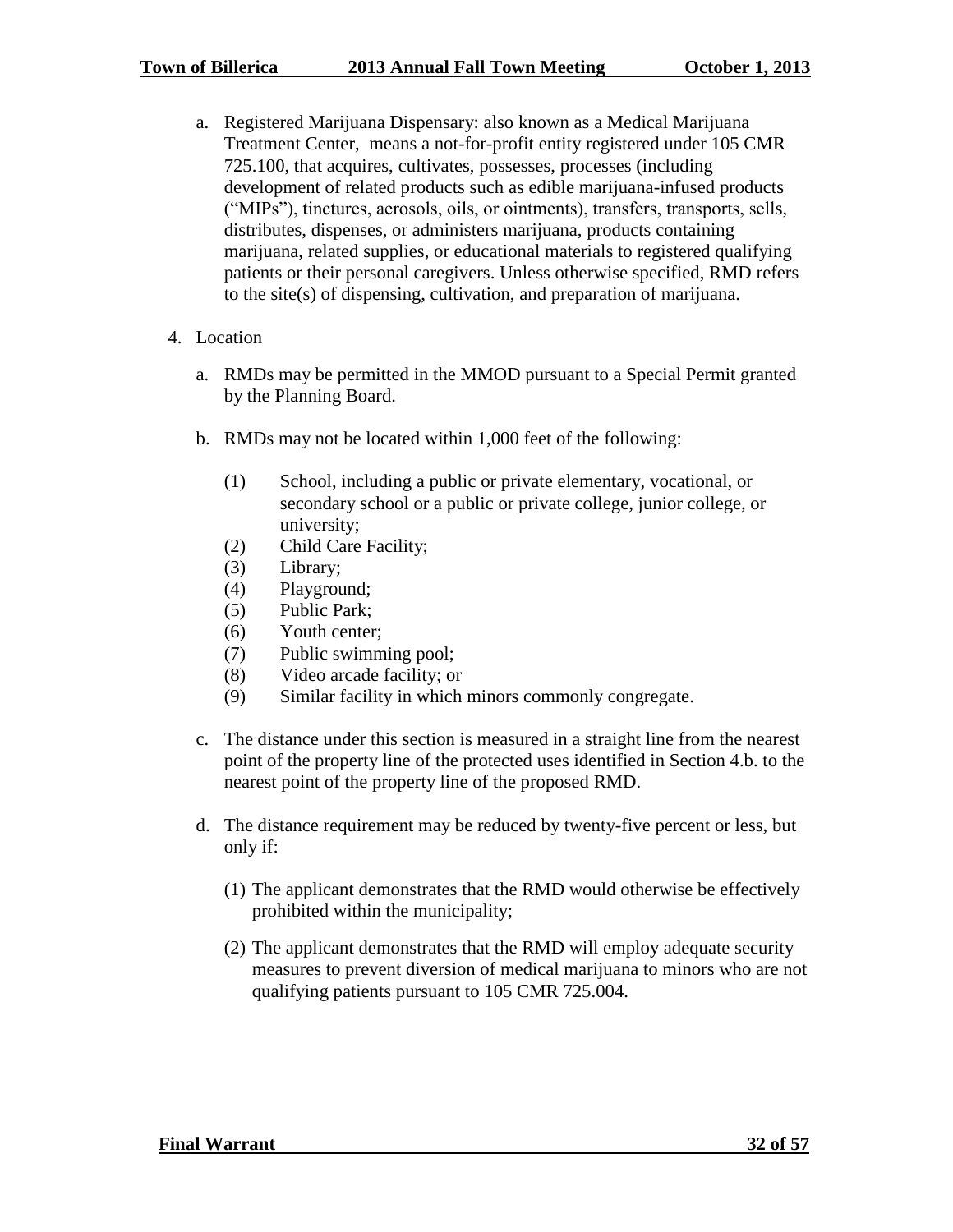- 5. Procedure: The Planning Board shall be the Special Permit Granting Authority (SPGA) for a RMD special permit.
	- a. Application: In addition to the materials required under Section 6.E and Section 13.B of this By-Law, the applicant shall submit the following:
		- (1) A copy of its registration as an RMD from the Massachusetts Department of Public Health ("DPH");
		- (2) a detailed floor plan of the premises of the proposed RMD that identifies the square footage available and describes the functional areas of the RMD, including areas for any preparation of MIPs;
		- (3) detailed site plans that include the following information:
			- (a) Compliance with the requirements for parking and loading spaces, for lot size, frontage, yards and heights and coverage of buildings, and all other provisions of this By-Law;
			- (b) Convenience and safety of vehicular and pedestrian movement on the site and for the location of driveway openings in relation to street traffic;
			- (c) Convenience and safety of vehicular and pedestrian movement off the site, if vehicular and pedestrian traffic off-site can reasonably be expected be substantially affected by on-site changes;
			- (d) Adequacy as to the arrangement and the number of parking and loading spaces in relation to the proposed use of the premises, including designated parking for home delivery vehicle(s), as applicable;
			- (e) Design and appearance of proposed buildings, structures, freestanding signs, screening and landscaping; and
			- (f) Adequacy of water supply, surface and subsurface drainage and light.
		- (4) a description of the security measures, including employee security policies, approved by DPH for the RMD;
		- (5) a copy of the emergency procedures approved by DPH for the RMD;
		- (6) a copy of the policies and procedures for patient or personal caregiver home-delivery approved by DPH for the RMD;
		- (7) a copy of the policies and procedures for the transfer, acquisition, or sale of marijuana between RMDs approved by DPH;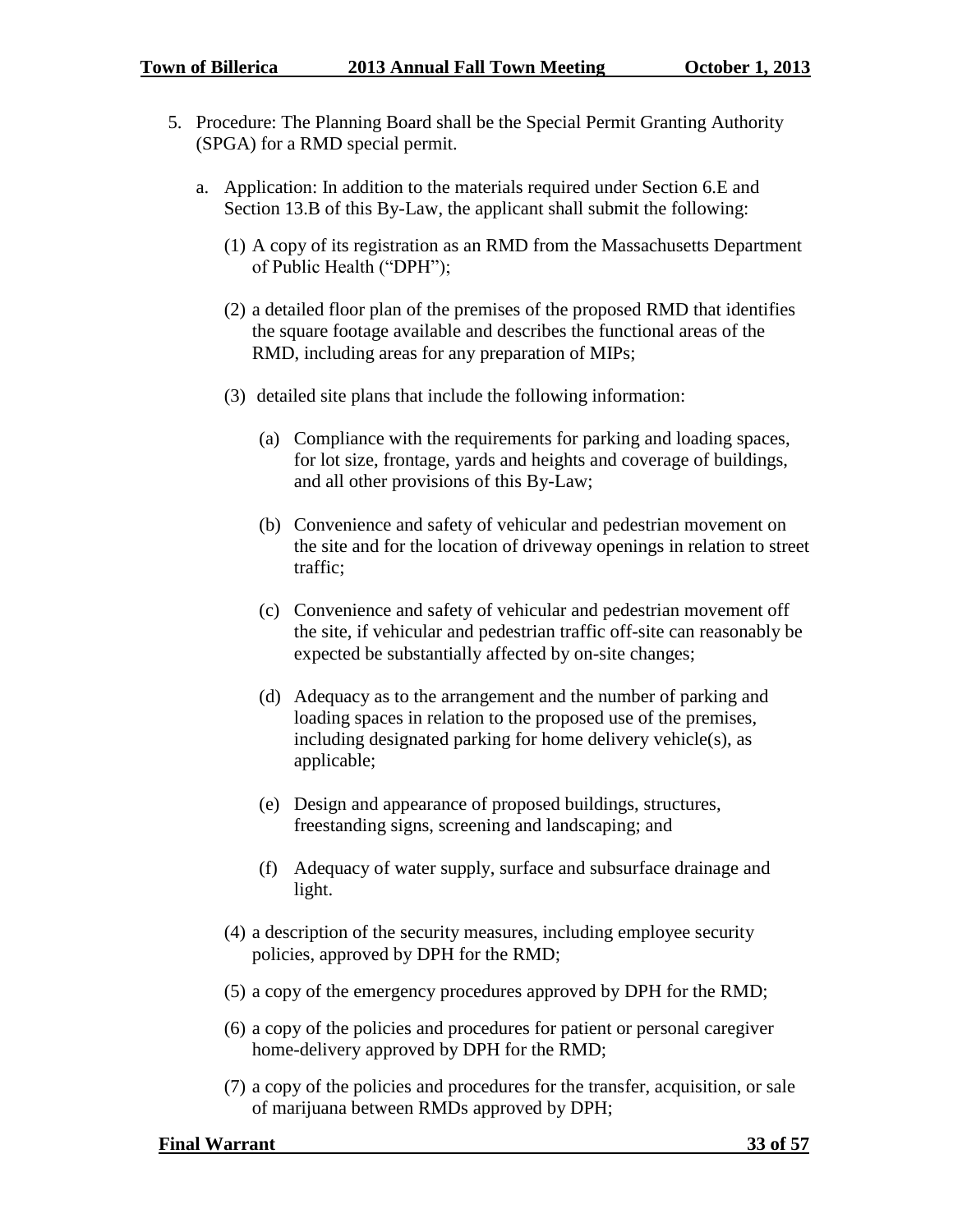- (8) a copy of proposed waste disposal procedures; and
- (9) a description of any waivers from DPH regulations issued for the RMD.
- b. The Planning Board shall refer copies of the application to the Building Department, Fire Department, Police Department, Board of Health, Conservation Commission, and the Engineering Division of the Department of Public Works. These boards/departments shall review the application and shall submit their written recommendations. Failure to make recommendations within 35 days of referral of the application shall be deemed lack of opposition.
- c. After notice and public hearing and consideration of application materials, consultant reviews, public comments, and the recommendations of other town boards and departments, the Planning Board may act upon such a permit.
- 6. Special Permit Conditions on RMDs: The Planning Board shall impose conditions reasonably appropriate to improve site design, traffic flow, public safety, protect water quality, air quality, and significant environmental resources, preserve the character of the surrounding area and otherwise serve the purpose of this section. In addition to any specific conditions applicable to the applicant's RMD, the Planning Board shall include the following conditions in any special permit granted under this By-Law:
	- a. Hours of Operation, including dispatch of home deliveries.
	- b. The permit holder shall file a copy of any Incident Report required under 105 CMR 725.110(F) with the Building Commissioner, Police Chief, and the Planning Board within 24 hours of creation by the RMD. Such reports may be redacted as necessary to comply with any applicable state or federal laws and regulations.
	- c. The permit holder shall file a copy of any summary cease and desist order, cease and desist order, quarantine order, summary suspension order, order limiting sales, notice of a hearing, or final action issued by DPH or the Division of Administrative Law Appeals, as applicable, regarding the RMD with the Building Commissioner, Police Chief, and Planning Board within 48 hours of receipt by the RMD.
	- d. The permit holder shall provide to the Building Commissioner and Police Chief, the name, telephone number and electronic mail address of a contact person in the event that such person needs to be contacted after regular business hours to address an urgent issue. Such contact information shall be kept updated by the permit holder.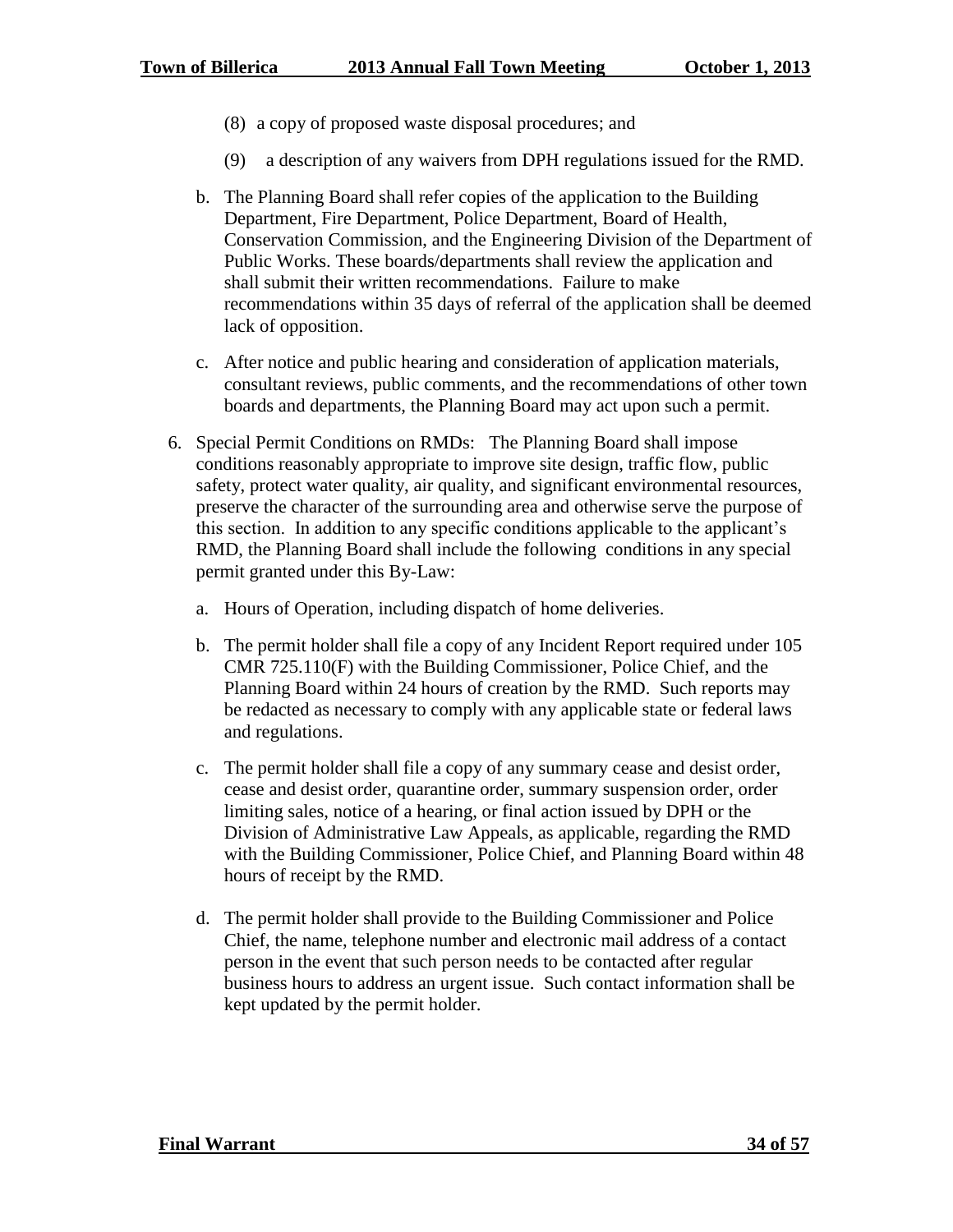- e. The special permit shall lapse within five (5) years of its issuance. If the permit holder wishes to renew the special permit, an application to renew the special permit must be submitted at least 120 days prior to the expiration of the special permit.
- f. The special permit shall be limited to the current applicant and shall lapse if the permit holder ceases operating the RMD.
- g. The special permit shall lapse upon the expiration or termination of the applicant's registration by DPH.
- h. The permit holder shall notify the Building Commissioner, Police Chief, and Planning Board in writing within 48 hours of the cessation of operation of the RMD or the expiration or termination of the permit holder's registration with DPH.
- 7. Exemption from RMD Special Permit Requirement: RMDs that demonstrate that they are protected pursuant to the agricultural exemption under G.L. c.40A §3 are not required to obtain a special permit, but shall apply for Site Plan Approval pursuant to Section 6 of this By-Law.
- 8. Prohibition Against Nuisances: No use shall be allowed in the MMOD which creates a nuisance to abutters or to the surrounding area, or which creates any hazard, including but not limited to, fire, explosion, fumes, gas, smoke, odors, obnoxious dust, vapors, offensive noise or vibration, flashes, glare, objectionable effluent or electrical interference, which may impair the normal use and peaceful enjoyment of any property, structure or dwelling in the area.
- 9. Severability: The provisions of this By-Law are severable. If any provision, paragraph, sentence, or clause of this By-Law or the application thereof to any person, establishment, or circumstances shall be held invalid, such invalidity shall not affect the other provisions or application of this By-Law.

Or act in relation thereto.

Submitted by the Planning Board

# *Finance Committee recommends approval.*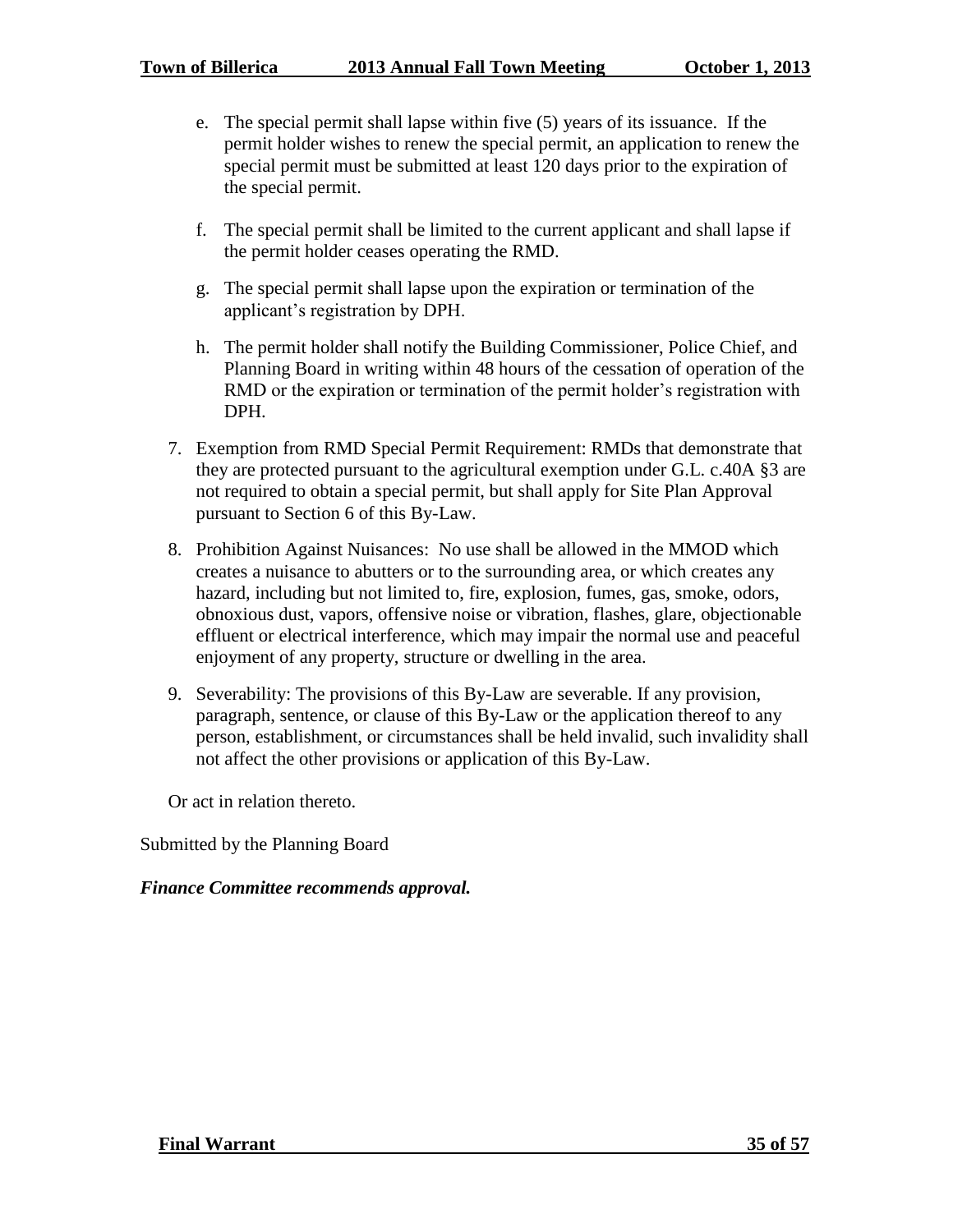Article 42 Explanation: Articles 42 and 43 propose to establish local Zoning By-Law regulations and a Zoning Map amendment to accommodate Registered Marijuana Dispensaries. The proposed By-Law is based upon a model prepared by Kopelman & Paige, legal counsel to 130 communities and formerly Billerica. The proposed By-Law builds upon the State regulations to provide the regulatory framework for location limitations and facility operations. Two overlay districts are initially proposed. The first encompasses the commercial/industrial corridor of Republic Road, Esquire Road and Sterling Road, which provides adequate separation from residential neighborhoods and access to Route 3 from Treble Cove Road. The second proposed district is the commercial/industrial portion of Billerica Avenue, again seeking to provide some separation from residential areas, but acknowledging that residential uses exist on both the north and south of this corridor.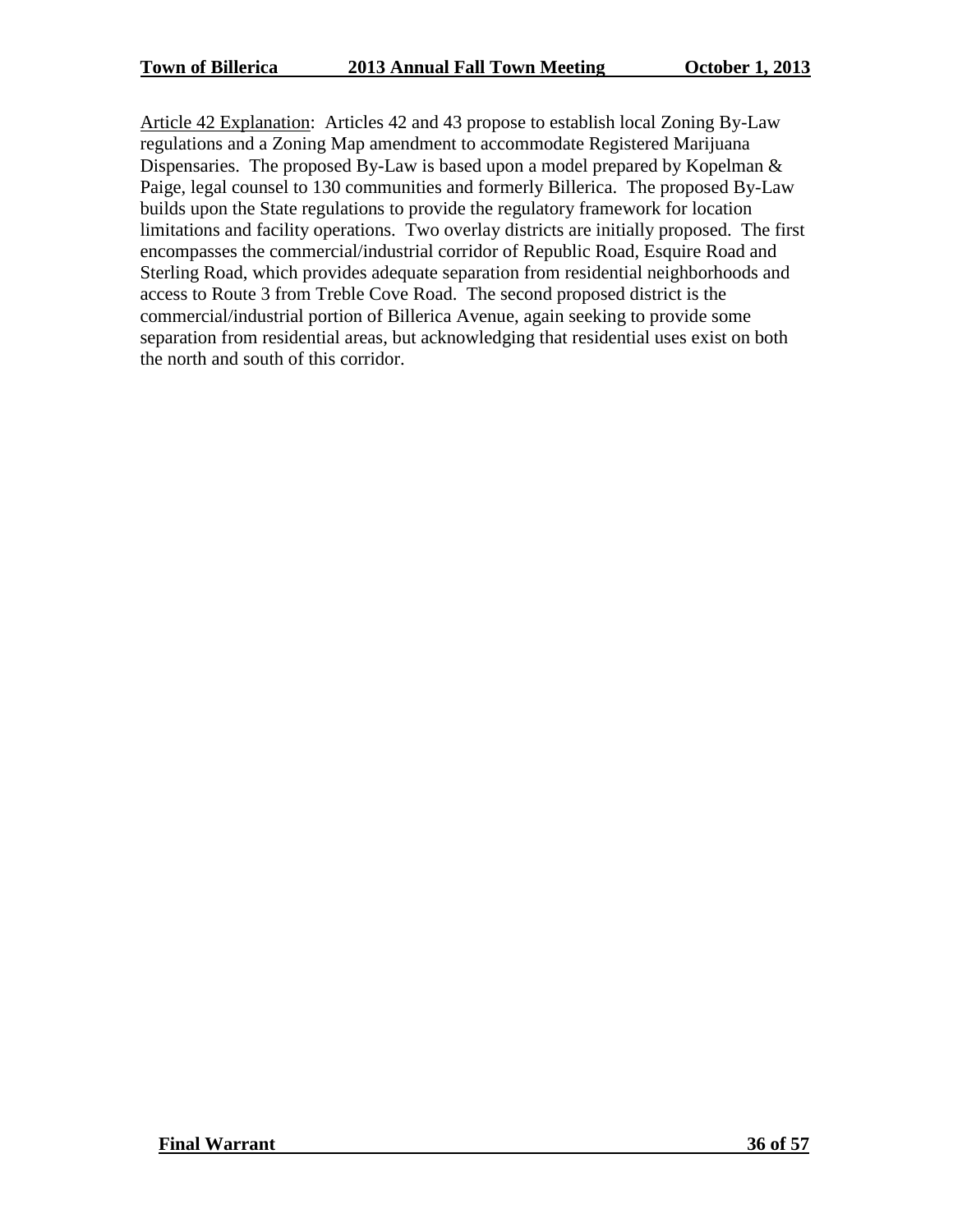## **ARTICLE 43 - TO AMEND THE ZONING MAP TO ESTABLISH MEDICAL MARIJUANA OVERLAY DISTRICTS**

To see if the Town will vote to amend the Zoning By-Law and Zoning Map to establish the following areas as Medical Marijuana Overlay Districts:

Billerica Avenue area (north of power line):

Map 1 Parcel 1; Map 2 Parcels 1, 2, 3, 4, and 5 Map 3 Parcels 3, 20, and 20-1 Map 5 Parcels 13, 14, and 15

Republic/Esquire/Sterling Roads:

Map 38 Parcels 5-2, 5-6, 11-1, 15-1, 28, 30-1, 30-2, 30-3-1, 30-5, 32-1, 32-2, and 33 Map 39 Parcels 18-1, 18-2, 18-3, 18-4, 33-1, and 93-1 Map 48 Parcels 5-2, 5-3, 7, 11-1, 16-1, 23-1, 24, 25, 26, 27-1, 29, 30, 32, 33, 34, 36-1, 37-1, 38, 39, 41-3, 43, 44, 45-1, 46-1, 48, 49, 53, and 61 Map 58 Parcels 17 and 18

Or act in relation thereto.

Submitted by the Planning Board

#### *Finance Committee recommends approval.*

Article 43 Explanation: Articles 42 and 43 propose to establish local Zoning By-Law regulations and a Zoning Map amendment to accommodate Registered Marijuana Dispensaries. The proposed By-Law is based upon a model prepared by Kopelman & Paige, legal counsel to 130 communities and formerly Billerica. The proposed By-Law builds upon the State regulations to provide the regulatory framework for location limitations and facility operations. Two overlay districts are initially proposed. The first encompasses the commercial/industrial corridor of Republic Road, Esquire Road and Sterling Road, which provides adequate separation from residential neighborhoods and access to Route 3 from Treble Cove Road. The second proposed district is the commercial/industrial portion of Billerica Avenue, again seeking to provide some separation from residential areas, but acknowledging that residential uses exist on both the north and south of this corridor.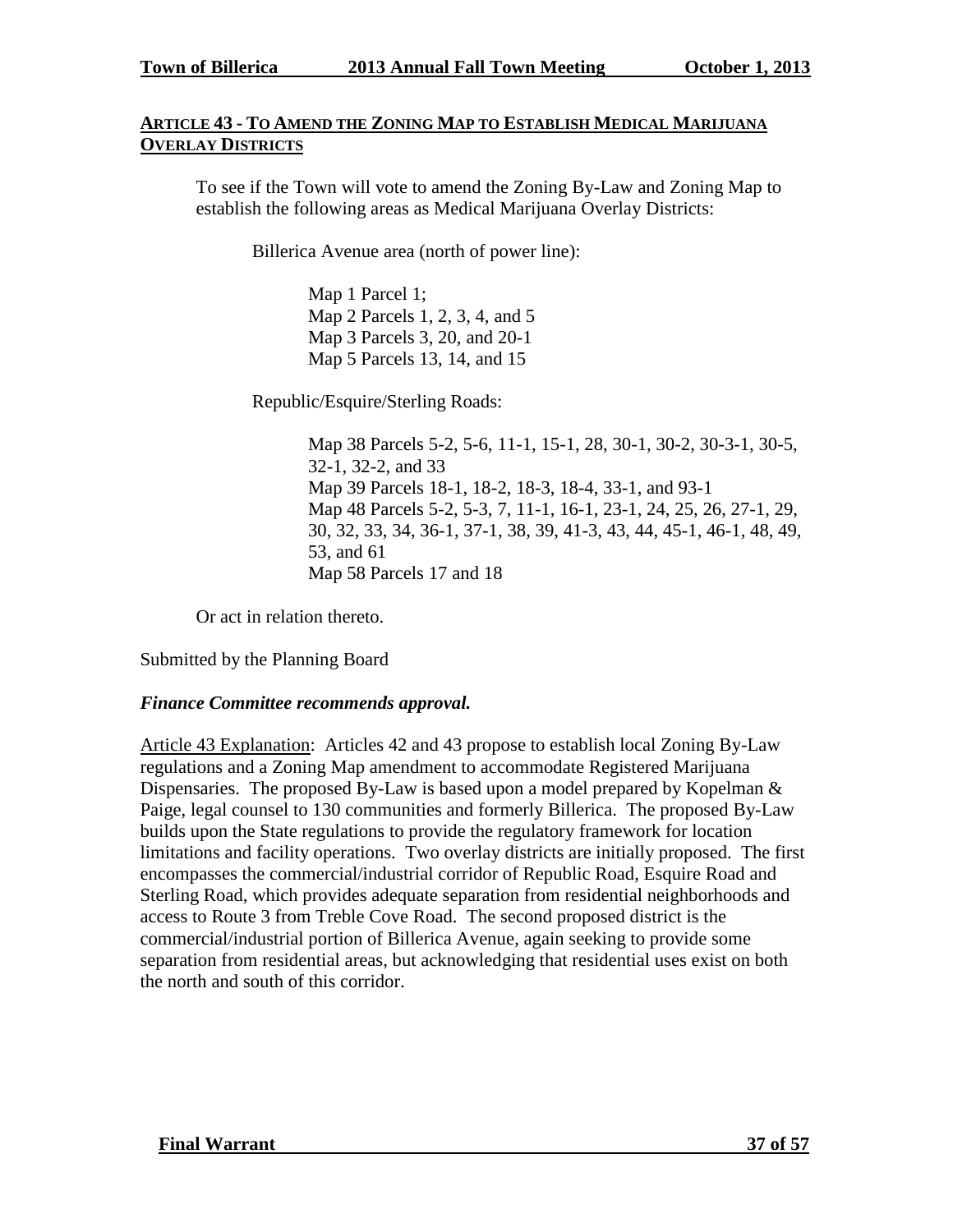## **ARTICLE 44 - TO AMEND THE ZONING BY-LAWS FOR PLANNED DEVELOPMENT DISTRICT REGULATIONS**

To see if the Town will vote to amend the Zoning By-Law to create a new Section 5.I "Planned Development District", as follows:

# **I. PLANNED DEVELOPMENT DISTRICT**

#### 1. Purpose and Intent

The Planned Development District (PDD) is intended to:

Permit an entity to propose, and for Town Meeting to vote on, a development proposal that specifies a mixture of commercial, industrial, residential, open space or other uses and the site development requirements to be used for a specific site.

Permit some flexibility in the development of individual tracts of land by required and predetermined standards.

Permit the use of development standards tailored to a specific site and more detailed than those for the standard zoning districts.

Permit the Town to evaluate the potential impacts of a proposed development and to authorize the Planning Board, as the Special Permit Granting Authority, to require that the development of the site substantially conforms to site development standards approved as part of the rezoning to a PDD, including mitigation of a project's impacts.

#### 2. Permissible Uses and Requirements

A Planned Development District may be composed of commercial, industrial, residential, open space, or other uses, alone or in combination. A Planned Development District requires a rezoning amendment to the Billerica Zoning By-Law. The minimum lot size for a PDD is  $2$  acres.

#### 3. Procedures

Proponents for a PDD Rezoning Amendment shall follow the following procedures in order to promote review of the proposed amendment and to facilitate public-private cooperation in the establishment of the PDD.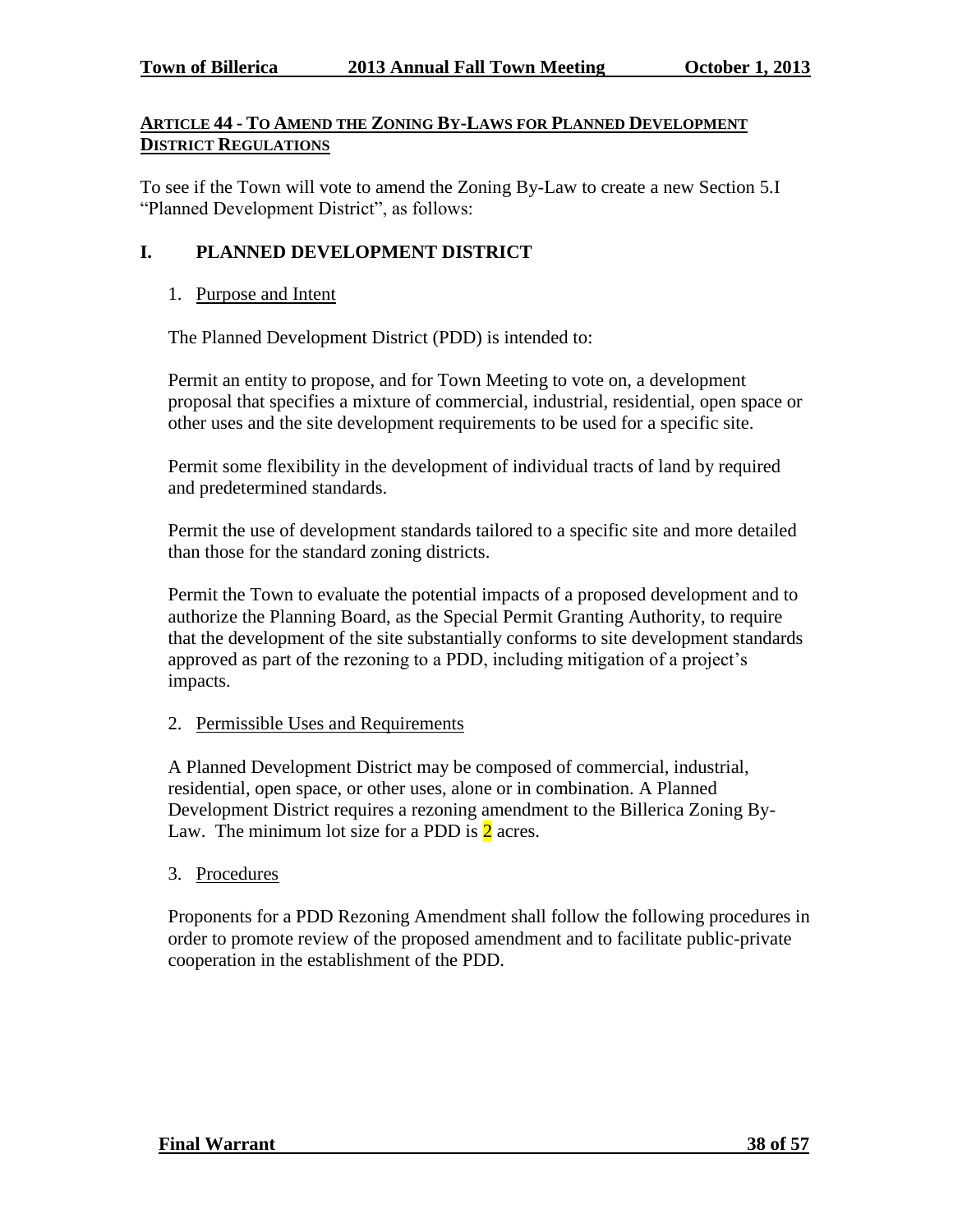## 3.1 Pre-Application Review

Proponents are strongly encouraged to schedule a pre-application review with the Building Commissioner and Director of Planning. The Pre-Application Review should precede the preparation of detailed plans or specifications. Documents recommended for the Pre-Application review include, but are not limited to: An existing conditions plan of subject propert(ies), a project description (either in narrative or sketch form), a listing of proposed uses to be permitted or allowed by special permit, which may be a narrative describing the type and character of uses and/or a listing, by cross reference, of uses to be permitted as they appear in the "Table of Use Regulations". An explanation of why existing zoning districts do not meet the needs of the proposal shall also be submitted.

3.2 Rezoning Warrant Article Submission

The Proponent shall submit a proposed warrant article to the Board of Selectmen and Planning Board, in hard copy and electronic format for the PDD rezoning. The Planning Board may determine that the assistance of outside consultants, including attorneys, is warranted. This review shall include but is not limited to the size, scale and/or complexity of a proposed project and a project's potential impacts. The Planning Board shall request that Proponent enter into a Memorandum of Agreement with the Board of Selectmen to set up an account, under MGL Chapter 44, Section 53A consisting of the reasonable costs incurred by the Town for the employment of outside consultants to conduct a review engaged by the Town to assist in the review of a proposed project.

3.3 Statutory Requirements

The zoning amendment shall thereafter be processed in accordance with G.L. c. 40A, s. 5.

4. Submission Requirements for a PDD Rezoning

The application for a PDD Rezoning shall include a Development Proposal which consists of the following 5 (five) requirements. All materials shall be submitted in both hard copy and electronic format.

- 1. Completed Application to the Planning Board
- 2. Submission Fee
- 3. Concept Plan (Preliminary Site Plan)
- 4. Zoning and Special Conditions
- 5. Impact Analysis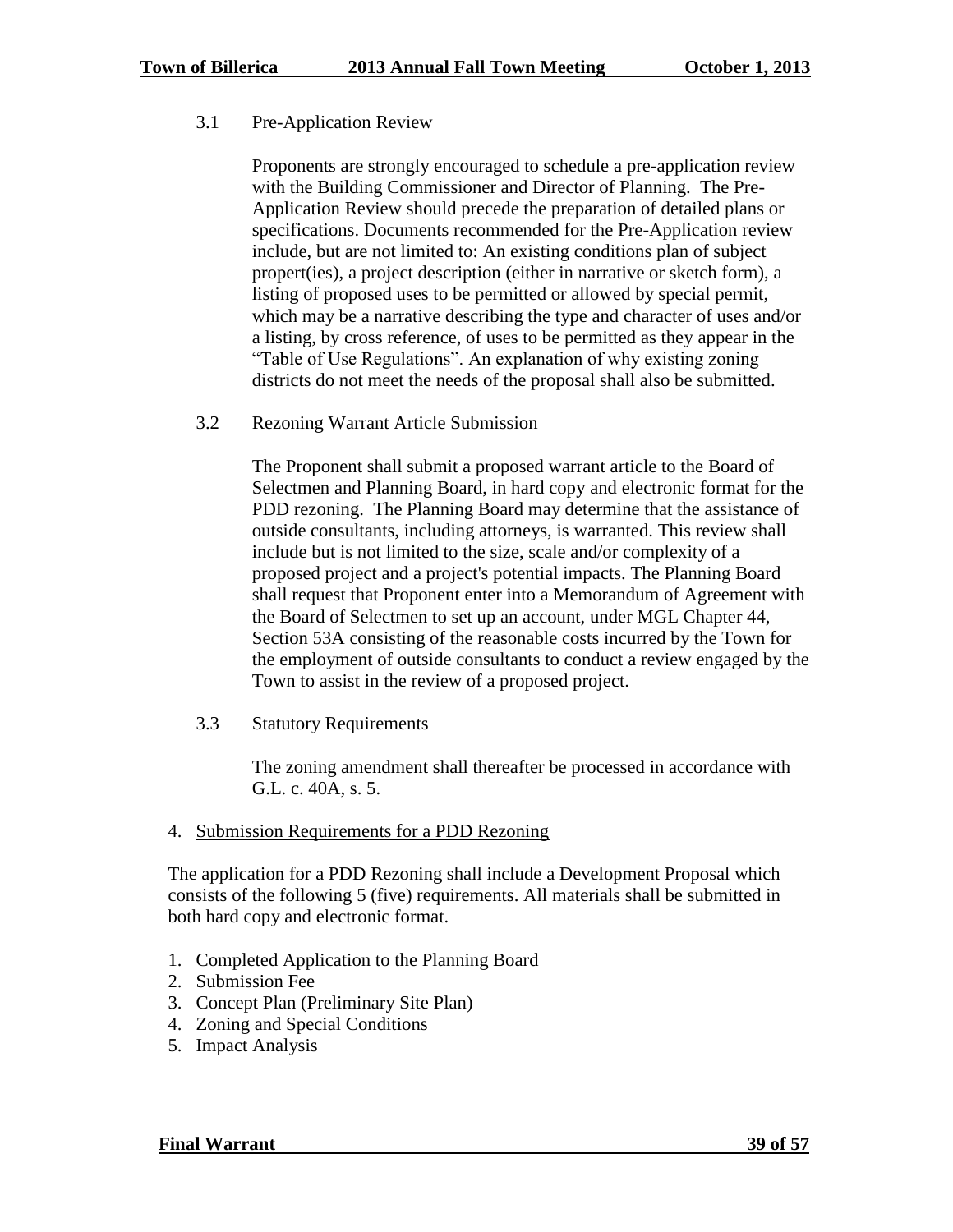4.1 Completed PDD Rezoning Application

PDD rezoning Applications can be obtained from the Planning Department.

4.2 Submission Fee

The Planning Board shall specify submission fees for a PDD rezoning in its Rules and Regulations. The required fee shall be submitted with the PD rezoning Application to the Planning Board.

- 4.3 Concept Plan (Preliminary Site Plan)
	- a. A Concept Plan shall include the following, at a scale of no smaller than 1:40 unless otherwise noted, containing all of the following proposed site construction information:
		- 1. Location of buildings; number of stories, approximate floor area and maximum height of each building; the distance in feet between buildings.
		- 2. Existing and proposed contours.
		- 3. Proposed lot lines.
		- 4. Grading and landscaping.
		- 5. Location and dimensions of drives and parking areas.
		- 6. Location and characteristics of any common open space or usable open space.
		- 7. Proposed drainage system.
		- 8. Proposed landscaping.
		- 9. Building elevations.
		- 10. Building Envelope.
	- b. A table within the plan set containing all of the following information:
		- 1. Total land area (square feet).
		- 2. Building envelope (square feet and percentage of the total land area).
		- 3. Common and open space, if any (square feet and percentage of the total land area).
		- 4. Site coverage of buildings (square feet and percentage of the total land area).
		- 5. Impervious surface area (square feet and percentage of the total land area).
		- 6. Pervious surface area (square feet and percentage of the total land area).
		- 7. Gross floor area of all nonresidential buildings.
		- 8. Floor area ratio if applicable
		- 9. Density of dwelling units, or their equivalent, if applicable.
		- 10. Number of off-street parking spaces and, if applicable, loading bays.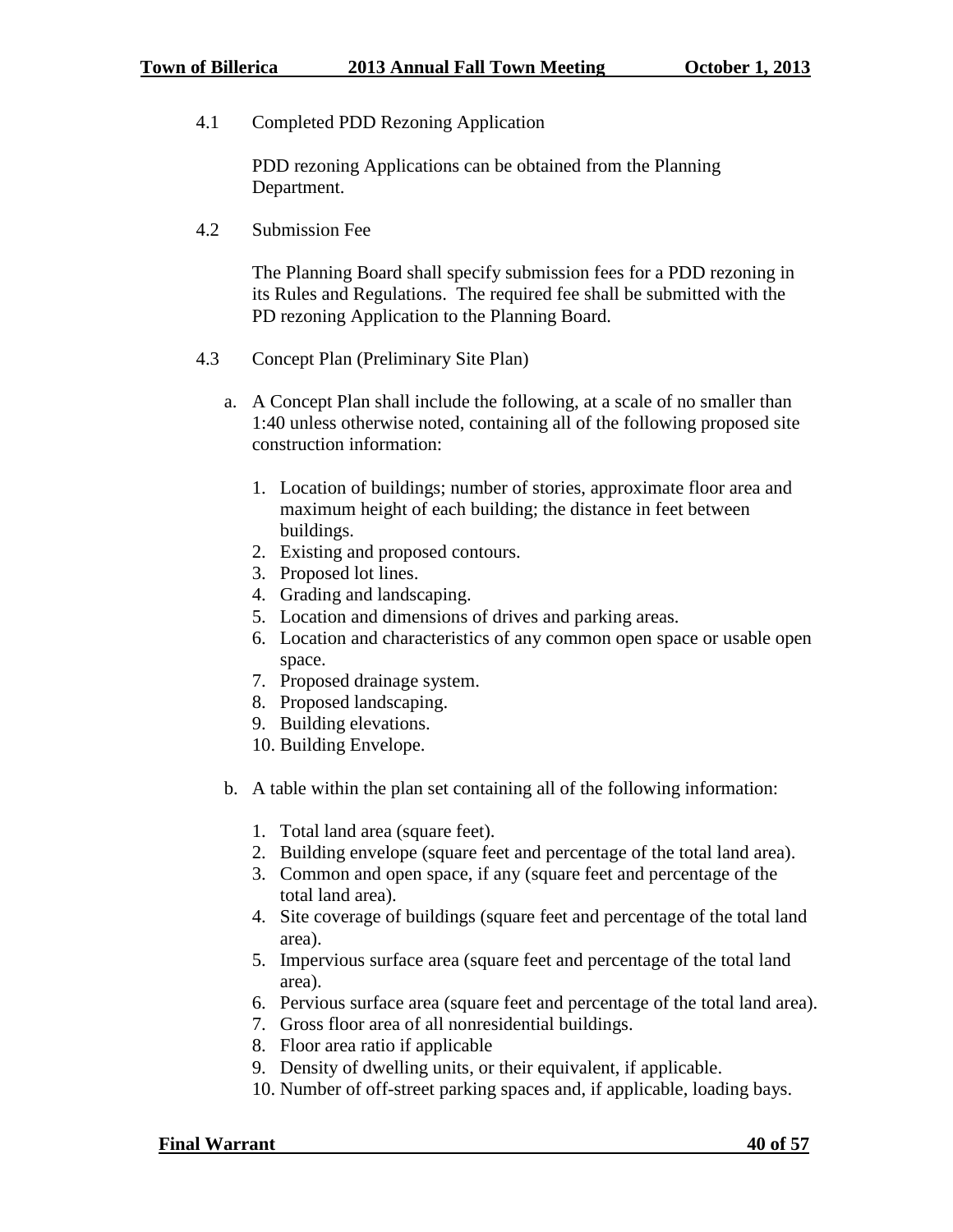- c. A locus-context map of all land within 500 feet of any part of the proposed PDD containing all of the following information (the scale on this map may be no smaller than 1:600):
	- 1. All dwellings and principal buildings.
	- 2. Land use of each lot.
	- 3. Lot and right-of-way lines.
	- 4. Existing contours at two-foot intervals.
	- 5. Principal natural features in general, including but not limited to: Significant rock outcroppings, Water systems (including standing surface water, brooks or streams, the direction of drainage, wetlands, and the 100-year flood elevation.)
	- 6. Significant vegetation, including, but not limited to: mature trees, unique specimens of vegetation, and vegetation that indicates wetlands.
	- 7. Zoning district boundaries.
	- 9. Recorded easements on the proposed PDD and within the 500-foot limit.
	- 10. Public facilities, including, but not limited to: conservation or recreation land, footpaths, bicycle paths, and streets.
	- 11. Significant noise/visual impact, including, but not limited to: views from the site and sources of noise affecting the site.
	- 12. Historically or architecturally significant structures and sites on or adjacent to the proposed PDD.
	- 13. Areas of known contamination and a delineation of the disposal site area within 500 feet.
- d. A property rights and dimensional standards plan containing the following information:
	- 1. The location of existing easements or other property rights affecting the proposed development.
	- 2. The approximate locations of any sections of the land to which the Town would be granted property rights, either easements or transfer of ownership for street, utility, conservation or other purposes.
	- 3. The anticipated division of the property into parcels in private ownership, if any, if it affects zoning provisions.
	- 4. The yard setback in feet for buildings and parking lots from lot lines and, where applicable, a zoning district boundary, a brook or a pond.
	- 5. The boundaries of any common open space or usable open space.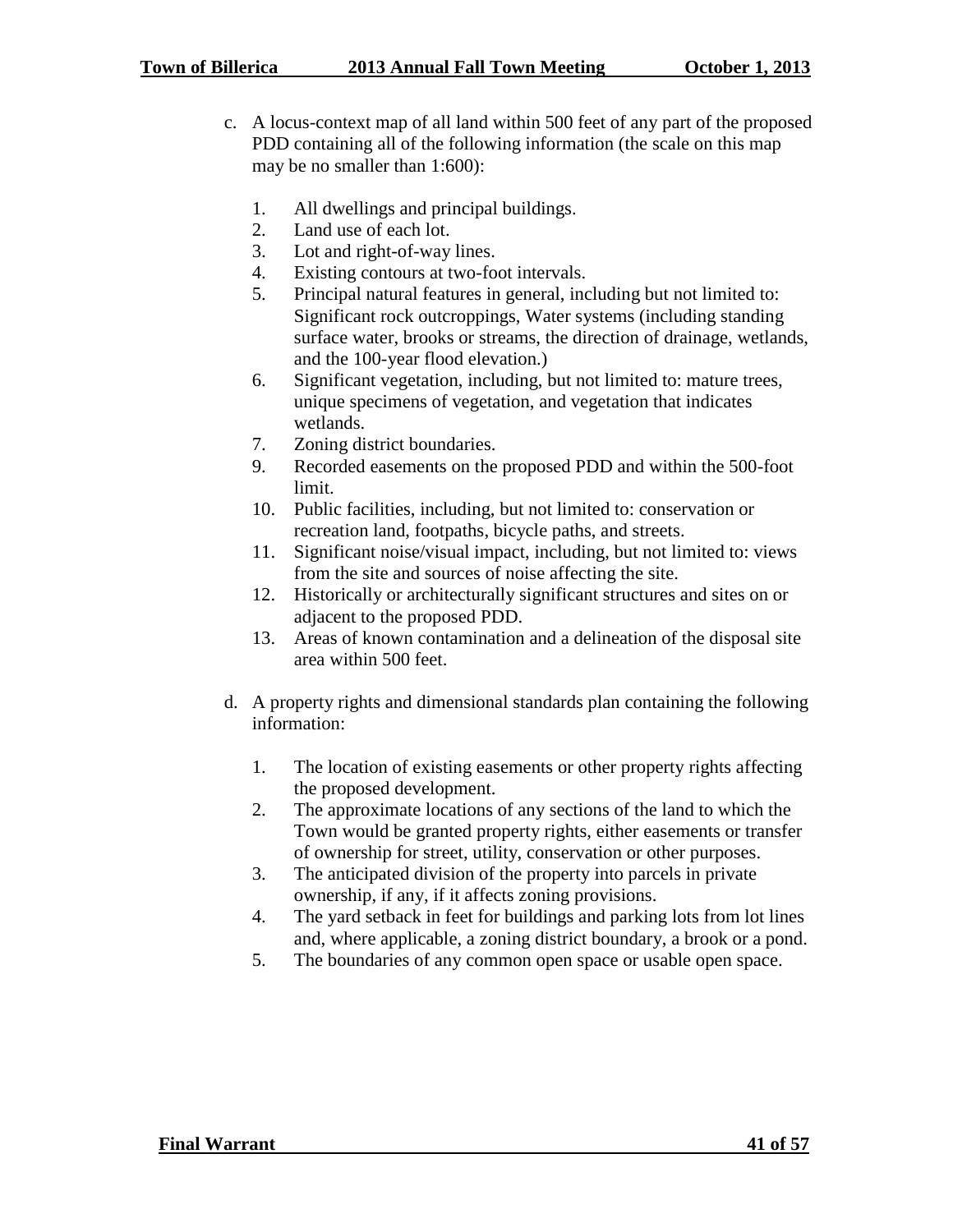- e. A utilities analysis showing:
	- 1. The location and size of the Town's existing water mains, fire hydrants, sanitary sewers, and storm drains.
	- 2. The proposed locations and the approximate size of utilities to be constructed on the site and their proposed connections to the Town's utilities, and any special features, such as culverts or pumping stations, that might affect the ability of the Town to service the development.
- f. An existing conditions plan.
- 4.4 Zoning and Special Conditions
	- a. "Use Table" Uses to be permitted by right or allowed by special permit in the buildings by cross reference, of uses to be permitted as they appear in Section 5 "Table of Use Regulations".
	- b. "Zoning Provisions" Describing special regulations unique to the development and/or a cross reference to provisions of this Bylaw that will apply to the PD District.
	- c. "Special Conditions" Applicable to the proposed development which may include but are not limited to, grants of benefits to the Town such as land for public purposes, traffic mitigation, drainage mitigation, construction of improvements or financial contributions on behalf of the Town, or other development limitations such as but are not limited to aesthetic features.

#### 4.5 Impact Analysis

The Proponent shall submit an impact statement, the purpose of which is to enable the officials of the Town to determine what methods are used by the Proponent to promote the environmental health of the community and to minimize adverse effects on the natural resources and the Town's roads and utilities. The analysis must include the following components: Traffic, Drainage, Utility, Environmental, and Community Impact as set forth below.

In reviewing the statement, the Planning Board shall consider the degree to which impact on Town roads and utilities is mitigated, to which stormwater is recycled back into the ground, the maintenance and improvement of the flow and quality of surface water, the preservation or promotion of wildlife refuges, historic sites, unique geological, botanical and archaeological features, existing or potential trails, access to open space areas, and the health and safety of the inhabitants of the area.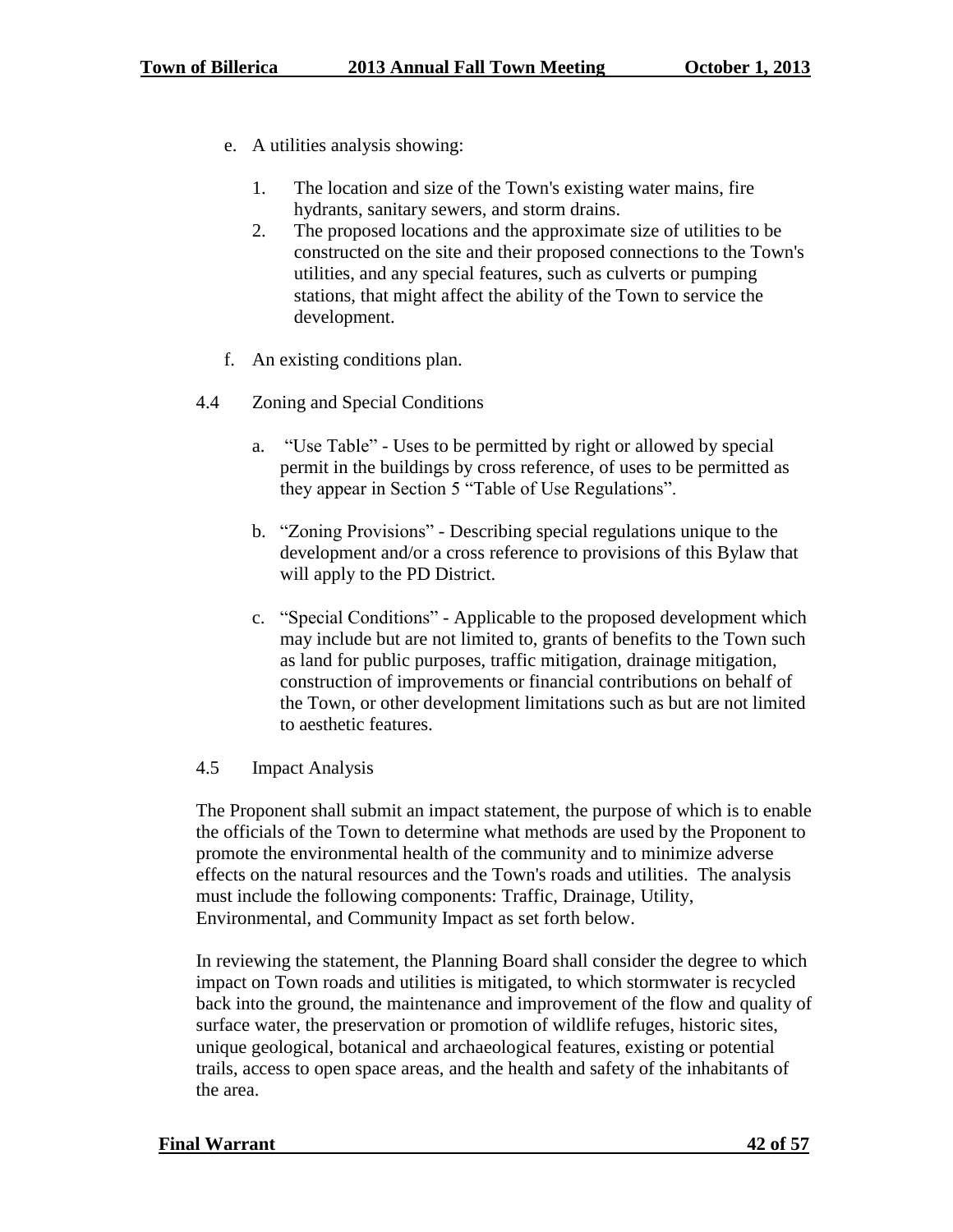a. Traffic Analysis

To address traffic flow and safety, including parking and loading. To be conducted by a traffic engineer certified as qualified as a member of the Institute of Transportation Engineers (ITE). The analysis shall include:

- 1. Traffic counts on arterial streets that provide access to the proposed PDD showing data on Average Daily Traffic (ADT) and a.m. and p.m. peak periods (conducted for two hours divided into fifteen-minute segments.
- 2. Intersection turning movement counts at intersections likely to be affected by the proposed development.
- 3. An inventory of roadway characteristics showing the width of the principal approach streets and the presence or absence of sidewalks and their conditions.
- 4. Estimated trip generation showing the projected inbound and outbound vehicular trips for the a.m. and p.m. peak periods and a typical one hour off-peak trip generation.
- 5. The estimated distribution of new trips by approach streets.
- 6. The effect of additional traffic generated by the development on traffic "levels of service" on each approach street.
- 7. Estimated off-street parking and loading requirements and time of peak accumulation.
- b. Stormwater and Drainage Analysis
	- 1. Infiltration, including soils analysis and contamination if applicable.
	- 2. Watershed analysis.
	- 3. Pre and Post Development Drainage Calculations, including Peak Flow analysis (2, 10, 25 and 100 year storm events).
	- 4. Narrative of how the proposed project meets the State Stormwater Standards (including how LID features have been incorporated)
	- 5. Proposed land grading and permanent vegetative cover.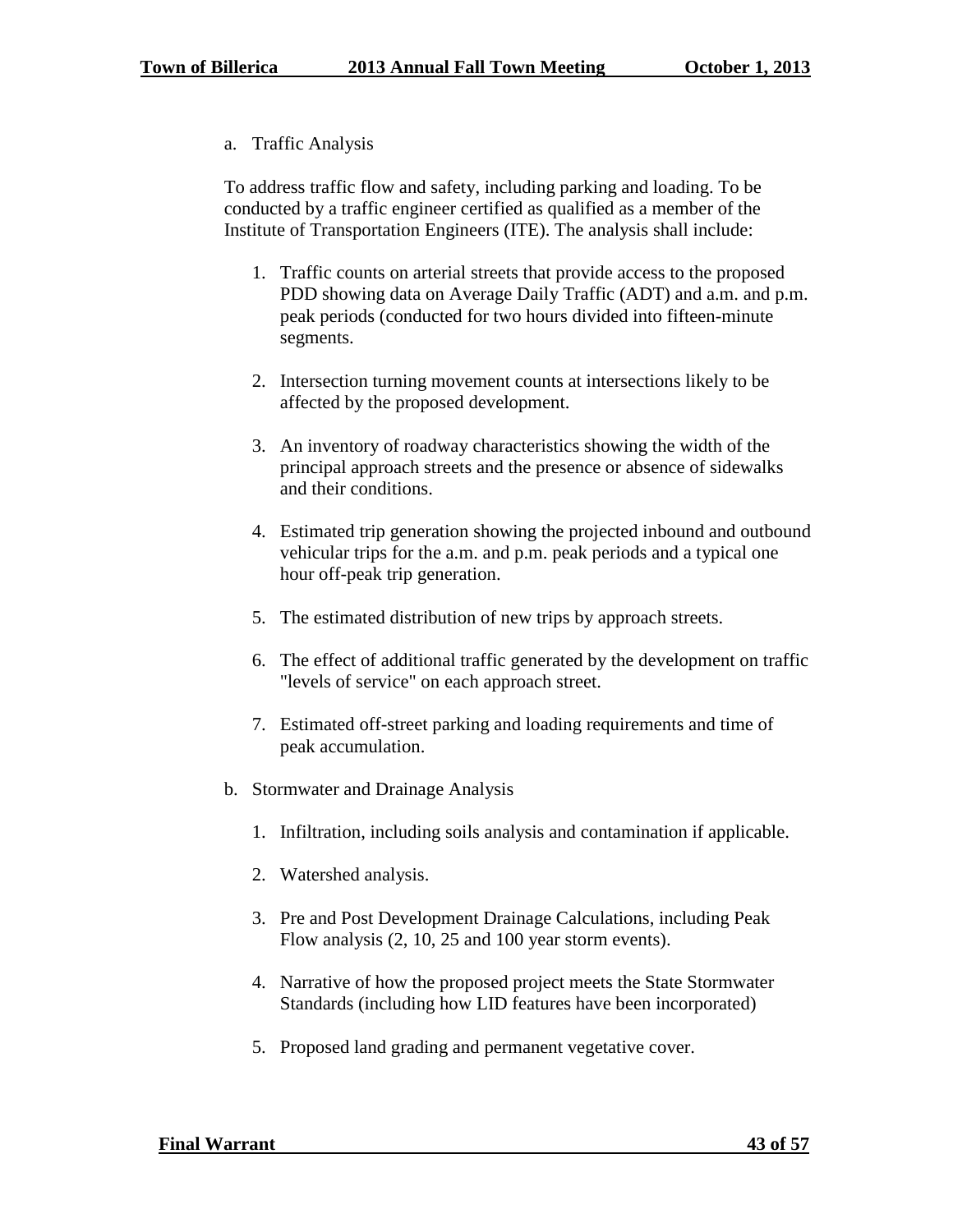- c. Utility Analysis
	- 1. Describe the effect of the project on the public sewer system.
	- 2. Describe the effect of the project on the Town water supply and distribution system.
	- 3. Describe the effect of the project on the natural gas and electrical power distribution system.
- d. Environmental Impact report
	- 1. Neighborhood character: Describe how the proposed development proposal fits in with the neighborhood, surrounding properties and land uses.
	- 2. Impacts on the natural environment: Describe any impacts on archaeological or historical resources, rare or irreplaceable natural areas, including the habitat of endangered species. Describe how the proposal will affect these features.
- e. Community Impact Report
	- 1. Social, economic, or community needs which are served by the proposed development.
	- 2. Preliminary fiscal impact, including impact on town services, tax base, and employment.
	- 3. The special impact, if any, on municipal and governmental services.
	- 4. If the proposed project includes a residential component, an estimate of the number of additional children who will attend school and the number of total new persons added to the Town's population.
- 4.6 Additional Requirements

In addition to the submission requirements outlined in this section, the Planning Board may impose additional submission requirements through the adoption of Rules and Regulations for a PD District rezoning.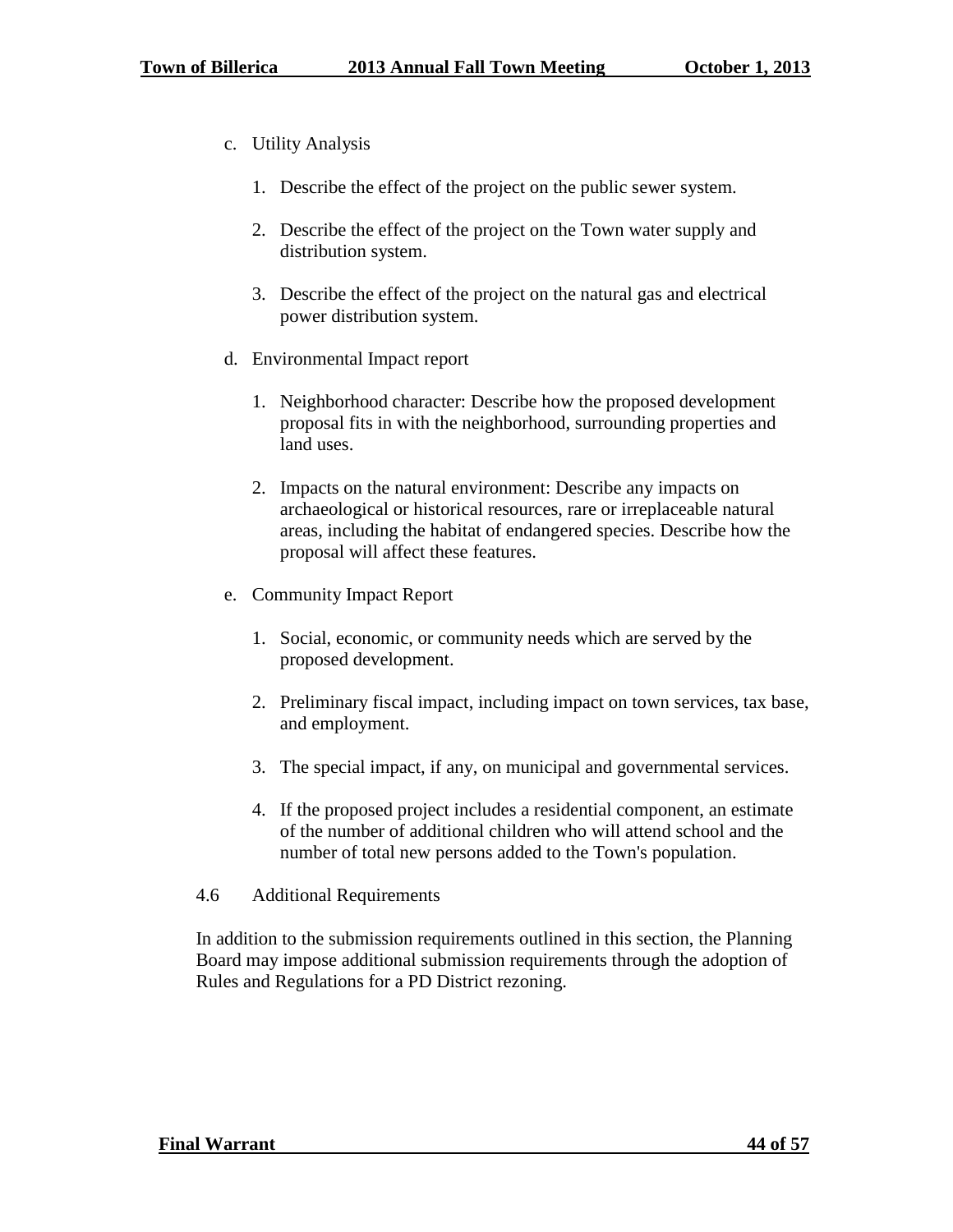## 5. Administrative Requirements

The Proponent of a PD Rezoning shall submit an application and all supporting documentation to the Planning Department, together with the required filing fee as specified in this Section and in the Planning Board's PD Rules and Regulations:

## 5.1 Distribution:

The Proponent shall submit (14) hard copies of all of the items required under Subsection 1.4 and (2) compact disc copies of the electronic data to be distributed as follows:

Interdepartmental review: The Planning Board shall distribute one (1) copy each of the application and all supporting documentation to the Building Commissioner, the Board of Selectmen, the Town Engineer, the Board of Health, the Conservation Commission, the Fire Chief, and the Police Chief, all of whom shall consider the application and submit a report thereon with recommendations to the Planning Board. The Planning Board shall not make a finding and determination upon the application until it has received the reports from the Building Commissioner, the Board of Selectmen, the Board of Health, the Fire Chief or designated representative, the Police Chief or designated representative, the Town Engineer, and the Conservation Commission or until thirty-five (35) days shall have elapsed without such reports being submitted and until a public hearing has been held.

Town Clerk: The Planning Board shall distribute one (1) copy each of the application and all supporting documentation to the Town Clerk to provide additional public access to such documents prior to Town Meeting.

The Planning Board: shall retain the remaining hard copies and compact disc for review

The Planning Board may require and if that is the case, the proponent shall provide additional copies as deemed necessary for review.

- 5.2 Hearing: A hearing shall be held pursuant to MGL 40A, §5 with the following additional criteria and requirements.
	- a. The Planning Board shall prepare the legal notice for the rezoning.
	- b. The legal notice of the public hearing shall be mailed, by the Proponent, post prepaid, to all current Town Meeting Members, based on the active list of Town Meeting Members as maintained by the Town Clerk at the time of submission of the application.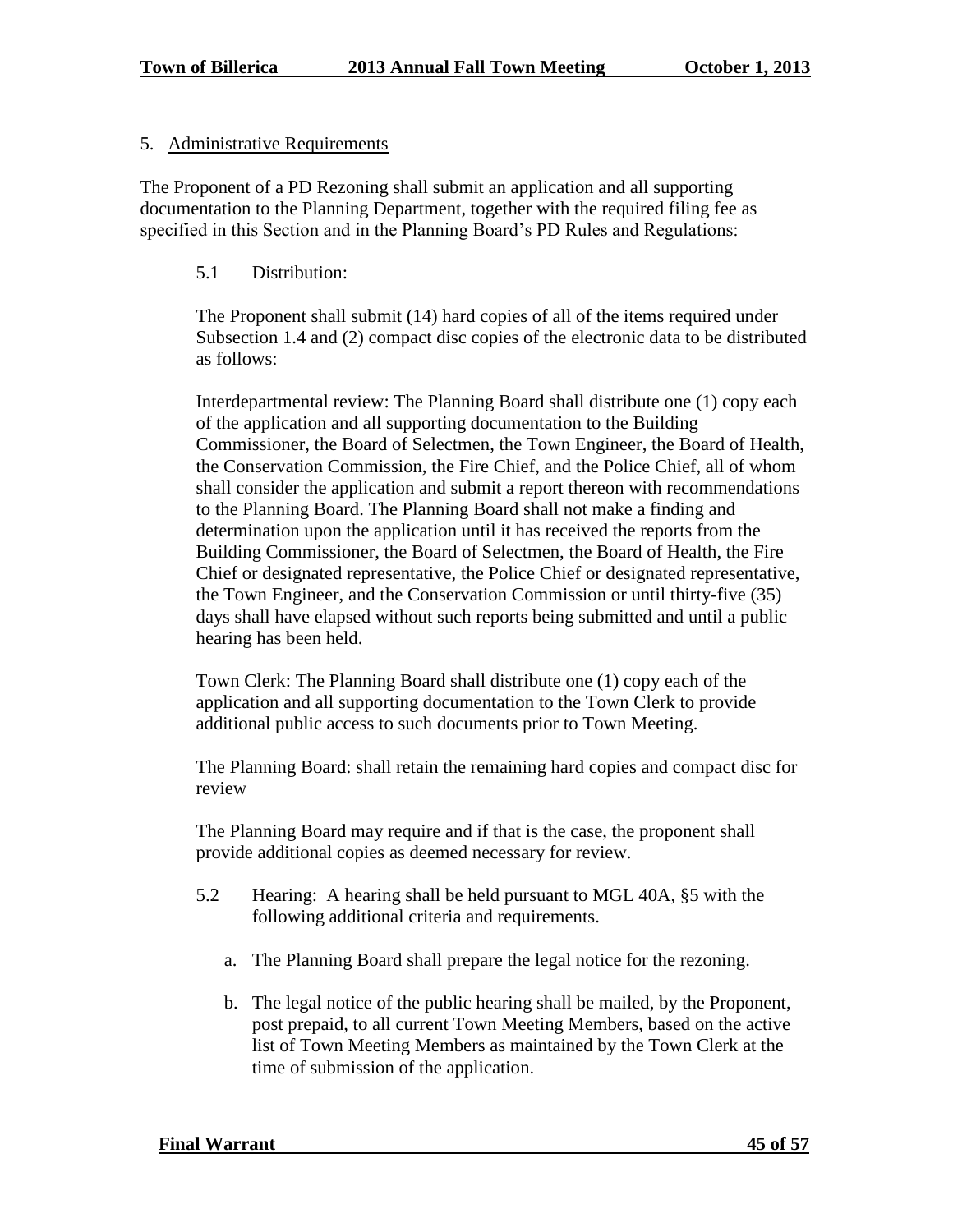- c. The Planning Board shall open the public hearings within 30 days of receipt of a completed application submission. If within 30 days there is not a regularly scheduled Planning Board, then the hearing for the rezoning must be scheduled for the next regularly scheduled Planning Board Meeting and noticed pursuant to MGL 40A, §5.
- d. Any supplemental and/or revised documents from the Proponent must be submitted to the Planning Department no later than the Friday prior to Planning Board meetings at which the rezoning will be considered.
- 5.3 Warrant Preparation and distribution
	- a. After the original warrant submission to the Board of Selectman by the Proponent, the Planning Department staff shall be responsible for preparation and editing of all zoning requirements and special conditions.
	- b. All zoning documents and special conditions submitted to Town Meeting Members shall be sent by the Planning Department staff. All postage shall be paid by the Proponent.
	- c. The Planning Board Chair shall review and confirm that the draft motion submitted to the Town Clerk that is to be voted on at Town Meeting is the same as the version recommended and voted by the Planning Board. This is not meant to preclude further amendments at Town Meeting.
- 5.4 Covenant Agreement

After any Special Conditions have been approved by the Planning Board, the Planning Board may request the Board of Selectmen to include any special conditions in the PDD rezoning article in a Covenant Agreement with the Proponent. The Proponent shall prepare the Covenant Agreement in consultation with the Planning Department. If agreed to, the Board of Selectmen shall execute the Covenant Agreement on behalf of the Town.

#### 5.5 Covenant Administration

The Covenant shall be held in escrow until such time as Town Meeting votes on the article to rezone the PDD. If Town Meeting votes to approve the PDD rezoning, the Covenant shall be recorded, at the Middlesex South Registry of Deeds. Within fifteen (15) days of recording the Proponent must promptly inform the Board of Selectman and the Planning Board of the book and page reference as proof of the recording.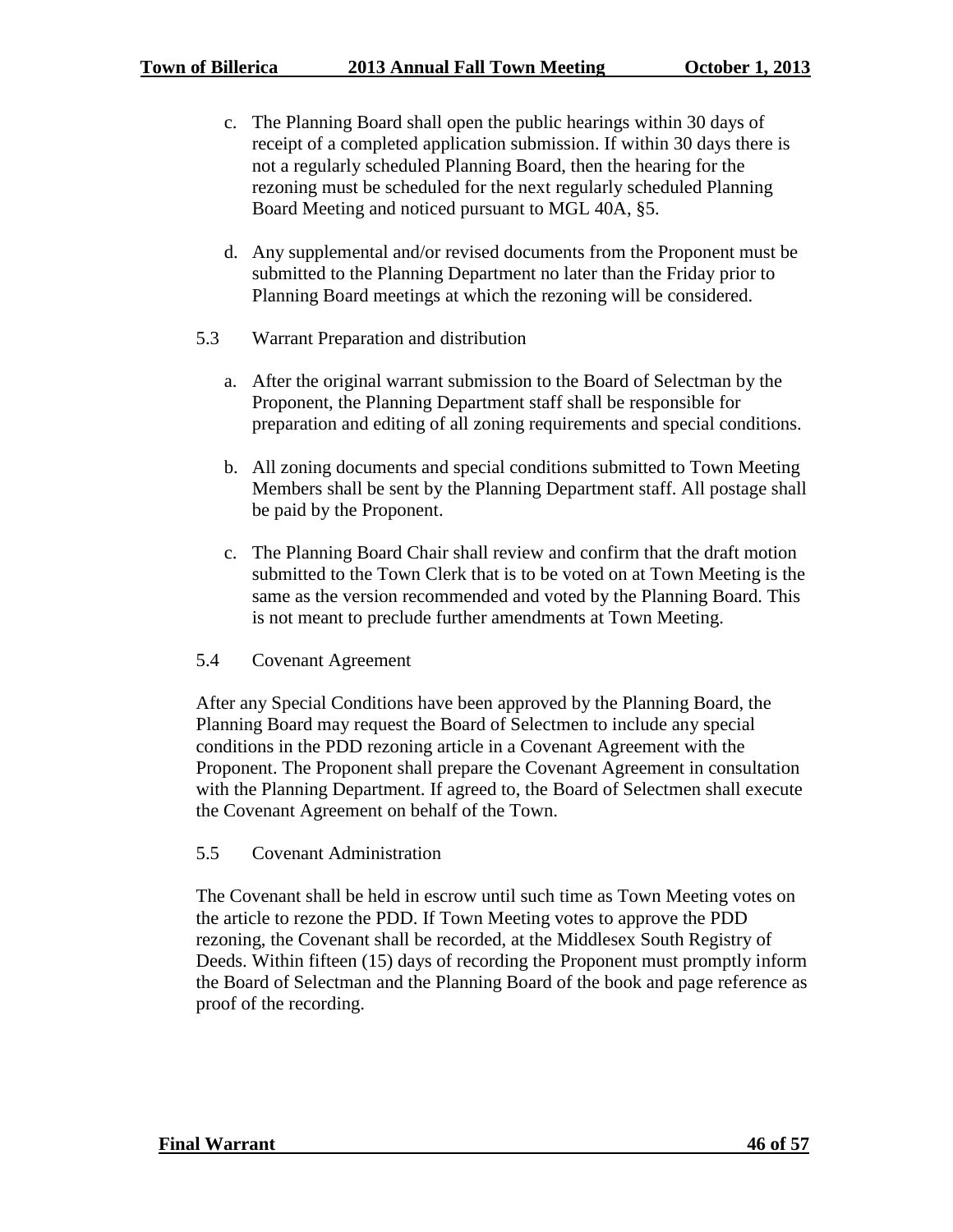# 6. Lapse

The development and uses approved in a rezoning to a PDD may not be commenced unless the Planning Board issues a PD Special Permit, as required in Section 2.0, for substantial development or reuse within the PD, within two (2) years from the date of approval by Town Meeting. Until such time as a PD Special Permit is granted by the Planning Board pursuant to Section 2.0 and recorded by the property owner the development of the property shall be governed by the zoning provisions in effect for the zoning district for which the land was zoned immediately prior to its inclusion in a PDD. If a PD Special permit is not obtained within two (2) years, the PDD zoning shall lapse and the development of the property shall be governed by the zoning provisions in effect for the zoning district which the land was zoned immediately prior to its inclusion in a PDD.

The foregoing two (2) year time period shall not be applicable to any Planned Development District which involves land owned by the Town. For any such Planned Development District involving such Town owned land as part of the original PD rezoning proposal, the zoning established by the Planned Development District shall be effective upon the date of approval by Town Meeting.

# 7. PD Special Permit Requirements

Development pursuant to a PDD rezoning is subject to the approval of a PDD Special Permit as set forth in this section. An application for a PDD Special Permit will be made to the Town Clerk by submitting (12) copies of all submission materials. The materials shall include a Final Site Development and Use Plan, as described in this section, together with the required submission fee. The PDD Special Permit application to Town Departments shall be distributed as outlined in Article IX Section 9.2.2.1. The Planning Board shall specify a submission fee for a PDD Special Permit in its PDD Rules and Regulations. The required submission fee shall be submitted with the Final Development and Use Plan and following accompanying materials:

# 7.1 Final Site Development and Use Plan Requirements:

The Final Site Development and Use Plan shall include the following information.

- a. Information typically required on a site plan in accordance with Planning Board Site Plan Rules and Regulations.
- b. A Utilities Plan showing the location, size, materials and connections to the Town's utilities.
- c. A Property Rights Plan based on an instrument survey identifying parcels, if any, to be conveyed to the Town by deed or easement.
- d. A Site Grading Plan showing changes in contours and identifying landscaping materials, species of plants and sizes and specific plans for any open space.
- e. A Traffic Analysis including proposed mitigating measures, if any, to maintain an acceptable traffic level of service.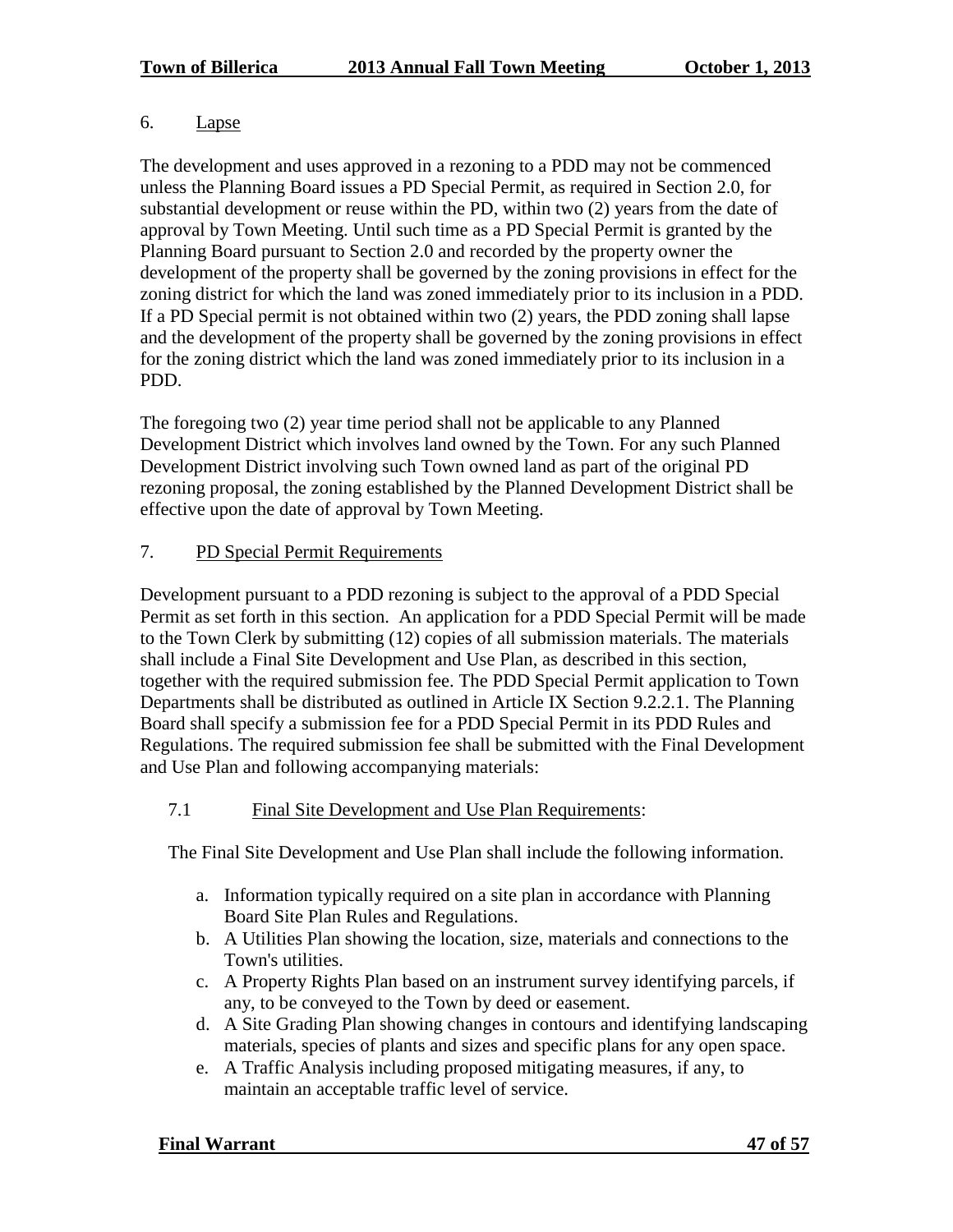- f. A Storm water and Drainage Analysis.
- g. A Utility Analysis.
- h. An Environmental Impact report.
- i. A Fiscal Impact Report.
- j. Preliminary drafts of any deed, easement, offer or agreement to carry out any special condition.
- k. Such information as the Planning Board may specify in its Rules and Regulations or in response to matters which may arise in the course of public hearings.
- l. A PD Zoning Block table.

# 7.2 Additional Requirements

Application for a special permit for a particular use within a PD District shall be made concurrent with a PDD Special Permit or at any time following approval of a PDD Special Permit. The approval criteria for the special permit for a particular use shall be those set forth in Section 13. In addition to the submission requirements set forth in this section, the Planning Board may adopt Rules and Regulations for a PD District rezoning that establish additional submission requirements.

# 7.3 Public Hearing

The Public Hearing shall be held in accordance with the provisions of Section 13. Additionally, notice of the public hearing shall be mailed, by the Proponent, post prepaid, to all current Town Meeting Members, based on the active list of Town Meeting Members as maintained by the Town Clerk at the time of submission of the Application.

# 7.4 Criteria for Approval

The Planning Board may approve the PD Special Permit if the Board finds that all the following conditions are met:

- 1. The Final Site Development and Use Plan is substantially in conformance with the PDD Rezoning Amendment approved by Town Meeting. The Planning Board may permit insubstantial changes in view of the more detailed survey and engineering design, provided that such changes do not conflict with the intent of the PDD Rezoning Amendment. The following changes are not "insubstantial" and thus may not be approved by the Planning Board as part of a PD Special Permit:
	- a. Any change in the composition or number of uses that result in any increase over the maximum limitations specified in the PDD Zoning Provisions and/or Special Conditions.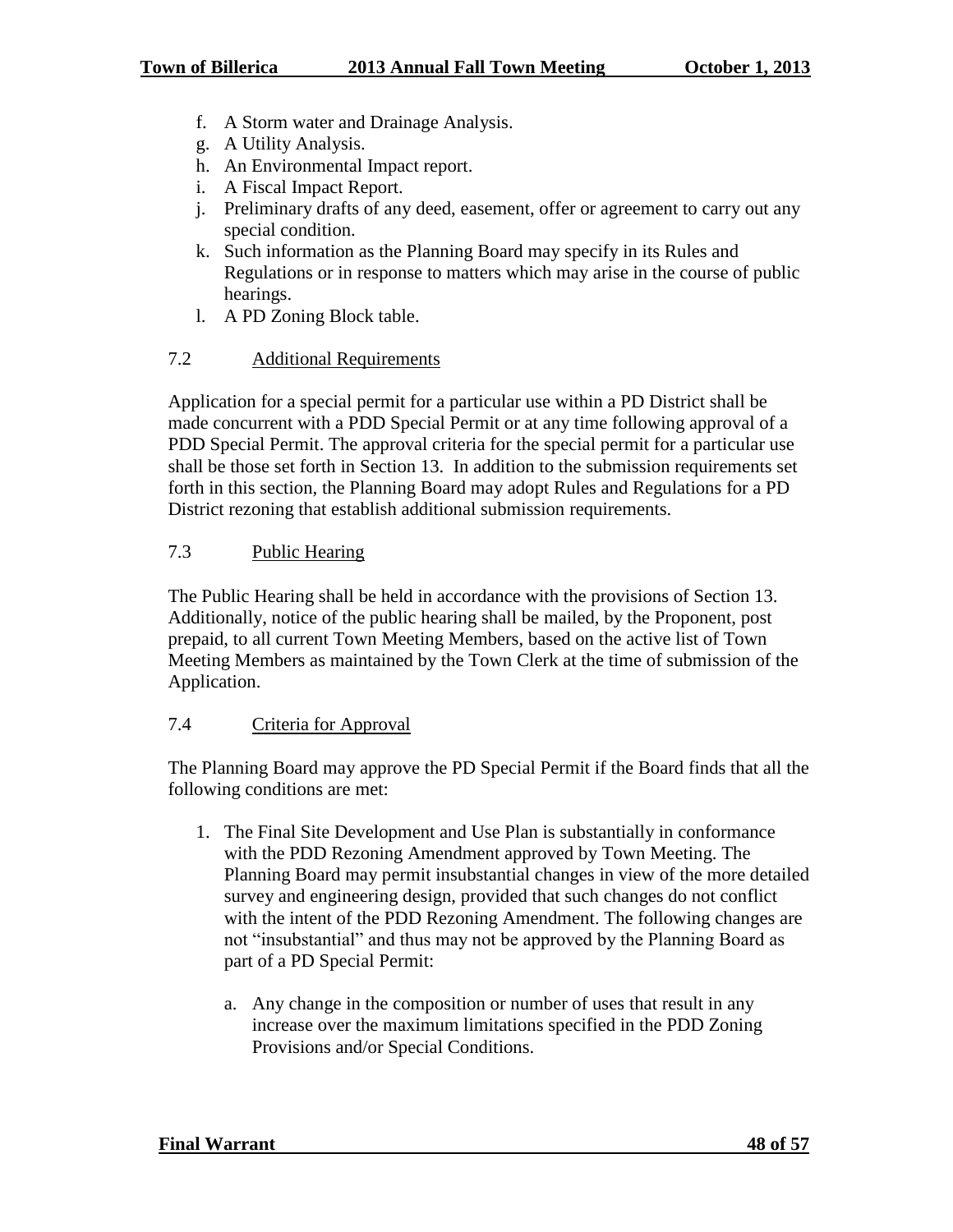- b. A use(s) which results in an increase in traffic generation above the vehicle trips predicted in the traffic study submitted as part of the PDD Rezoning Application.
- c. A proposal that is inconsistent with the PDD Rezoning Amendment as approved by Town Meeting.
- d. A use(s) which results in an increase in Town services or infrastructure needs above the predicted impacts identified within the impact analyses submitted as part of the PDD Rezoning Application and that cannot or will not be mitigated by the Applicant.
- 2. The PDD Rezoning Amendment approved by Town Meeting and the Site Development and Use Plan are incorporated into the PD Special Permit by reference.
- 3. Methods satisfactory to the Planning Board of ensuring the performance of any Special Conditions and/or applicable Covenant Agreement included in the PDD Rezoning Amendment have been submitted by the developer.
- 4. Any land designated as common or open space on the PDD Rezoning Amendment shall, at the Town's discretion, be either conveyed to the Town or protected by an easement granted to the Town.
- 5. The Planning Board reserves the right to require that up to 30% of all new housing units be made affordable to persons of low and moderate income, according to the standards of the State and/or Town of Billerica, as determined by the Planning Board.
- 6. The project meets the criteria specified in the Planning Board's Planned Development District Rules and Regulations.

The Planning Board may impose additional mitigation conditions if it finds that the proposed development results in impacts that differ from those identified during the PDD rezoning process.

The Planning Board in granting a PDD Special Permit may impose such additional conditions as the Planning Board finds will serve the public interest and are consistent with the intent of the PDD Rezoning Amendment approved by Town Meeting.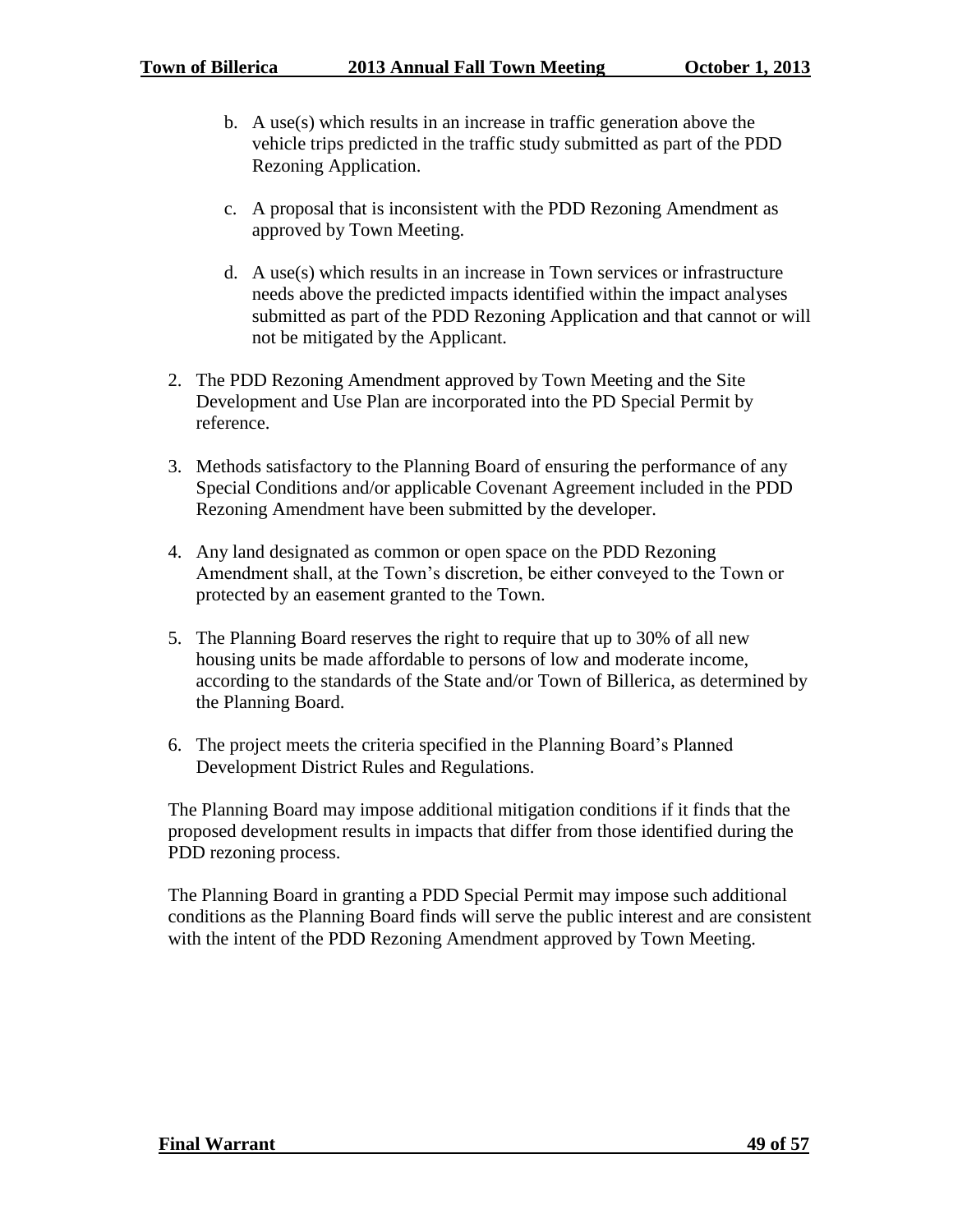The Planning Board may deny an application for PDD Special Permit and base its denial on the finding that the development proposed in the Final Site Development and Use Plan did not meet one or more of the above listed criteria for approval. In the event the Planning Board determines that the Final Site Development and Use Plan is not in substantial conformance with the PDD Rezoning Amendment approved by Town Meeting, the application for a PDD Special Permit shall be denied. A new PDD Rezoning would be required in order to proceed.

No changes to the obligations contained in the special conditions or to the specifications contained in the PD Zoning Table, or changes in uses as shown on the Development Proposal, may be permitted except by a vote of Town Meeting.

## 7.5 Changes in a Final Site Development and Use Plan

All improvements shall be constructed in accordance with the Approved Site Development and Use Plan. No deviations from the Site Development and Use Plan may be permitted without prior approval from the Planning Board. If the Proponent and property owner seek to make minor modification to the Approved Site Development and Use Plan, prior to undertaking any such modification they must consult with the Planning Staff, who shall determine if the proposed modification is minor and may be undertaken without further approval, or if an application must be filed for further review and determination by the Planning Board.

#### 8.0 Changes in a Proposed PD District While a PD Rezoning is Pending

- 8.1 Alterations to existing buildings prior to the adoption of the PD District shall be governed by the zoning district provisions for which the land was zoned immediately prior to it's inclusion in a PD District.
- 8.2 Minor changes to existing structures after the commencement of the PD premises but prior to the submission of a Site Development and Use Plan for the affected area shall be governed by the PDD Zoning Provisions but may be submitted under the Site Plan Waiver, Minor Engineering Change or Insignificant Change requirements specified in the Planning Board Site Plan Rules and Regulations as may be applicable.
- 8.3 In addition to the requirements outlined in this section, the Planning Board may impose additional submission requirements through the adoption of Rules and Regulations for a PD District rezoning.
- 9.0 Amendment

Amendments to this By-Law and any Planned Development District shall be made pursuant to Section 17 of this By-Law.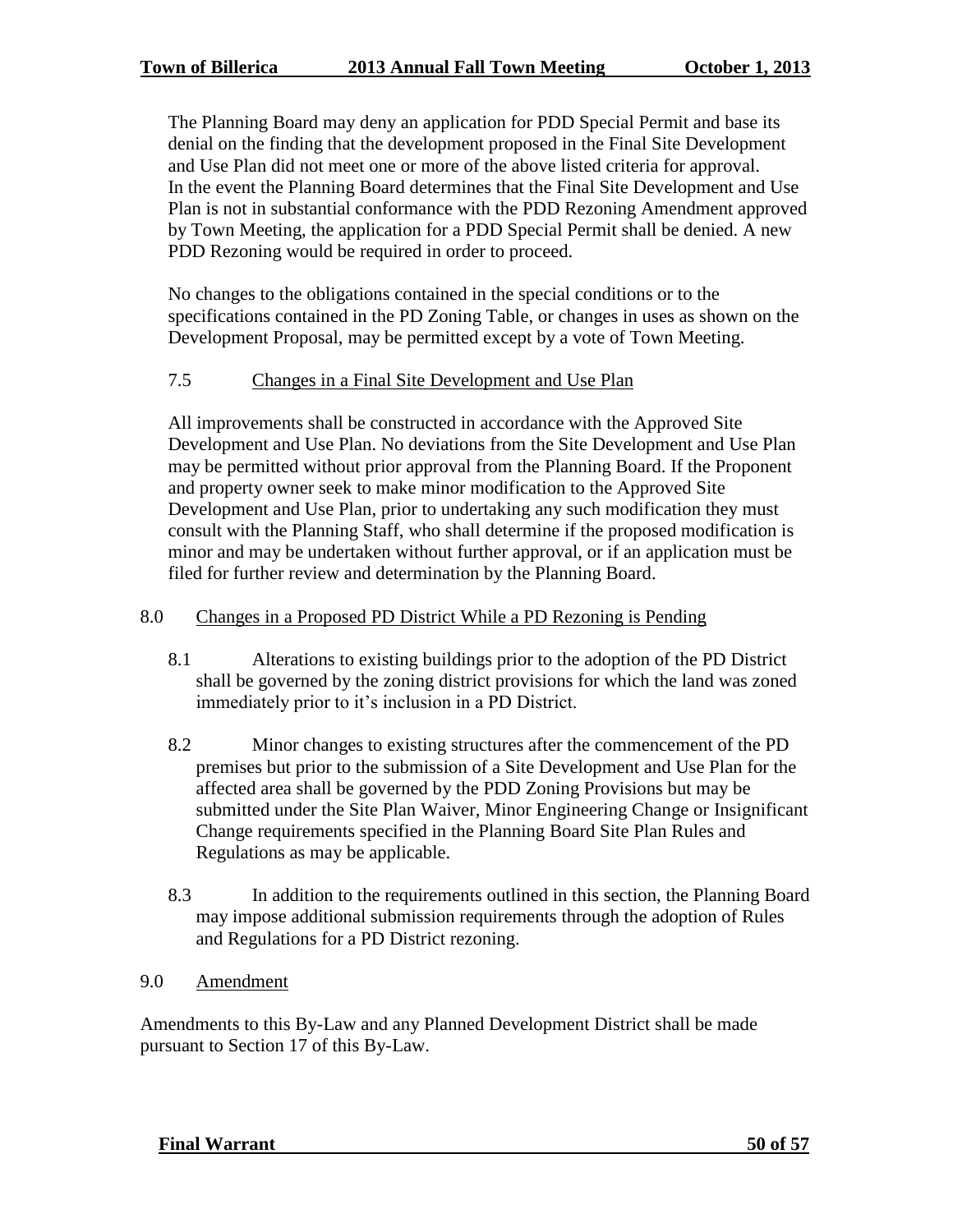Or act in relation thereto.

Submitted by the Planning Board

# *Finance Committee recommends approval.*

Article 44 Explanation: Article 44 proposes to enable Planned Development Districts, a mixed use zoning mechanism used in Burlington and Lexington. The intent is to allow for combinations of one or more mixtures of office, retail, housing and open space that are not otherwise permitted under current zoning, but which proposal is deemed worthy of consideration. The PDD process is a 2-step process. The first is creation of a Concept Plan for development of a specific project on specific property which is submitted to Town Meeting for approval. It is essentially like writing a mini-Zoning By-Law for the affected property. If the Concept Plan is approved by Town Meeting, the second step is review and approval by special permit of specific structures or phases granted by the Planning Board.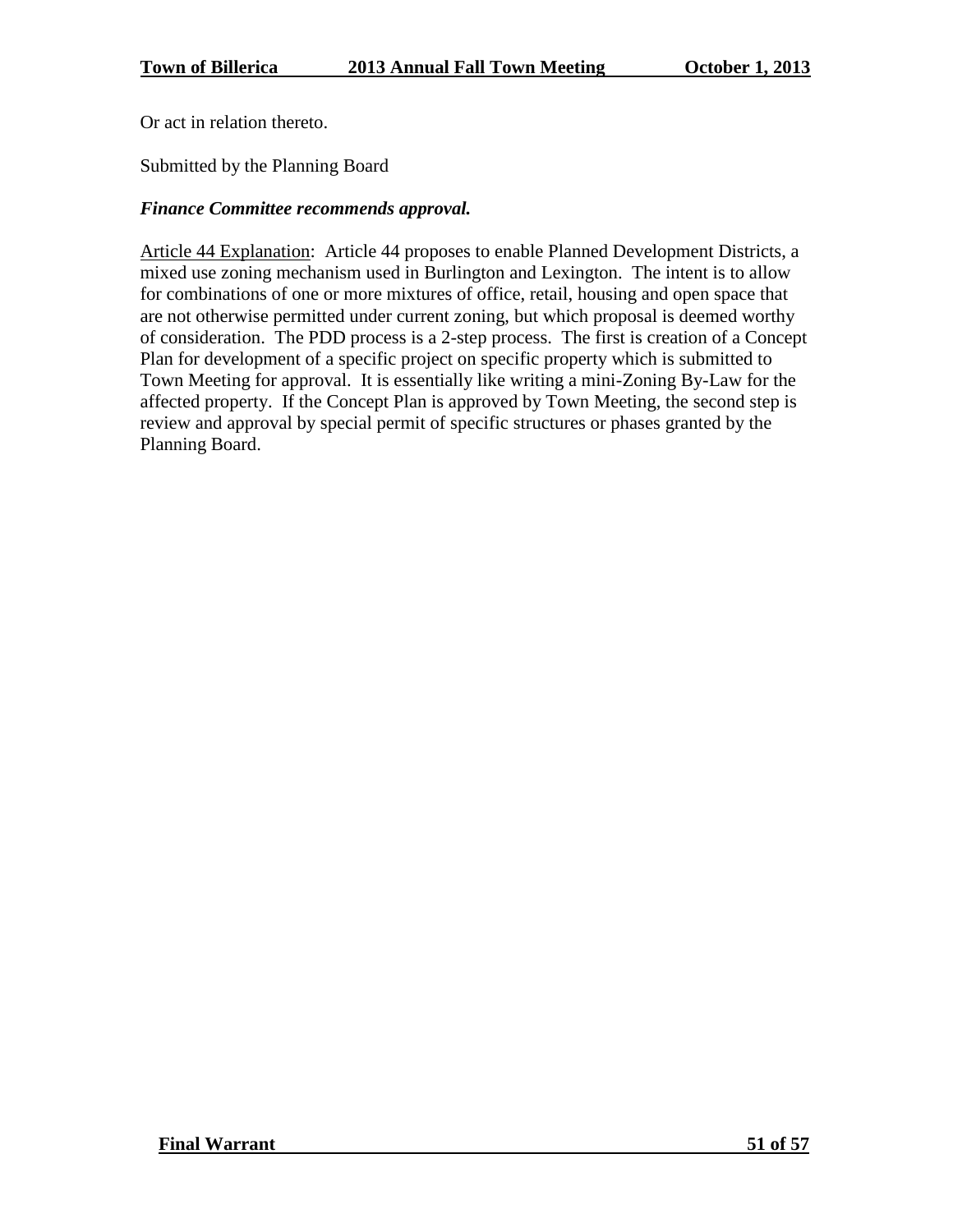## **ARTICLE 45 - TO AMEND THE ZONING BY-LAWS WITH RESPECT TO RECYCLING CENTERS**

To see if the Town will vote to amend the Zoning By-Law as follows:

To amend Section 2.C "Definitions" by deleting the existing definition for Light Manufacturing and substituting the following definition:

"Light Manufacturing: Fabrication, processing or assembly employing only electric or other substantially noiseless and inoffensive motive power, utilizing hand labor or quiet machinery and processes, and free from neighborhood disturbing agents, such as odors, gas fumes, smoke, cinders, flashing or excessively bright lights, refuse matter, electromagnetic radiation, heat or vibration."

**And** further to amend Section 2.C by adding the following definition of Recycling Center:

> "Recycling Center: A facility wherein used materials, namely paper, glass, plastic and cardboard, which are commonly and purposely separated from trash, garbage and refuse, are received, sorted and transported offsite, but not including processing such materials into new products for reuse or use by consumers."

**And** further to Amend Section 5.D.1.d(1)(b) to insert the words "Recycling Center" after the words Refuse Transfer Station, thereby permitting Recycling Centers by special permit in the Refuse Transfer Station Specialty District.

**And** further to Amend Section 5.F "Table of Use Regulations" by inserting a new row for Recycling Center and indicating "SA" in the RT District, "N" in the VR, NR, RR, MF, NB, GB, C, I, DG, AD, CP, and AE Districts, and "\*" in the FP, H, RC, TH, EH, SS, and MC Districts.

Or act in relation thereto.

Submitted by the Planning Board

#### *Finance Committee recommends approval.*

Article 45 Explanation: This Zoning By-Law Amendment is submitted in response to various concerns expressed about the four existing recycling centers in Billerica. Recycling centers were historically interpreted to be a "light manufacturing" use under the Zoning By-Law. This amendment proposes to revise the definition for "Light Manufacturing", and create a new definition for "Recycling Center", and to permit future recycling centers only in Refuse Transfer Station Specialty Districts as may be approved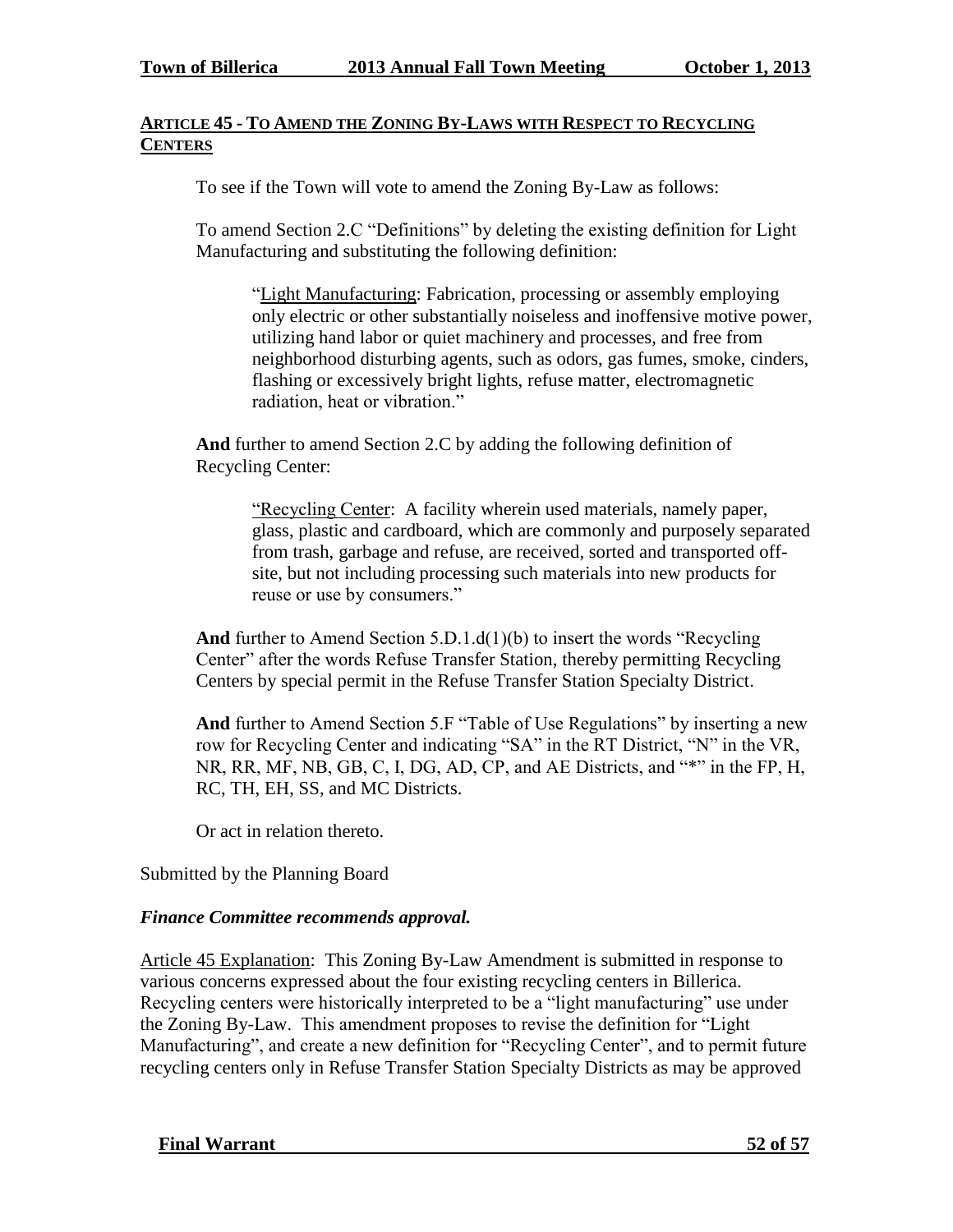by Town Meeting. Any existing recycling center would become a nonconforming use if this article is passed by Town Meeting.

The revised pertinent sections of the Zoning By-Law would appear as follows (new text in **BOLD** print:

#### SECTION 2 - DEFINITIONS

C. Definitions

LIGHT MANUFACTURING: Includes uses such as a printing or publishing plant; bottling works, fabrication and packaging, finishing, or processing.

**Light Manufacturing: Fabrication, processing or assembly employing only electric or other substantially noiseless and inoffensive motive power, utilizing hand labor or quiet machinery and processes, and free from neighborhood disturbing agents, such as odors, gas fumes, smoke, cinders, flashing or excessively bright lights, refuse matter, electromagnetic radiation, heat or vibration.**

**Recycling Center: a facility wherein used materials, namely paper, glass, plastic and cardboard, which are commonly and purposely separated from trash, garbage and refuse, are received, sorted and transported off-site, but not including processing such materials into new products for reuse or use by consumers.**

REFUSE TRANSFER STATION: A facility for the transfer of solid or liquid waste materials, including garbage and rubbish, sludge and residual waste, but not including radioactive materials or sewage.

#### SECTION 5 – REGULATION OF USES, BUILDINGS AND STRUCTURES

D. USES, BUILDINGS, AND STRUCTURES PERMITTED IN THE SPECIAL ZONING DISTRICTS A use that is not expressly permitted by right or by special permit is not listed.

#### 1. REFUSE TRANSFER STATION SPECIALTY DISTRICT

a*.* AGRICULTURAL USES (1) By right: All uses permitted by right in the Multi-Family District are permitted by right in the Refuse Transfer Station District

b. EDUCATIONAL USES (1) By right: (a) Non-profit

c. GOVERNMENTAL USES (1) By right: All uses permitted by right in the Village Residence District are permitted by right in the Refuse Transfer Station District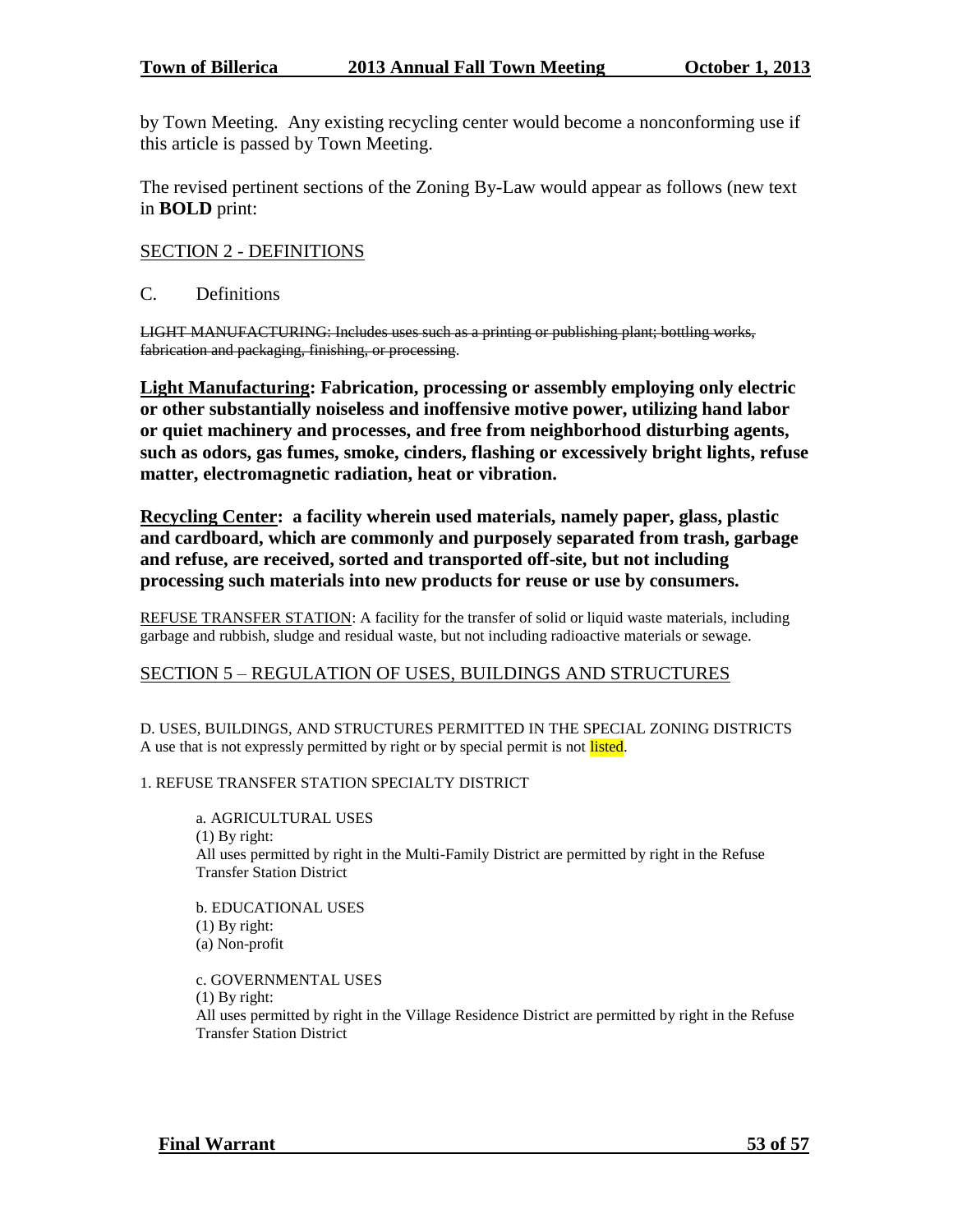#### d. INDUSTRIAL USES

(1) By special permit:

(a) Private sewage treatment plant

Required Findings*:*

• The use complies with the state sanitary code

• The use is not detrimental to the neighborhood in which it is located

- The use is not noxious due to noise, fumes, vibrations, or other characteristics of the use
- There are adequate provisions for maintenance of the use as a private facility

(b) Refuse transfer station; **Recycling center**

Requirements:

#### AREA AND FRONTAGE

• The proposed site shall have a minimum area of 45,000 square feet and a minimum of 500 feet frontage on an accepted street.

**BUFFERS** 

• The proposed site shall have a buffer zone of not less than 500 feet deep when abutting any residentially used or zoned land or 100 foot buffer with a banking at least eight feet high.

• The buffer zone shall have sufficient trees and bankings to completely shield the operations of the transfer station from the street and all abutters.

• Any facility used as a refuse transfer station including buffer zone shall not be located within 250 feet of wetlands, or the flood plain of a brook, stream, river, pond, or lake, or the Town's water supply.

**ACCESS** 

• The access road for the use shall be constructed so that the transfer station is not visible from the street.

#### BUILDING HEIGHT

• No building or structure associated with the use shall exceed 30 feet in height.

#### Required Findings:

• The use complies with the site plan approval requirements of the Zoning By-law

• No buildings or access facilities are placed on any portion of the land determined by the Board of Health to be unsuitable for such construction.

• The applicant has demonstrated by written or other exhibits the use of best available control technology

• The proposed use will not be noxious, offensive, or detrimental to the neighborhood or to the Town by reason of special danger of fire or explosion; pollution of water-ways; emission of corrosive, toxic or noisome fumes, gas, smoke, soot, obnoxious dust, disagreeable odors, offensive noises, vibrations, or other objectionable characteristics.

#### e. RECREATIONAL USES

(1) By right:

All uses permitted by right in the Industrial District are permitted by right in the Refuse Transfer Station District

(2) By special permit:

All uses permitted by special permit in the Commercial District are permitted by special permit in the Refuse Transfer Station District

#### f. RELIGIOUS USES

(1) By right:

All uses permitted by right in the Village Residence District are permitted by right in the Refuse Transfer Station District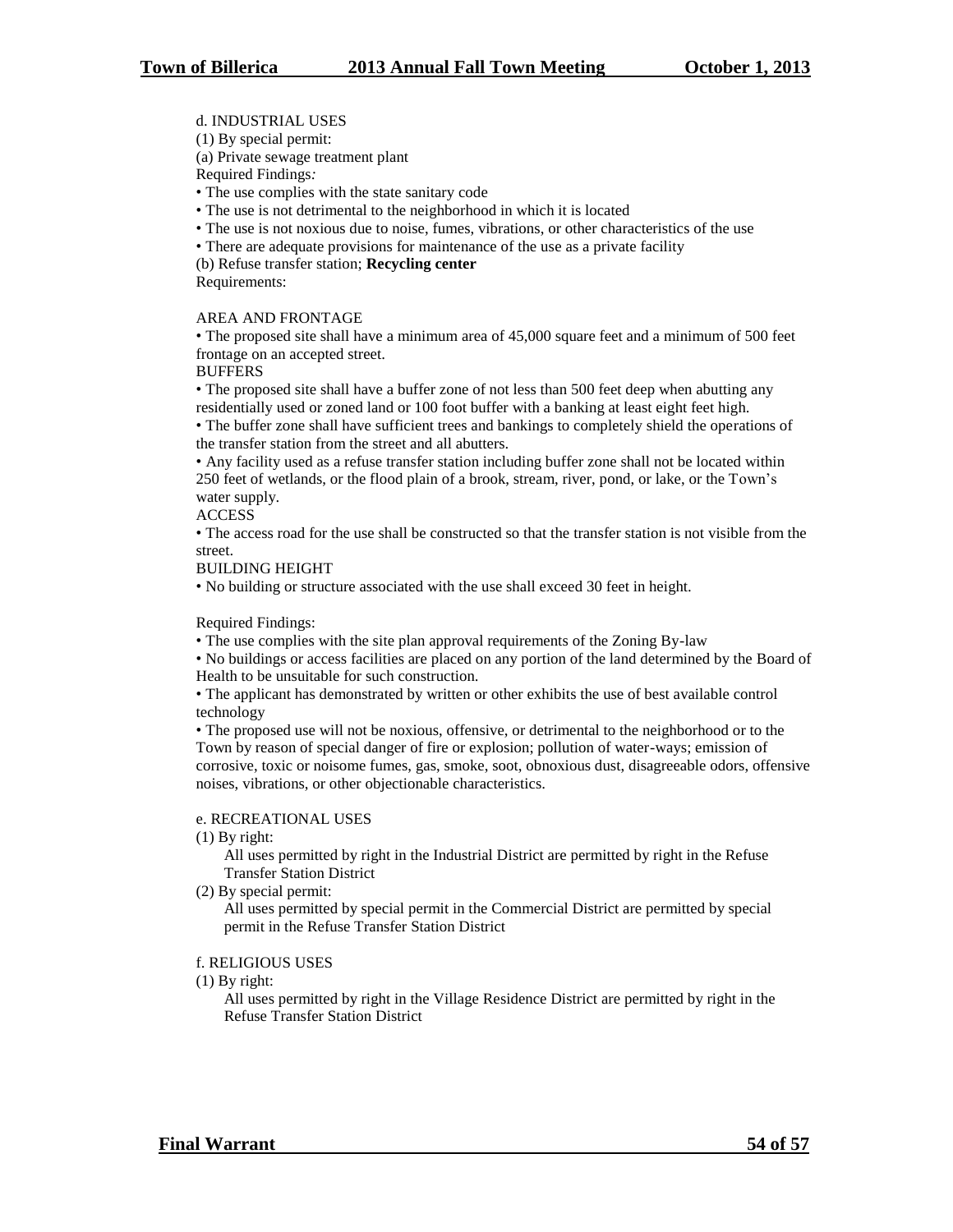#### g. RESIDENTIAL USES

(1) By special permit:

All uses permitted by special permit in the Commercial District are permitted by right in the Refuse Transfer Station District

h. SERVICE USES

(1) By right:

All uses permitted by right in the Village Residence District are permitted by right in the Refuse Transfer Station District

(2) By special permit:

All uses permitted by special permit in the Village Residence District are permitted by special permit in the Refuse Transfer Station District

#### i. UTILITY USES

(1) By right:

All uses permitted by right in the Village Residence District are permitted by right in the Refuse Transfer Station District

(2) By special permit:

All uses permitted by special permit in the Village Residence District are permitted by special permit in the Refuse Transfer Station District

#### F. TABLE OF USE REGULATIONS

| <b>INDUSTRIAL USES</b>         | VR | NR | RR | MF | NB. | GB  |    |     | RT  | DG.       | AD CP AE |   |     |    |        |        |                  |         |        | FP H RC TH EH SS MC |
|--------------------------------|----|----|----|----|-----|-----|----|-----|-----|-----------|----------|---|-----|----|--------|--------|------------------|---------|--------|---------------------|
| Accessory service and repair   | N  | N  | N  | N  | N   | N   | N  | SZ. | N   | N         | N        | N | N   |    |        |        |                  | ×.      | ж      | *                   |
| Automotive sales               | N  | N  | N  | N  | N   | N   | N  | SZ. | N   | N         | N        | N | N   | ×. |        |        | $*$              | $\ast$  | $*$    |                     |
| Automotive services            | N  | N  | N  | N  | N   | N   | N  | SZ. | N   | N         | N        | N | N   | *  | ∗      | $*$    | $*$              | $*$     | *      |                     |
| Composting facilities          | N  | N  | N  | N  | N   | N   | N  | N   | N   | N         | N        | Y | N   | *  |        | *      | $*$              | $*$     | $*$    |                     |
| Light manufacturing            | N  | N  | N  | N  | N   | SZ. | SZ | - Y | N   | N         | N        | N | SZ. | ×. | ×.     | $*$    | $*$              | $\ast$  | *      | $*$                 |
| Private sewage treatment plant | N  | N  | N  | N  | N   | N   | N  | N   | SP  | N         | N        | N | N   | ×. | 冰      | $*$    | $*$              | $\ast$  | $*$    |                     |
| <b>Recycling Center</b>        | N  | N  | N  | N  | N   | N   | N  | N   | SA. | N         | N        | N | N   | *  | *      | $\ast$ | $\star$          | $\star$ | $\ast$ | $\approx$           |
| Refuse composting plant        | N  | N  | N  | N  | N   | N   | N  | N   | N   | SA        | N        | N | N   |    |        | *      | $\frac{1}{2\pi}$ | $\ast$  | *      | $*$                 |
| Refuse incinerator             | N  | N  | N  | N  | N   | N   | N  | N   | N   | SА        | N        | N | N   | ×. | 冰      | $*$    | $\frac{1}{2\pi}$ | $*$     |        |                     |
| Refuse transfer station        | N  | N  | N  | N  | N   | N   | N  | N   | SA. | N         | N        | N | N   | *  | $\ast$ | *      | $\frac{1}{2\pi}$ | $*$     | *      | *                   |
| Residual waste storage         | N  | N  | N  | N  | N   | N   | N  | N   | N   | SА        | N        | N | N   | ×. |        | *      | $\frac{1}{2\pi}$ | $\ast$  | $*$    | $*$                 |
| Temp. Construction Trailer     | N  | N  | N  | Y  | Y   | Y   | Y  | Y   | Y   |           |          | Y | Y   | ×. | 冰      | *      | $\frac{1}{2\pi}$ | $*$     |        |                     |
| Truck terminal                 | N  | N  | N  | N  | N   | N   | N  | N   | N   | N         | N        | N | N   | ÷. | 冰      | $*$    | $\frac{1}{2\pi}$ | $\ast$  | *      | 冰                   |
| Waste treatment plant          | N  | N  | N  | N  | N   | N   | N  | N   | N   | <b>SA</b> | N        | N | N   | ×. |        | *      | $\frac{1}{2\pi}$ | $\ast$  | ×.     |                     |
| Wholesale                      | N  | N  | N  | N  | N   | SZ. | N  | SZ. | N   | N         | N        | N | N   | ×. | $\ast$ | ж      | $*$              |         |        |                     |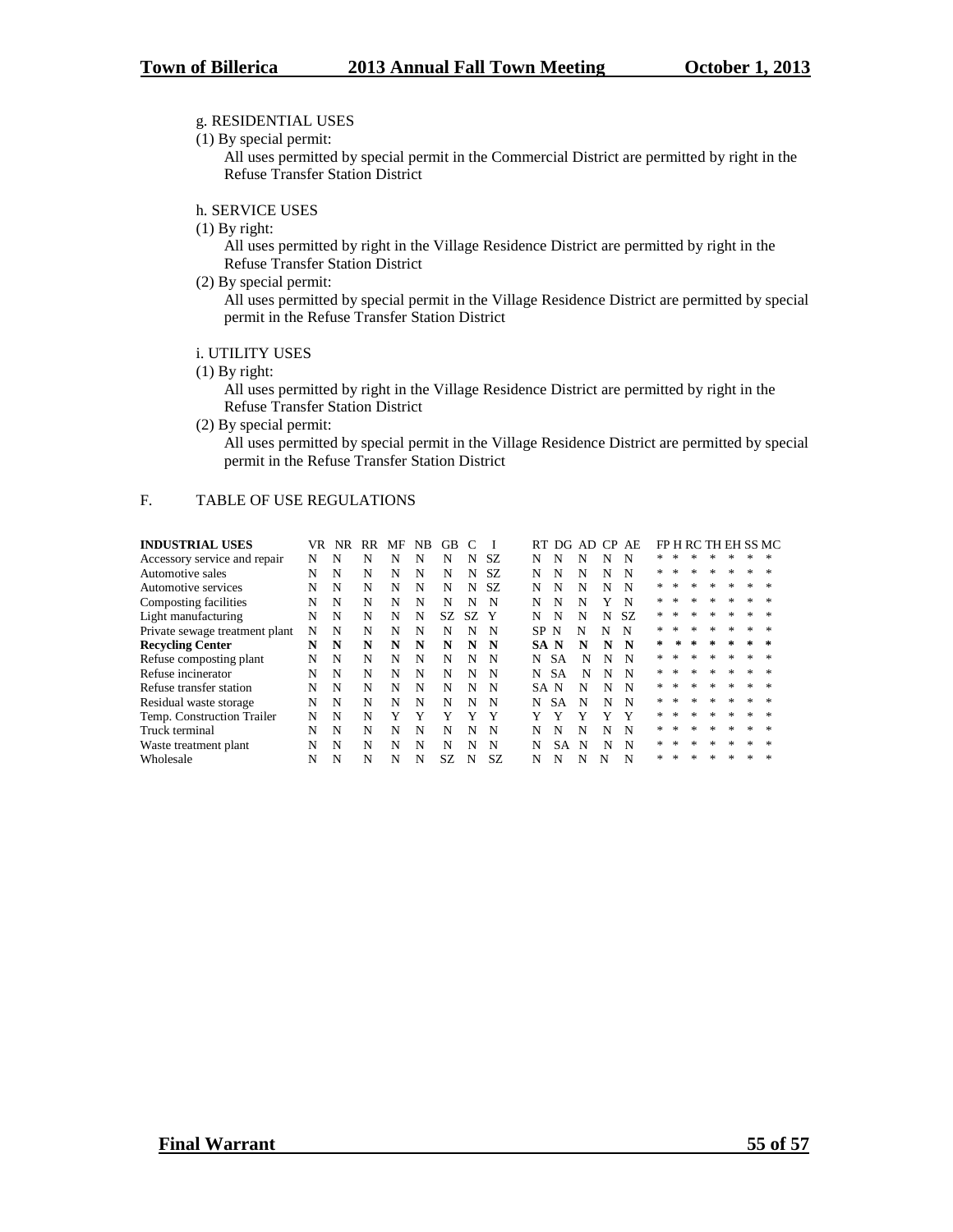#### **ARTICLE 46 - TO CHANGE PURPOSE OF MICOZZI BEACH FROM CONSERVATION TO PARKS, PLAYGROUNDS AND RECREATION**

To see if the Town will vote to change the purpose for which a 2 acre, more or less, portion of the parcel of land acquired by the Town in 1970, containing 22 acres, more or less, as more particularly described in the Order of Taking recorded at the Middlesex County Registry of Deeds, Northern District, at Book 1921, Page 718, which parcel is located on Nuttings Lake and commonly referred to as Micozzi Beach, from conservation purposes to park, playground and recreation purposes; to transfer jurisdiction and control over said 2 acre, more or less, parcel from the Conservation Commission to the Town; and to authorize the Board of Selectmen to petition the General Court for special legislation, as may be necessary, under Article 97 of the Amendments to the Massachusetts Constitution to effect said change in use and jurisdiction; or act in relation thereto.

Submitted by the Town Manager; authorized by the Board of Selectmen

#### *Finance Committee has not yet made final recommendation.*

Article 46 Explanation: This article was submitted to correct the classification of the area commonly known as Micozzi Beach from Conservation to Parks, Playgrounds and Recreation purposes. This land has been used for this purpose for 45 years.

\_\_\_\_\_\_\_\_\_\_\_\_\_\_\_\_\_\_\_\_\_\_\_\_\_\_\_\_\_\_\_\_\_\_\_\_\_\_\_\_\_\_\_\_\_\_\_\_\_\_\_\_\_\_\_\_\_\_\_\_\_\_\_\_\_\_\_\_\_\_\_\_

#### **ARTICLE 47 - THIS ARTICLE HAS BEEN WITHDRAWN**